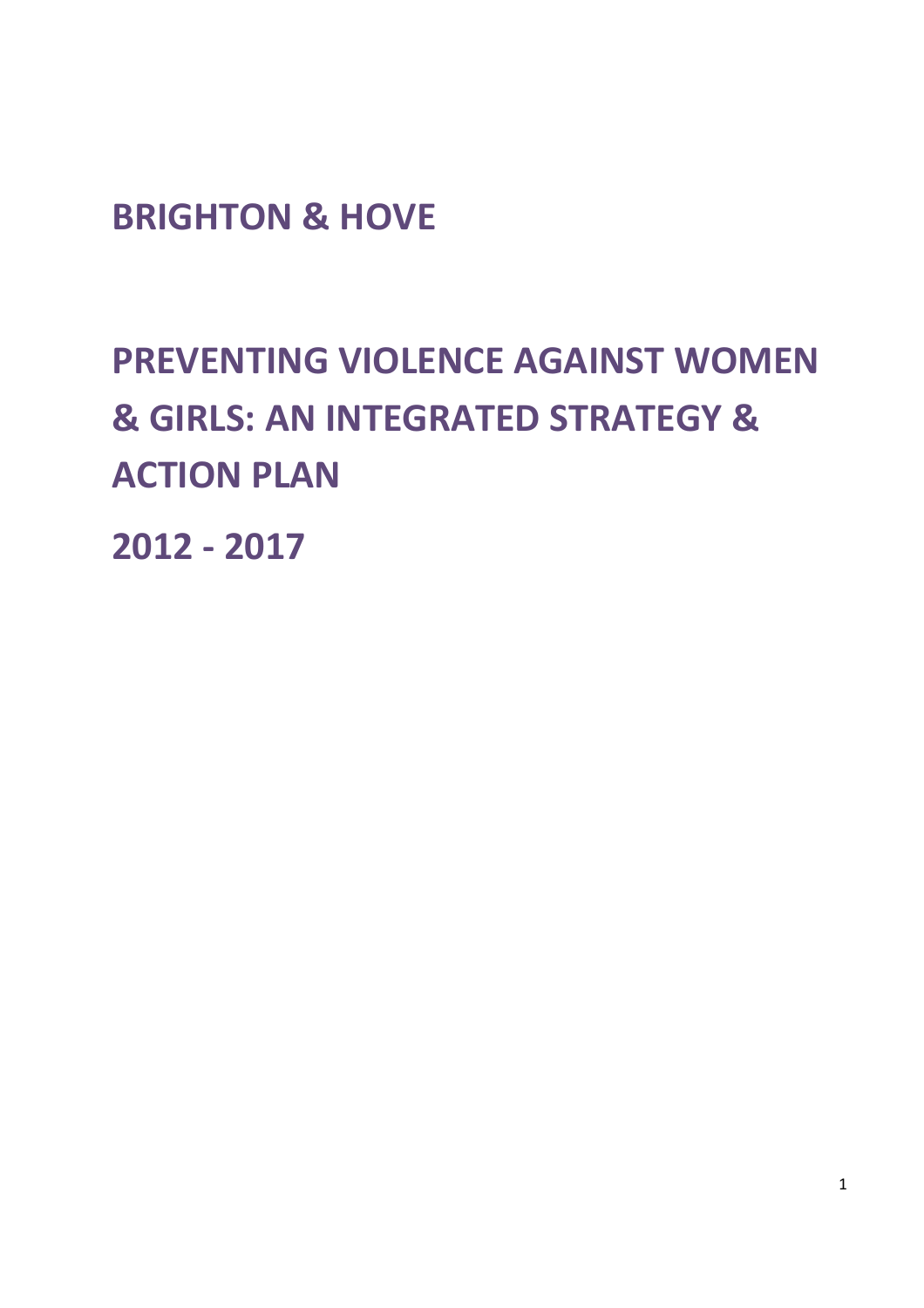### Foreword

The human and emotional costs of violence against women and girls cannot be underestimated. Every year in the UK 3 million women experience rape, domestic violence, forced marriage and so-called 'honour' crimes, female genital mutilation, stalking, trafficking and sexual exploitation. Such violence is a major cause of death and disability and is linked to mental health problems including depression, anxiety, post-traumatic stress disorder, self-harm or suicide and to the misuse of drugs and alcohol.

Over the last few years we have made significant progress in improving our services for those who experience such gender-based violence, particularly domestic violence. However, we recognise that our approach to all forms of violence against women and girls needs to be more integrated, and that we need to work together to reduce the number of these crimes locally and their impact on women and children.

We are pleased, therefore, to present Brighton & Hove's first integrated Violence against Women and Girls Strategy, which draws on evidence and recommendations set out in national strategies and action plans for addressing and preventing violence against women and girls crime types, as well as on local evidence, commissioning and delivery models, and priorities for action.

The Strategy brings together our existing work in these areas and what we still seek to achieve. It commits us to working together and to prioritising resources to change attitudes and to prevent violence against women and girls from happening in the first place; to ensuring that the reporting of these crimes increases and that all professionals are able to identify and effectively support survivors; and to equipping all agencies to hold perpetrators to account which includes bringing them to justice through the use of criminal sanctions where possible.

In November 2011, senior officers from the police, council and public health, all pledged to support an integrated approach to identify and respond effectively to violence against women and girls and to work towards its prevention. We made a commitment to deliver this strategy within a 'White Ribbon City Status' framework, which calls on men to take more responsibility for ending violence against women. This also commits us to increase awareness and alter attitudes and behaviour; to involve men in prevention activities; and to provide effective services to reduce the impact of violence and abuse on victims. This approach supports our view that every resident also has a role to play in tackling violence against women and girls by sending out a clear message that these crimes are unacceptable and will not be tolerated in our city.

Our aim is to prevent violence against women and girls; nothing less will do.

............................. Leader, Brighton & Hove City Council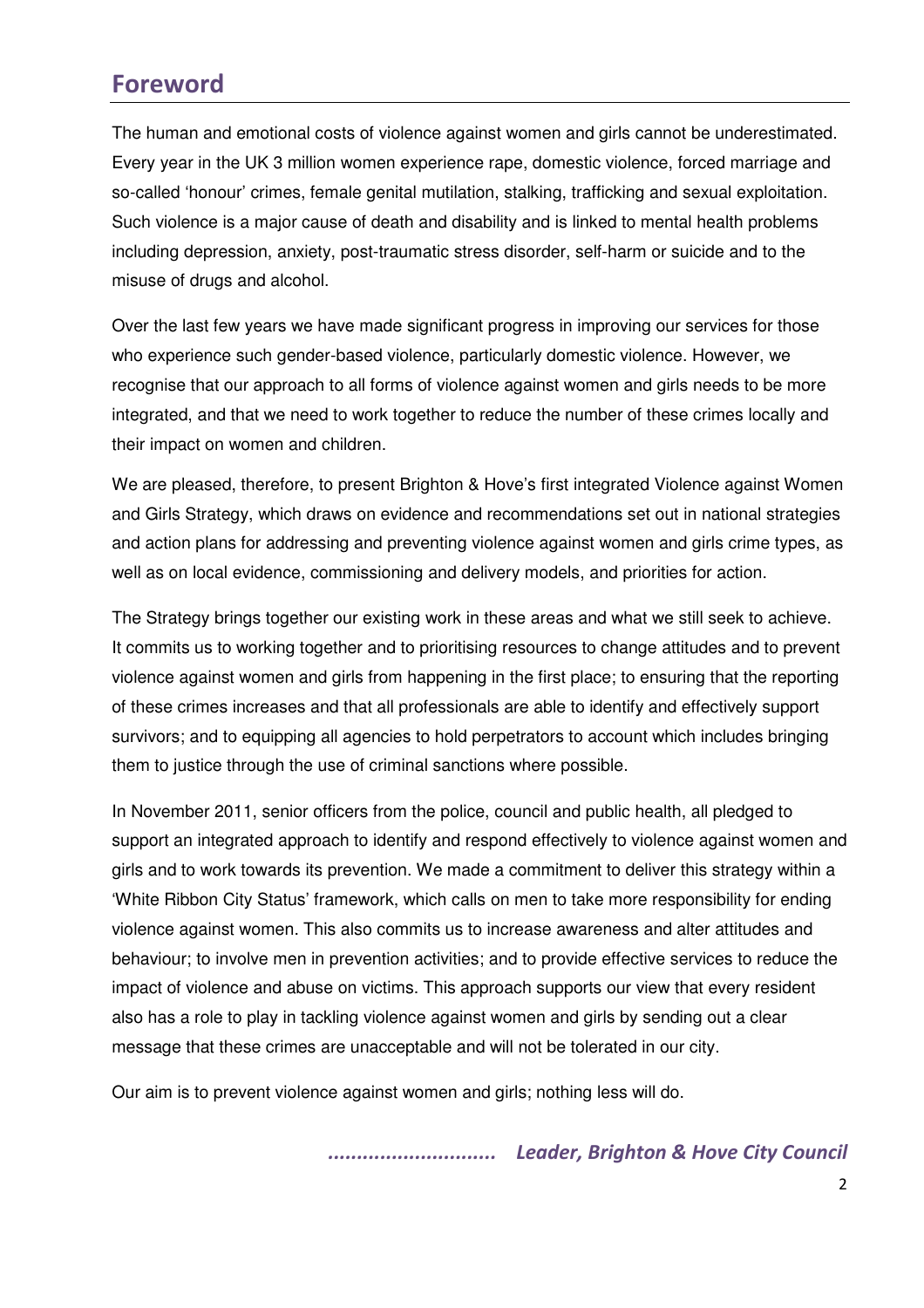We pledge to support delivery of the Brighton & Hove Violence Against Women and Girls Strategy, through our partnership working and our commitment to prevent violence against women and girls, provide high-quality support for survivors, and offer protection by bringing more offenders to justice.

 $\mathbf{r}$ 

| Leader of Brighton & Hove City Council                                                | Chair, Local Strategic Partnership                                       |
|---------------------------------------------------------------------------------------|--------------------------------------------------------------------------|
| Chief Executive Brighton & Hove City Council /<br>Chair. Community Safety Partnership | Chair, Health and Well-being Board / Director of<br><b>Public Health</b> |
| Strategic Director (Adult and Community Services)                                     | Chair, Safeguarding Adults Board                                         |
| Strategic Director (Children and Young People)                                        | Chair. Safeguarding Children Board                                       |
| <b>Chief Superintendent</b><br>Brighton & Hove Division                               | Chair, Community Safety Form                                             |
| Chief Executive, NHS Brighton & Hove                                                  | Chair, Domestic Violence Forum                                           |
| Chief executive, Rise                                                                 | Chair, Sexual Violence Reference Group                                   |
| Director, Survivors' Network                                                          | Director, Community & Voluntary Sector Forum                             |
| Director, Surrey & Sussex Probation Trust                                             |                                                                          |

 $\overline{\phantom{a}}$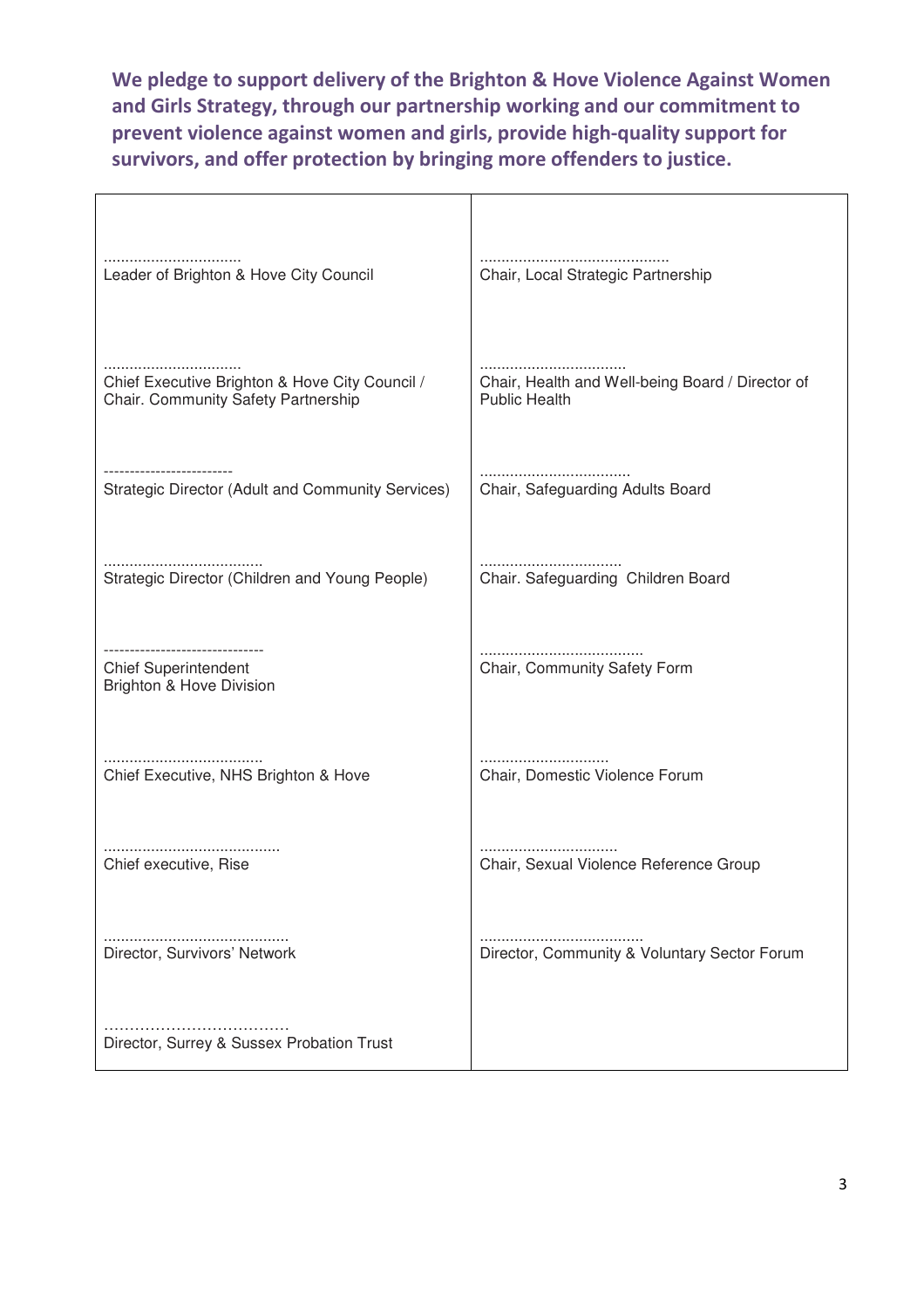# Introduction

Violence against women and girls is a violation of human rights, is a cause and consequence of gender inequality in society, and has far reaching consequences for families, children, communities and society as a whole.

Since 1993 the UN has made repeated calls for the UK and other States to take 'integrated measures to prevent and eliminate violence against women' and since 2009, UK governments have recommended every local area develops a coordinated approach to responding to and preventing violence against women.

The current national strategic framework - "Call to End Violence against Women and Girls" – follows publication of a number of recent national reviews: the Women's National Commission research across England into survivors' experiences of public services and recommendations for service improvements; the Department of Health Taskforce which made recommendations for improving the National Health Service response to violence against women and girls; the review into the role of schools in preventing violence against women and girls, as well as the Stern Review of the justice system and public agencies' responses to rape complaints.

### **Definition**

l

The United Nations defines violence against women and girls as **any act of gender-based violence that is directed at a woman because she is a woman, or acts of violence which are suffered disproportionally by women, that results in, or is likely to result in, physical, sexual or psychological harm or suffering to a woman or girl, including threats of such acts, coercion or arbitrary deprivation of liberty, whether occurring in public or private life**.

This encompasses, but is not limited to:

(a) Physical, sexual and psychological violence occurring in the family, including battering, sexual abuse of female children in the household, dowry-related violence, marital rape, female genital mutilation and other traditional practices harmful to women, non-spousal violence and violence related to exploitation;

(b) Physical, sexual and psychological violence occurring within the general community, including rape, sexual abuse, sexual harassment and intimidation at work, in educational institutions and elsewhere, trafficking in women and forced prostitution;

(c) Physical, sexual and psychological violence perpetrated or condoned by the State, wherever it occurs<sup>1</sup>.

<sup>1</sup> The General Recommendation 19 of the Convention on the Elimination of Discrimination Against Women (1992) defines Violence Against Women and the 1993 Declaration on the Elimination of Violence Against Women provided further clarification of what a definition should include http://www2.ohchr.org/english/law/eliminationyaw.htm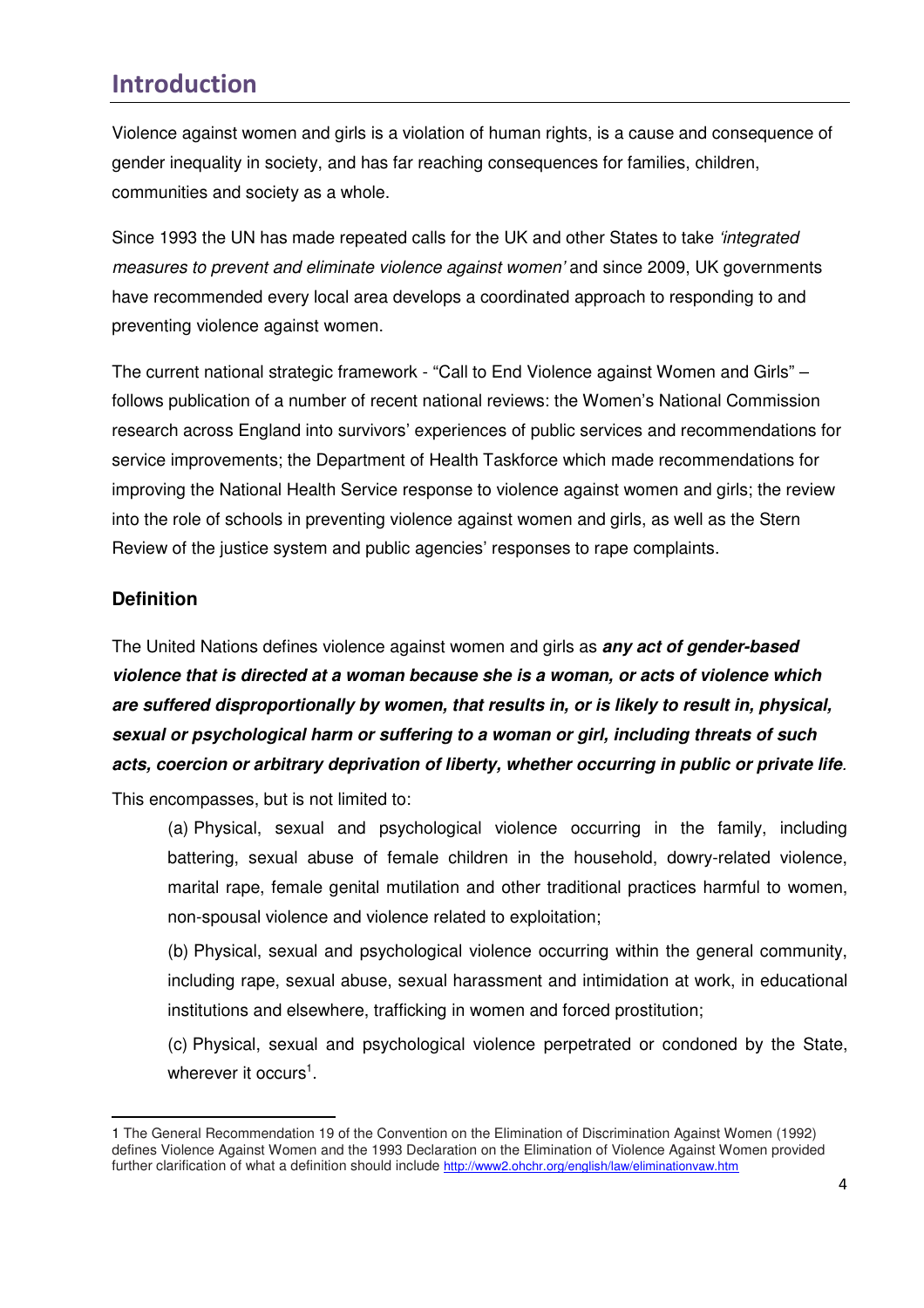Protection from violence against women is found in a number of International, UN and European agreements2, which recognise that violence against women and girls is inextricably linked to women's and girls' subordinate status in society, and to an abuse of male power and privilege; and also recognise it is a function of gender inequality, and connected to the broader social, economic and cultural discrimination experienced by women.

The term "violence against women and girls" (VAWG) used in this strategy is therefore taken to refer to the range of crime types which are predominantly, but not exclusively, experienced by women and girls which include:

- Domestic violence;
- Rape and sexual violence;
- Stalking;
- Female genital mutilation (FGM):
- Forced marriage;
- Crimes committed in the name of 'honour';
- Trafficking

l

- Sexual exploitation, including commercially through prostitution and the sex industry, and
- Sexual harassment in the workplace and public sphere.

A detailed definition of each of these strands is available at **Appendix 1.**

### **Why a coordinated approach is needed**

We need a new approach to dealing with violence against women and girls locally because these crime-types are widespread, significantly under-reported, and impact on most local priorities.

Three million women in the UK experience rape, domestic violence, forced marriage, stalking, sexual exploitation and trafficking, female genital mutilation or crimes in the name of 'honour' each year, at a cost of at least £40 billion.<sup>3</sup> Survivors count the cost in terms of cuts and bruises, broken bones, miscarriages, sexually transmitted diseases, long-term mental health problems, substance abuse and social exclusion, and in extreme cases, death.

An integrated and coordinated approach is needed because women and girls are the substantial majority of victims of these crime types; young women in particular suffer higher levels of victimisation and many experience multiple abuse in their lifetime. Most often the perpetrators of

<sup>&</sup>lt;sup>2</sup> Platform for Action (1995 UN conference, Beijing) ; UN Security Council Resolutions 1820 and 1888 (of which the UK are key supporters); UN Convention on the Elimination of all forms of Discrimination Against Women (CEDAW); Convention Against Torture and other Cruel, Inhuman and Degrading Treatment or Punishment; Convention on the Rights of the Child; UN Security Council Resolution 1325; and Convention Against Trans-national Organised Crime, including the Protocol to Prevent, Suppress and Punish Trafficking in Persons, especially Women and Children.<br><sup>3</sup> Coy, Lovett and Kelly (2008) Realising Rights Fulfilling Obligations, EVAW.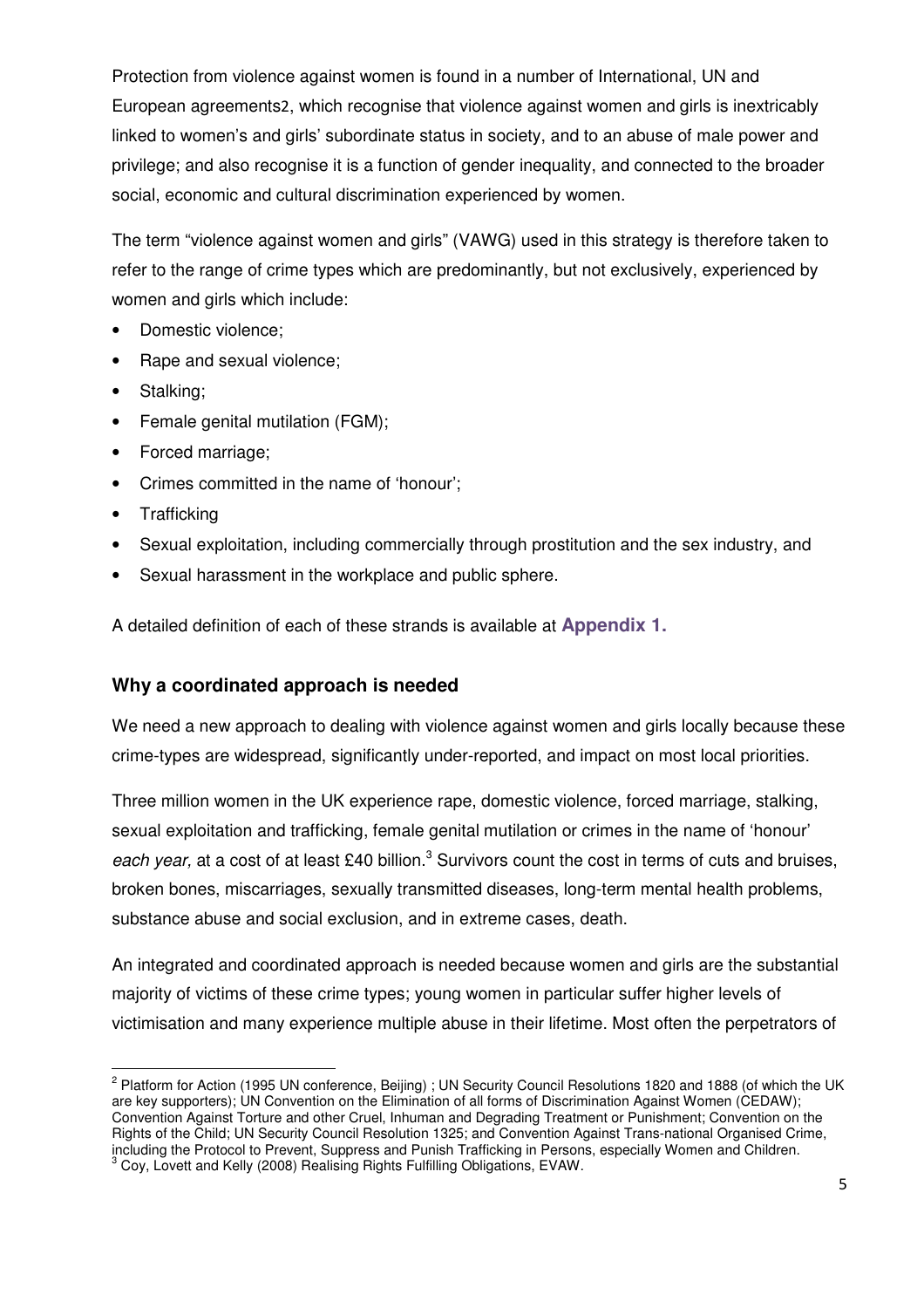these crime types are men known to, or in a relationship with, women and girls; and the context is frequently one of abuse of power by men (or a group of men) to control their female victims, for example, by forcing them into marriage, prostitution, pornography or sex.

Other commonalities and connections between these types of violence include: myths and stereotypes that serve to justify or excuse the abuse; high levels of under-reporting and extremely low conviction rates; the extent of repeat victimisation; long-term social, psychological and economic consequences for victims and the historic failure by the state to prevent violence.

Violence against women and girls is one of the most serious gender inequalities in the UK. The gendered patterns and dynamics involved need to be acknowledged and understood in order to provide an integrated and coordinated approach to prevention, provision, protection and justice. Work to reduce and prevent violence against women and girls is therefore central to the delivery of gender, as well as other, equality duties.

An integrated strategy leads to better policy making which is gender-informed and appropriately targeted. It also leads to better prosecution outcomes through improved links between offending behaviour; integrated expertise on violence against women and the transfer of good practice; targeted and improved responses to victims who benefit from support to address a range of issues; and more effective preventative work to develop longer term solutions.

The outcomes in the England violence against women and girls strategy<sup>4</sup> are:

- Society believes violence against women and girls is unacceptable and is empowered to challenge violent behaviour, leading to fewer victims of sexual and domestic violence;
- Frontline professionals (like. teachers, doctors, police and prosecutors) are able to identify and deal with violence against women and girls;
- Employers recognise and support victims of domestic and sexual violence;
- VAWG victims receive good and consistent levels of service;
- Statutory agencies and NGOs get the response right the first time;
- High quality commissioning and service provision at a local level;
- Better support for victims and their families in statutory and voluntary sectors;
- Working together to share information and agree practical action;
- Improved life chances of victims overseas;
- Increase confidence of women and girls to access the criminal justice system;
- Improve criminal justice outcomes for victims of VAWG, including conviction rates;
- Rehabilitate more offenders;

 $\overline{a}$ 

• Multiple incidents of violence are reduced by using appropriate risk management tools.

<sup>&</sup>lt;sup>4</sup> HM Government (2012) 'Call to End Violence Against Women and Girls: Taking Action – the next chapter'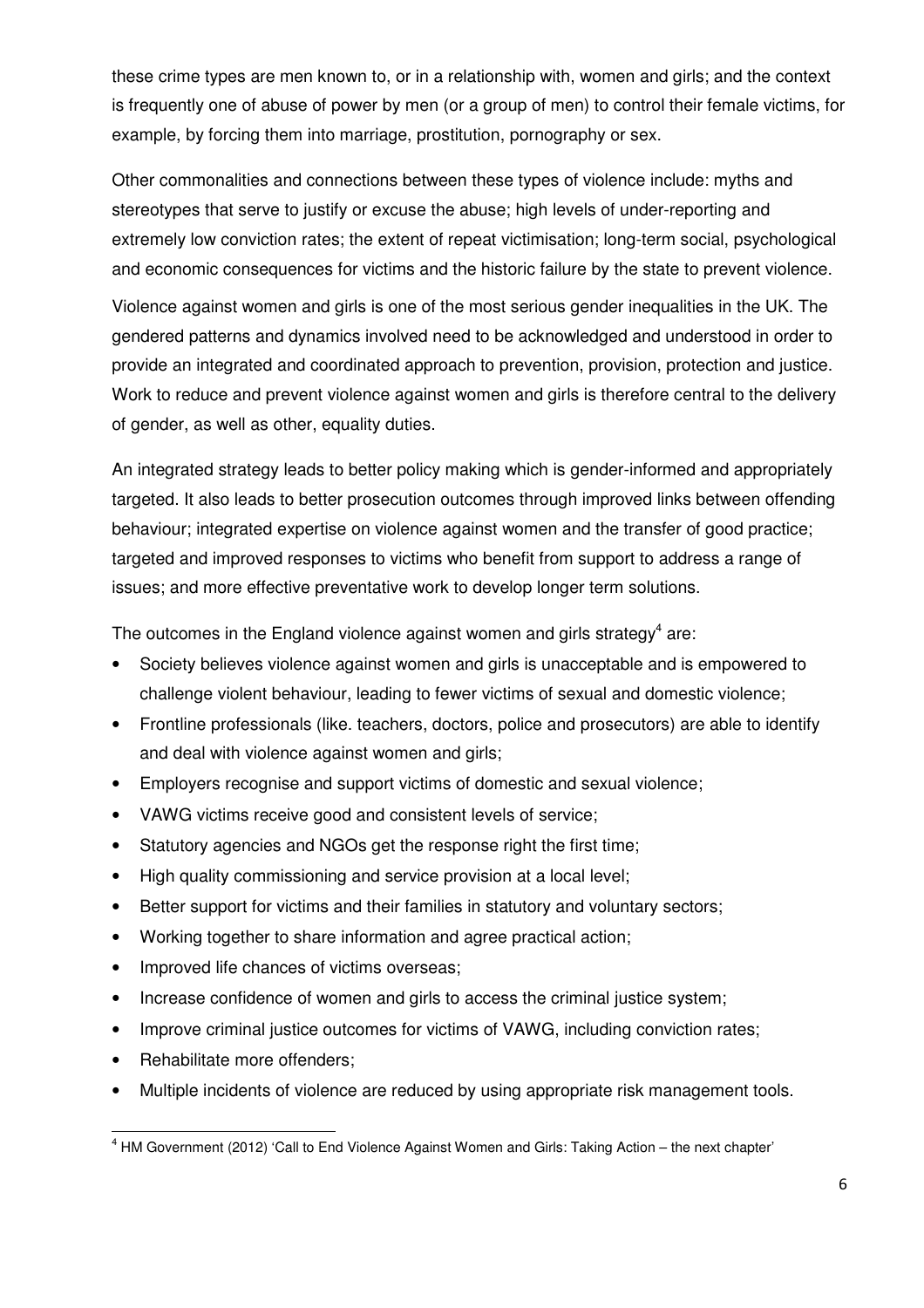# Local Vision

Violence against women and girls impacts across the city's priority outcomes within the Sustainable Community Strategy, in particular: promoting enterprise and learning; reducing crime and improving safety; improving health and well-being; strengthening communities and involving people; improving housing and affordability, and providing quality advice and information services.

Therefore, reducing and preventing violence against women and girls is essential if we are to make any progress on: achieving equality in the city; reducing homelessness; improving people's physical and mental health; reducing the harm caused by alcohol and substance misuse; reducing the number of children in care and living in poverty; reducing the levels of offending in the city; and minimising its impact on employers and on the local economy.

Some forms of violence against women and girls this strategy seeks to prevent have until now been addressed through separate domestic and sexual violence action plans. Following some excellent and committed work locally, tangible improvements have been made in how public and voluntary sector services have delivered support, awareness raising and prevention work, and challenged perpetrators by holding them to account, particularly with regards domestic violence.

Whilst we still have a long way to go to in responding to domestic violence effectively, work is even less well developed for other violence against women and girls crime types, including rape and sexual violence, forced marriage, female genital mutilation, so-called 'honour' based violence, stalking, trafficking, sexual harassment and commercial sexual exploitation.

Locally, our vision is for a world without violence against women and girls. Brighton & Hove council services and partnerships are now publicly committed to preventing all forms of violence against women and girls; maximising the safety of survivors and alleviating its effects on survivors, their children and the wider community. This strategy does not entail duplicating good work where it already exists, but provides a framework under which existing work is coordinated and delivered.

To achieve our vision of ending violence against women and girls, this strategy will be delivered within a **perspective and policy framework** founded on gender equality and human rights, to achieve:

1. **Prevention and earlier intervention**: preventing violence against women and girls from happening by challenging the attitudes and behaviours which foster it and intervening early where possible to prevent its recurrence.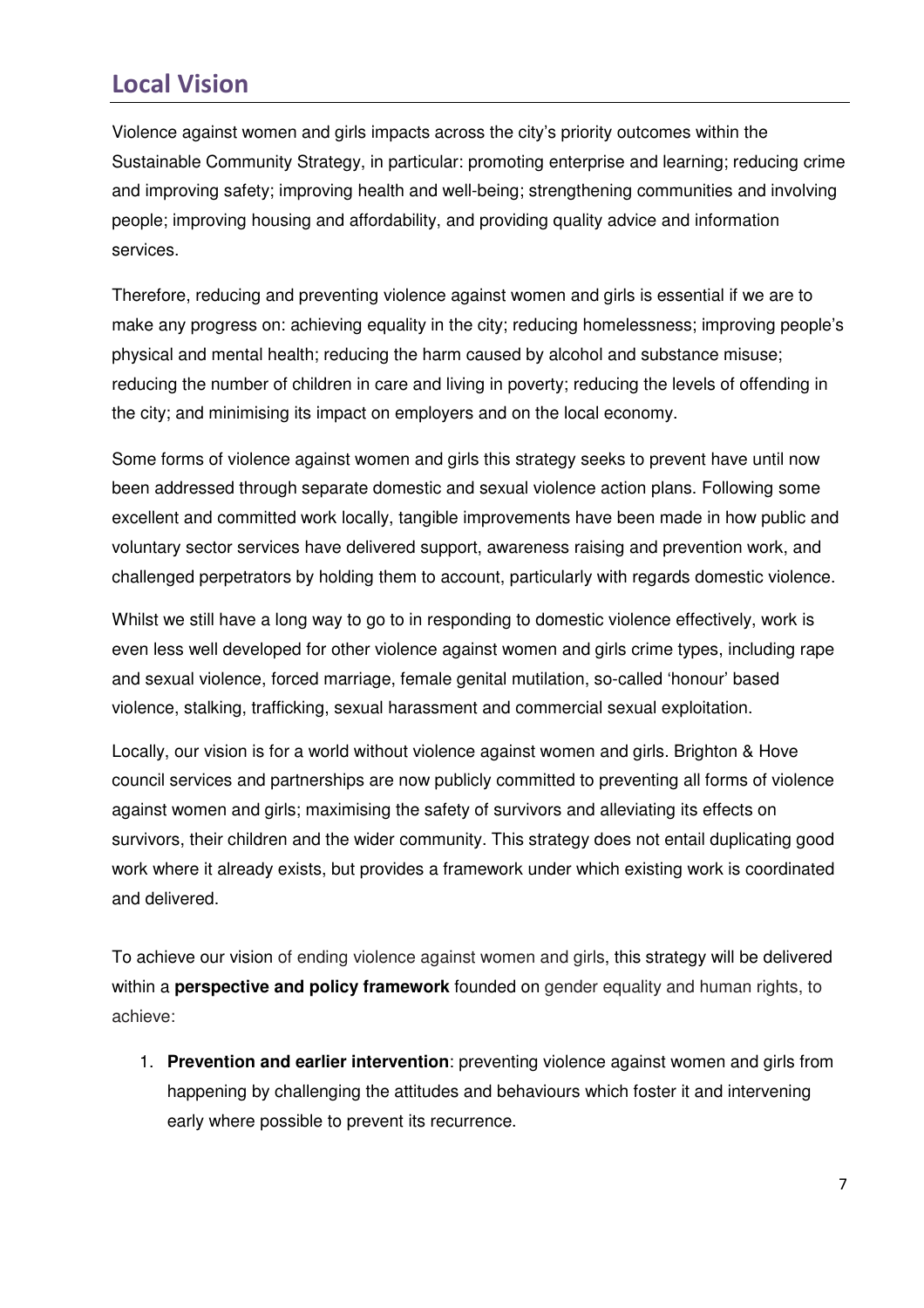- 2. **Provision of immediate and ongoing support:** providing high-quality support for survivors where violence does occur and ensuring services prioritise the safety of survivors and their children as their first and over-riding priority.
- 3. **Protection and prosecution:** taking action to reduce the risk to victims of these crimes, and ensuring that perpetrators are held accountable, brought to justice and provided with opportunities for change in a way that maximises safety.
- 4. **Partnership working:** deliver co-ordinated action across all services and partnerships, informed by consistent and coordinated policies, systems and leadership, to obtain the best outcome for victims and their families.

This strategy represents a partnership commitment and is founded on the invaluable and pioneering role played by specialist support services in the voluntary sector.

It provides a strategic perspective and policy framework to inform partnership working, and contains specific objectives with respect to the priority areas of prevention, provision, protection and prosecution.

An annual delivery plan will be developed and overseen by a VAWG Strategy Group of senior officers to publicly hold agencies to account for its delivery and to ensure that actions are measured**.**

Whilst this document covers violence against women and girls, violence and abuse perpetrated against girls under 18 years of age is a child protection issue and all incidents of actual or suspected violence and abuse should be reported to the appropriate authorities and dealt with through the mechanisms already established by the Local Safeguarding Children Board.

Similarly, the Local Safeguarding Adults Board has protocols for dealing with violence and abuse perpetrated against older and vulnerable adults, and these mechanisms should be used whenever a vulnerable adult is suspected of being a victim of abuse.

Having a coordinated approach to addressing violence against women and girls crime types does not mean we will neglect the violence and abuse directed towards men and boys or other groups and individuals who experience these forms of violence, or neglect to deal with violence perpetrated by women where this occurs. Community Safety and other statutory services will continue to provide services to all victims of crime and aim to bring all offenders to justice.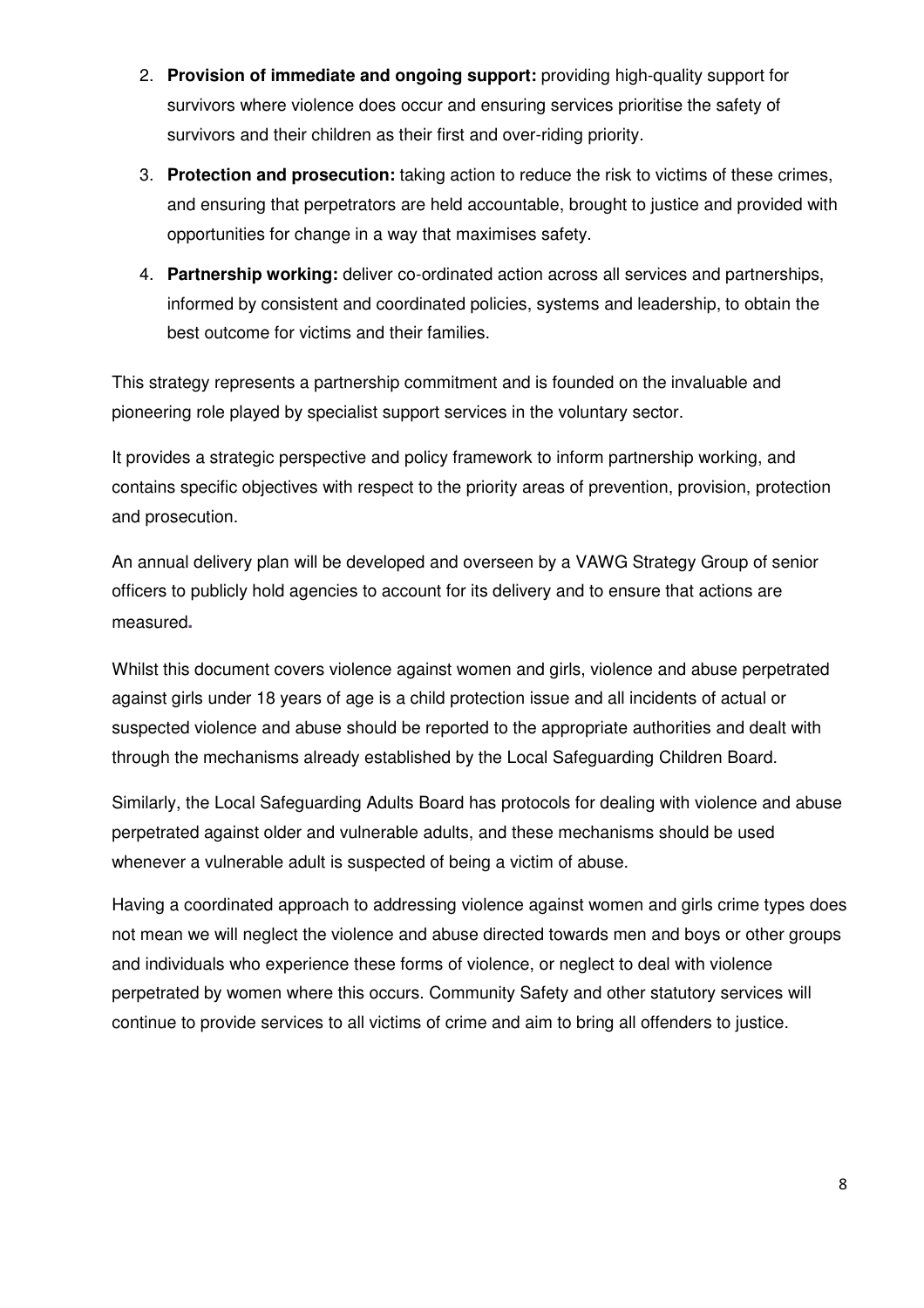## Impact and prevalence

Violence against women and girls is a continuum: it is the basic common characteristic that underlies many different events in women and girls' lives, involving many forms of intimate intrusion, coercion, abuse and assault, that pass into one another and cannot always be readily distinguished, but that as a continuum are used to control women and girls.<sup>5</sup>

The continuum of violence against women and girls ranges from being disturbing, to life threatening or fatal. Many women and girls learn to discount and minimise forms of violence and abuse both as a way of coping but also because much of it is normalised. The most common violence and abuse women and girls experience is sexual harassment; many also experience cumulative forms of violence and abuse ranging from child sexual abuse, rape and sexual exploitation to domestic violence, from which two women a week lose their lives.

### **Impact on human rights, safety, health and well-being**

Violence denies women and girls the most fundamental of human rights: life, liberty, bodily integrity, freedom of movement and dignity of the person. Research shows it constrains choices and behaviour since personal safety features strongly in routine decision-making: women and girls are not able to occupy and use public space with the same freedom and ease as men and boys; and interpersonal relationships are frequently marred by the threat and reality of abuse<sup>6</sup>.

Sexual exploitation of women and girls is understood as an act of violence against women, and within this context, commercial sexual exploitation is understood to be harmful, survival behaviour, necessitated by a lack of choices and opportunities. Rather than simply accepting 'sex-work' as a job that some women need to survive economically, this perspective enables us to question why prostitution is the only place where mostly women can turn when other options fail. Rather than assume that men need to buy sex and use pornography, this perspective enables us to question why so many men participate in a business the exploits, harms and risks the survival of women and children as a group.

Many survivors of sexual and domestic violence experience long term effects, which may impact on many aspects of their lives. Impacts of sexual and domestic violence can be wide-ranging and long lasting, and can have direct health consequences, including depression, anxiety, sleep disturbance, dissociative experiences, parenting or relationship problems, eating disorders, selfharm and suicide.<sup>7</sup> Health consequences include physical injuries, post-traumatic stress,

l

<sup>&</sup>lt;sup>5</sup> The concept of intimate intrusions and a continuum of violence against women and girls was explored by Prof Stanko (1985) 'Intimate Intrusions' and developed further by Prof Kelly (1989) 'Surviving Sexual Violence'. 6

EVAW, Realising Rights

<sup>&</sup>lt;sup>7</sup> Itzen, C for Home Office and Department of Health, Tackling the Health and Mental Health Effects of Domestic and Sexual Violence and Abuse, 2006.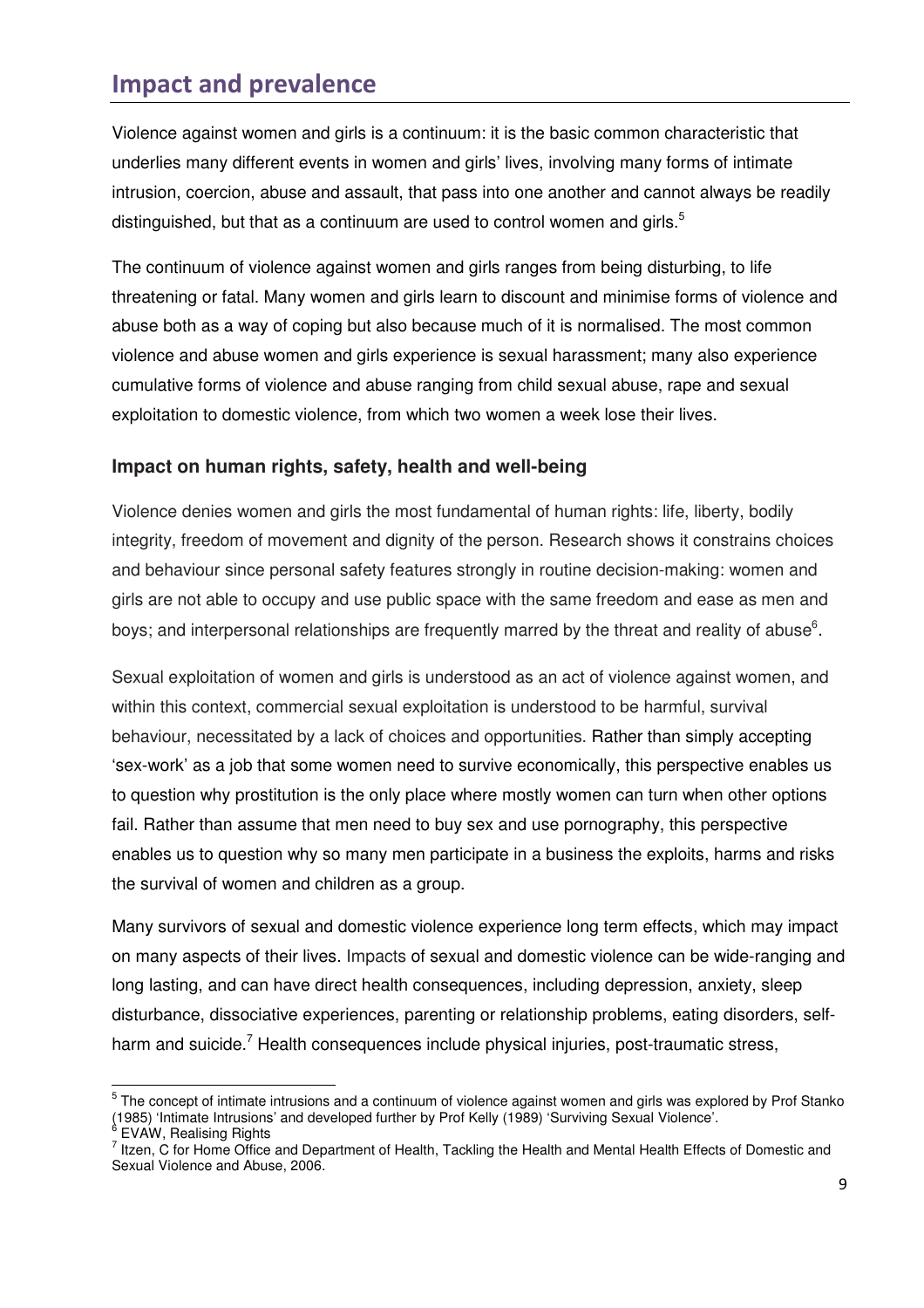psychosis and other physical and mental health problems, alcohol and drug misuse, unwanted pregnancy and sexually transmitted infections. It is less well recognised that a number of health problems such as obesity and dental neglect due to dental phobia can also be caused by sexual violence and abuse.

Domestic violence can start or get worse during pregnancy, during which there is an increased risk of miscarriage, still or premature birth, brain injury & fractures. Nationally, 70% of teenage mothers are in a violent relationship.<sup>8</sup> Other consequences of domestic violence include poverty, unemployment and homelessness. Domestic violence also impacts on employers and the local economy by limiting victims' ability to access education, training and employment; decreasing the productivity of employees, and increasing absenteeism and staff turnover.

### **Impact on children & young people**

The impact on children and young people is also significant. Sexual violence against younger women and girls is increasing with one in three girls reporting that they have experienced unwanted sexual touching at school.<sup>9</sup> Survivors of child sexual abuse may develop patterns of coping that are carried into adulthood resulting in behaviour patterns that are difficult to change without support.

FGM and forced marriage disproportionally affect young women under 18. Young women forced into marriage may become estranged from their families, suffer further violence and abuse and continue to live in fear. Women who have undergone FGM experience numerous short and longterm physical, sexual and psychological effects.

Many young people hold inappropriate attitudes in relation to violence against women and girls, particularly in relation to coercive sex and the normalisation of the use of violence in relationships. Growing up exposed to violence is linked to increased levels of attention deficit disorder; anxiety; stuttering and asthma; reduced educational attainment; increased involvement in anti-social behaviour, all of which have clear individual costs, but also require public services to address them. Most child maltreatment deaths take place in homes where domestic violence is also occurring.<sup>10</sup>

The Munro Review of Child Protection (2011) further outlines the link between domestic violence and safeguarding children, and the impact that it has on children and young people. The review references how domestic violence may undermine a mother's ability to parent with authority and the importance of working with the non abusive partner in order to support a safer environment for families to raise their children.

 $<sup>8</sup>$  Harry Kissoon et al., 2002; Debboanire and Sharpen (2008) Domestic violence prevention work.</sup>

<sup>&</sup>lt;sup>9</sup> EVAW (2011) A Different World is Possible, End Violence Ágainst Women Coalition<br><sup>10</sup> London Safeguarding Children Board, 2008, Safeguarding Children Abused through Domestic Violence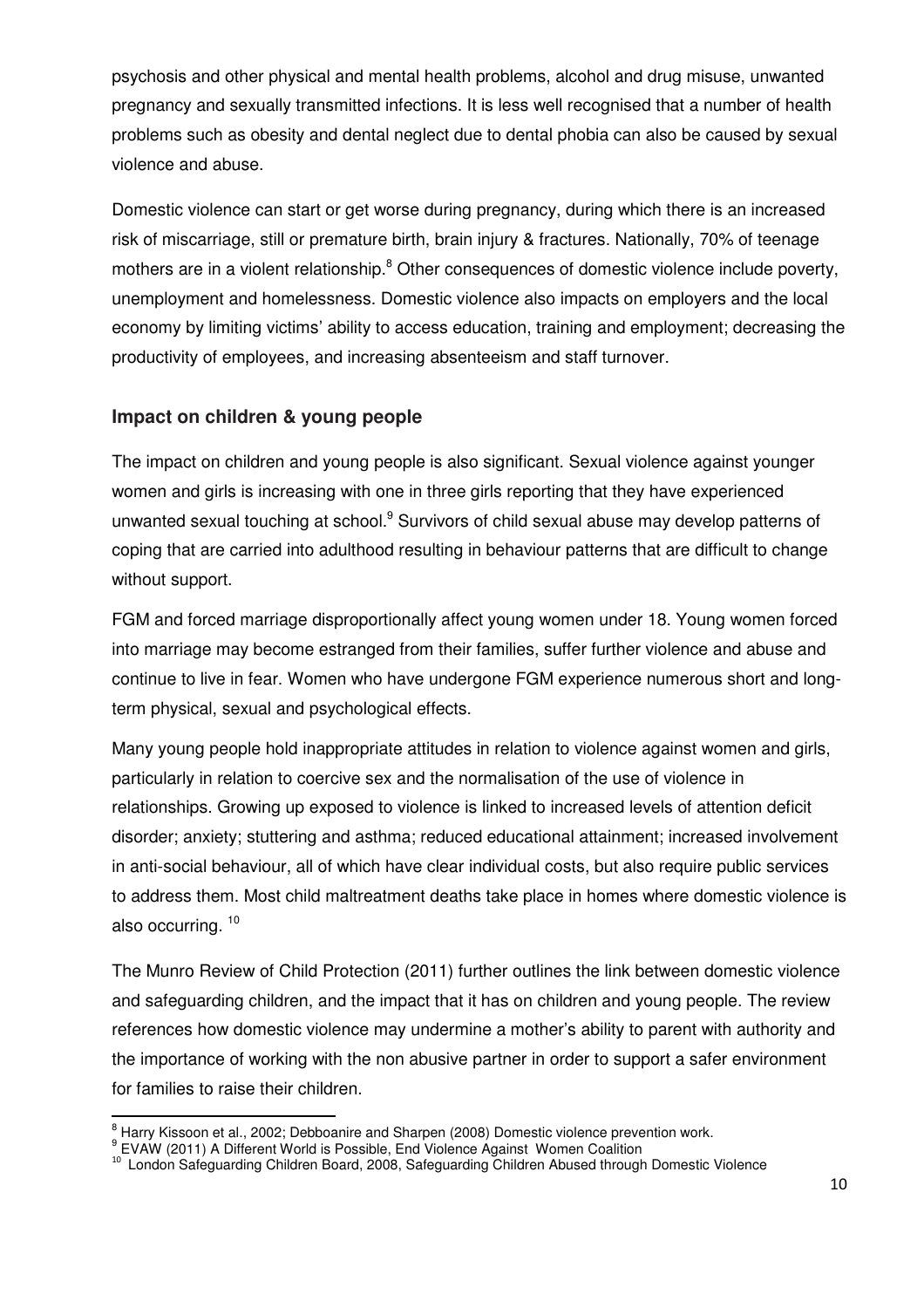### **Cost**

The individual, economic and social cost of sexual offences is higher than any other type of crime. The overall cost of sexual offences in Brighton and Hove is estimated to be £180 million.<sup>11</sup>

The cost to Brighton & Hove of responding to domestic violence is conservatively estimated to be between £30 million and £32 million per annum for key public services, which, if combined with the estimated human and emotional costs, increases to between £118 million and £132 million per annum. This approximates as:

- £7m physical and mental healthcare costs.
- £5m criminal justice costs.
- £2m housing and social care costs.
- £18m housing, civil legal, employment and other costs, and
- £100m per annum in human and emotional costs.

### **Prevalence**

Worldwide, violence against women and girls is a problem of pandemic proportions; more women suffer rape or attempted rape than have a stroke each year, and the level of domestic violence in the population exceeds that of diabetes by many times.<sup>12</sup>

There has never been a comprehensive survey across all forms of violence against women so there is no strong benchmark for measuring progress. There are certain groups we know very little about - including older women, disabled women, women in temporary accommodation and institutions including prison, and women with mental health problems.

The research that does exist, however, indicates the vast majority of violence against women and girls is perpetrated by known men; family members, neighbours, friends or colleagues but it is also perpetrated by strangers.

### **Nationally:**

l

• The British Crime Survey shows around 18% men and 28% women report experiencing one or more incident of **domestic violence** from a partner or ex-partner since the age of 16, although the frequency and severity of this abuse is greater against women; 89% of women experience repeat violence, often with years of psychological abuse.<sup>13</sup> In 2009/10, women were the victim of over seven out of ten (73%) incidents of domestic violence.

<sup>&</sup>lt;sup>11</sup> Brighton & Hove Community Safety Partnership Strategic Assessment 2011.

<sup>&</sup>lt;sup>12</sup> Dept of health (2010) Taskforce on health aspects of violence against women and children – final report

<sup>&</sup>lt;sup>13</sup> The most comprehensive and rigorous data for the UK come from dedicated modules within the generic crime victimisations surveys; questions cover domestic violence (limited to intimate partners), sexual violence in adulthood and stalking. The survey sample comprises adults aged 16-59 who live in private households. The often cited figure of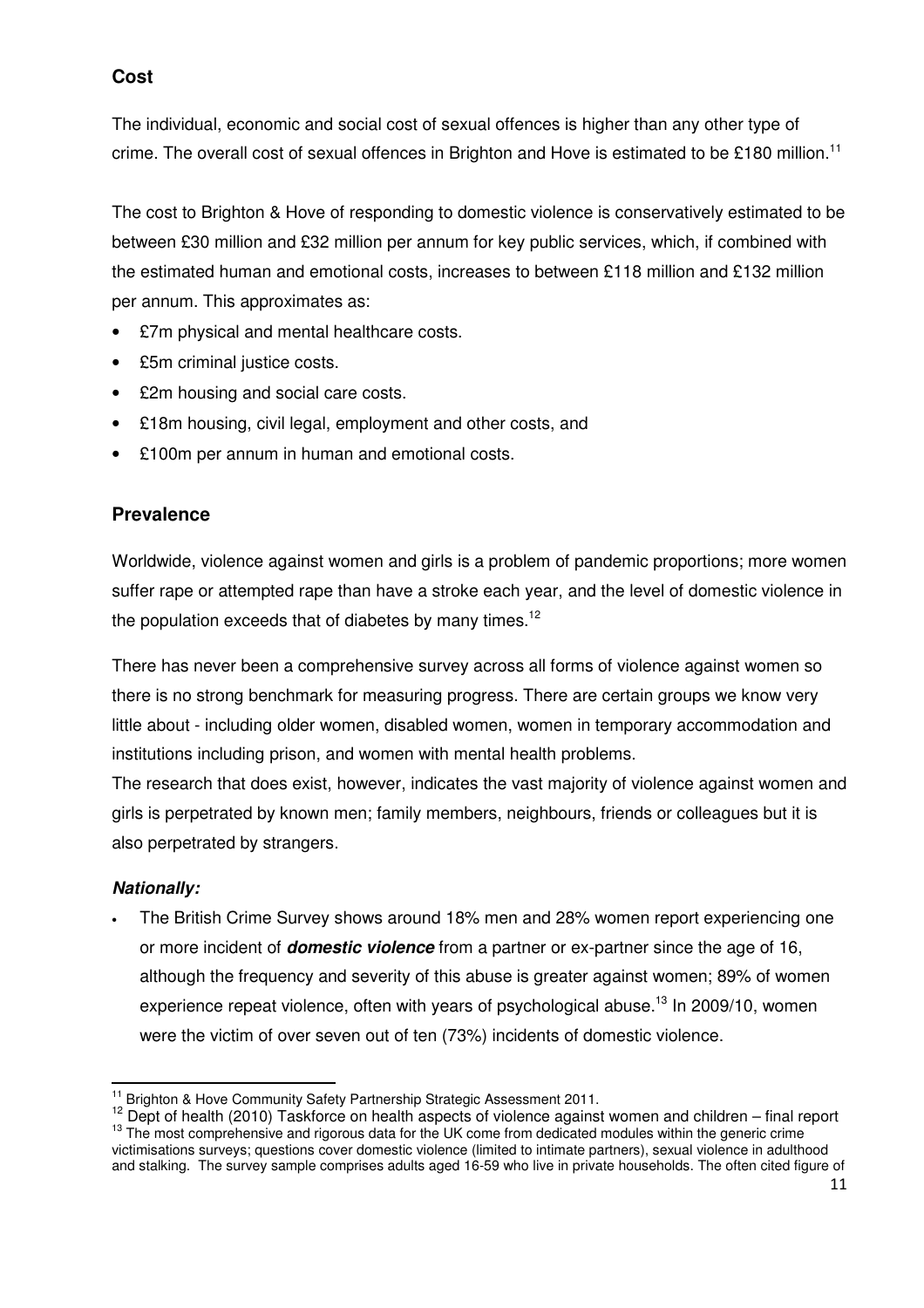- Two women a week are **killed by a current or former partner**: in 2008/09 53% of female homicide victims were killed by a male partner or ex-partner, with an additional 15% killed by other family members; the respective numbers for men are 7% and 8%.<sup>14</sup>
- The first UK research on **teenage partner violence** found that three in every four girls compared to one in ten boys encounter harmful behaviour in teenage relationships: girls report greater incidence rates of relationship abuse, experience more severe abuse more frequently and suffer more negative impacts, compared with boys. Of 88% of young people in an intimate relationship, 25% girls & 18% boys experienced physical abuse, 75% girls & 14% boys experienced emotional abuse & 33% girls & 16% boys experienced sexual abuse.<sup>15</sup>
- There are at least 5,000 to 8,000 cases of **forced marriage** annually in England; the prevalence of **female genital mutilation** ranges from 66,000 to 273,500, with up to 24,000 girls under the age of 16 being at risk annually.<sup>16</sup>
- 20 per cent of women report experiencing **stalking** at some point since the age of 16;
- Women are five times as likely as men to be victims of serious **sexual assault**: around 10,000 women are sexually assaulted and 2,000 women **raped** in one week.<sup>17</sup> 3.7 million women in England and Wales have been sexually assaulted since the age of 16 and across the UK there are upwards of five million adult women who experienced some form of sexual abuse during childhood. Race on the Agenda research<sup>18</sup> found sexual violence and exploitation to be significant weapons used against women **associated with, or involved in, gangs.** This use of sexual violence takes place against a backdrop where girls have little peer support, where girls and boys are confused about consent and their own motivations for engaging in sex, and where young people have little to no understanding of coercion.
- Home Office research showed 85 per cent of women in **prostitution** reported physical abuse in the family and 45 per cent report familial sexual abuse. In terms of prevalence, it is also estimated that up to 5,000 children and young people are involved in prostitution at any one time in the UK, and of these, there is a female to male ratio of 4:1.<sup>19</sup>
- It is estimated that 80% of the 600,000 to 800,000 people trafficked worldwide each year are women and girls. Between 4,000- 10,000 women are **trafficked** into the UK every year;<sup>20</sup> and 95% of women trafficked into prostitution suffer physical and sexual abuse, with the same

domestic violence affecting one in four women and one in six men conceals that 47 per cent of male victims experienced a single incident with a mean average of seven incidents per victim compared with only 28 per cent of female victims experiencing a single incident with a mean average of 20 incidents per victim (Walby and Allen 2004). <sup>14</sup> Walby, Armstrong and Strid 'Physical and legal security and the criminal justice system: a review of inequalities', EHRC 2010

 $5$  NSPCC, 2009

<sup>16</sup> Walby, Armstrong and Strid 'Physical and legal security and the criminal justice system: a review of inequalities', EHRC 2010

 $\frac{17}{12}$  Department of Health Taskforce on the Health Aspects of Violence Against Women and Children, 2010

<sup>&</sup>lt;sup>18</sup> reference

<sup>19</sup> Levy, 2004

 $20$  Townsend 2007; Coy Lovett and Kelly 2008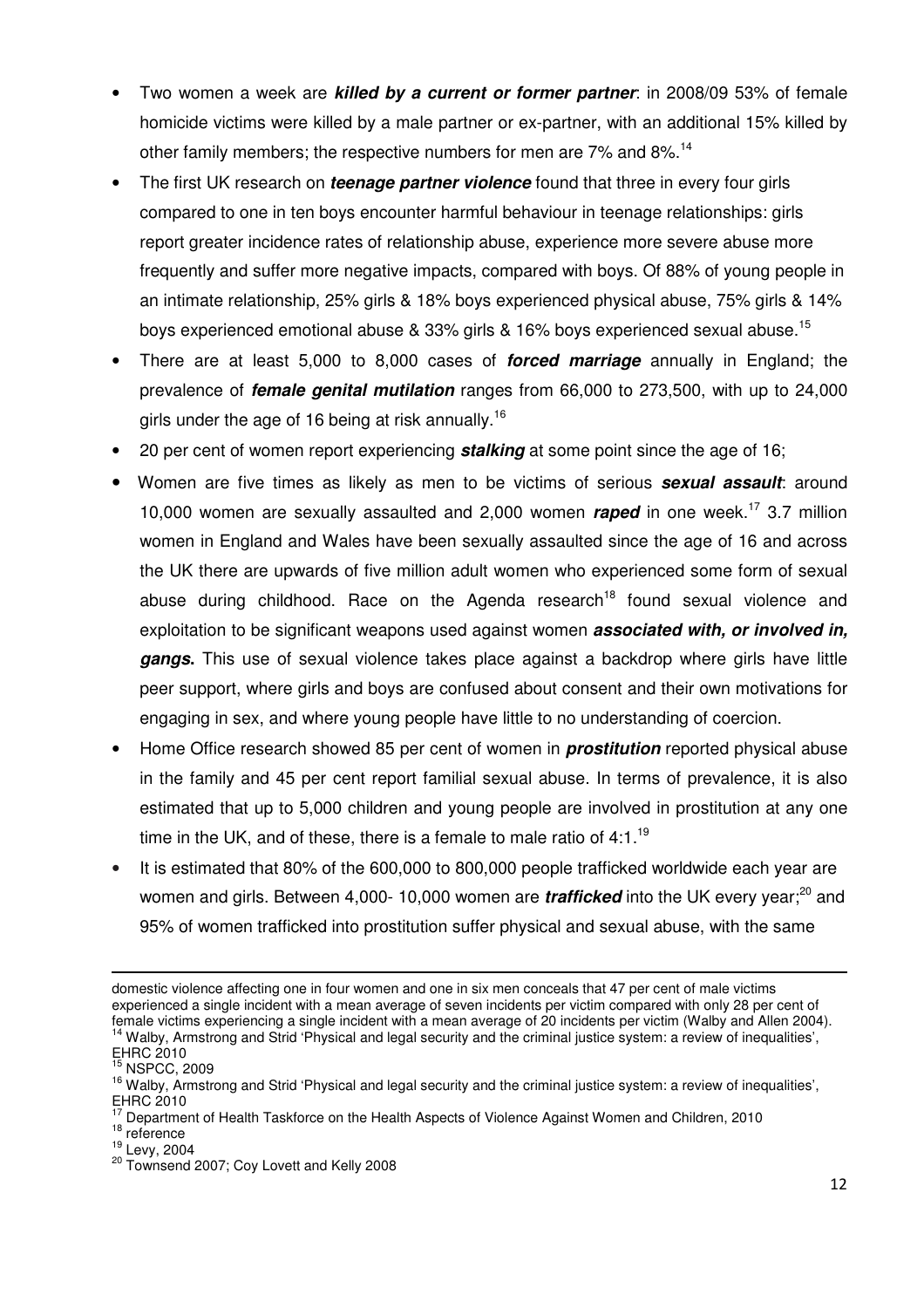number experiencing symptoms of trauma similar to those suffered by torture victims. However the true extent and nature of trafficking both internationally and nationally remains largely unknown.

- Studies on **sexual harassment** showed that one in two women; European surveys on violence against women found prevalence rates for sexual harassment were four times those for domestic violence.<sup>21</sup> Women are more than twice as likely as men to be **concerned** about violent crime, with around one third of young women (aged 16-24) registering very high levels of worry.<sup>22</sup>
- The **cost** of providing public services (including health, legal and social services) to victims and the lost economic output of women affected by violence runs to billions of pounds each year. An indicative figure for the minimum and overlapping cost of violence against women and girls is between £37-£40 billion annually.

### **In Brighton and Hove:**

- Over their life course, it is estimated that over 25,000 women (compared with nearly 2,000 men) will experience **repeat domestic violence as adults**; nearly 55,000 women locally will suffer one of these forms of violence (domestic violence, rape, sexual assault, forced marriage, stalking, sexual harassment, female genital mutilation, trafficking, sexual exploitation) in their lifetime.<sup>23</sup>
- Last year it is estimated that between 5,389 and 10,984 women experienced **domestic violence**; 2,736 women experienced **sexual assault**, and 6,682 women were victims of **stalking** (Domestic Violence Needs Assessment 2011, based on extrapolation from Home Office research).
- Based on the local LGBT population, one in four 8,750 lesbians, gay men, bisexual and transgender people - will experience **abuse at some point in their lives.** Of those who had experienced domestic violence in the Count Me In Too research, 36% who identified as women had experienced some form of abuse, violence or harassment from a family member or someone close to them, compared to 27% men. <sup>24</sup>
- Police recorded data locally provides an underestimate of the number of crimes committed since substantial numbers of people do not report such violence to the police:
	- o Local police data on recorded sexual offences in 2008 and 2009 show that 89% of victims of police recorded sexual offences were female and 11% were male. In 2010/11 there were 346 police recorded sexual offences.

 $^{21}_{\sim}$  EOC 2000, Jaspart et al, 2003; Schroettle & Muller, 2004; Coy Lovett and Kelly 2008

 $22$  Nicholas et al, 2007.

<sup>23</sup> Domestic Violence Needs Assessment 2011 (extrapolation from Home Office research); Walby and Allen, 2004.

<sup>&</sup>lt;sup>24</sup> http://www.countmeintoo.co.uk/domestic\_violence.php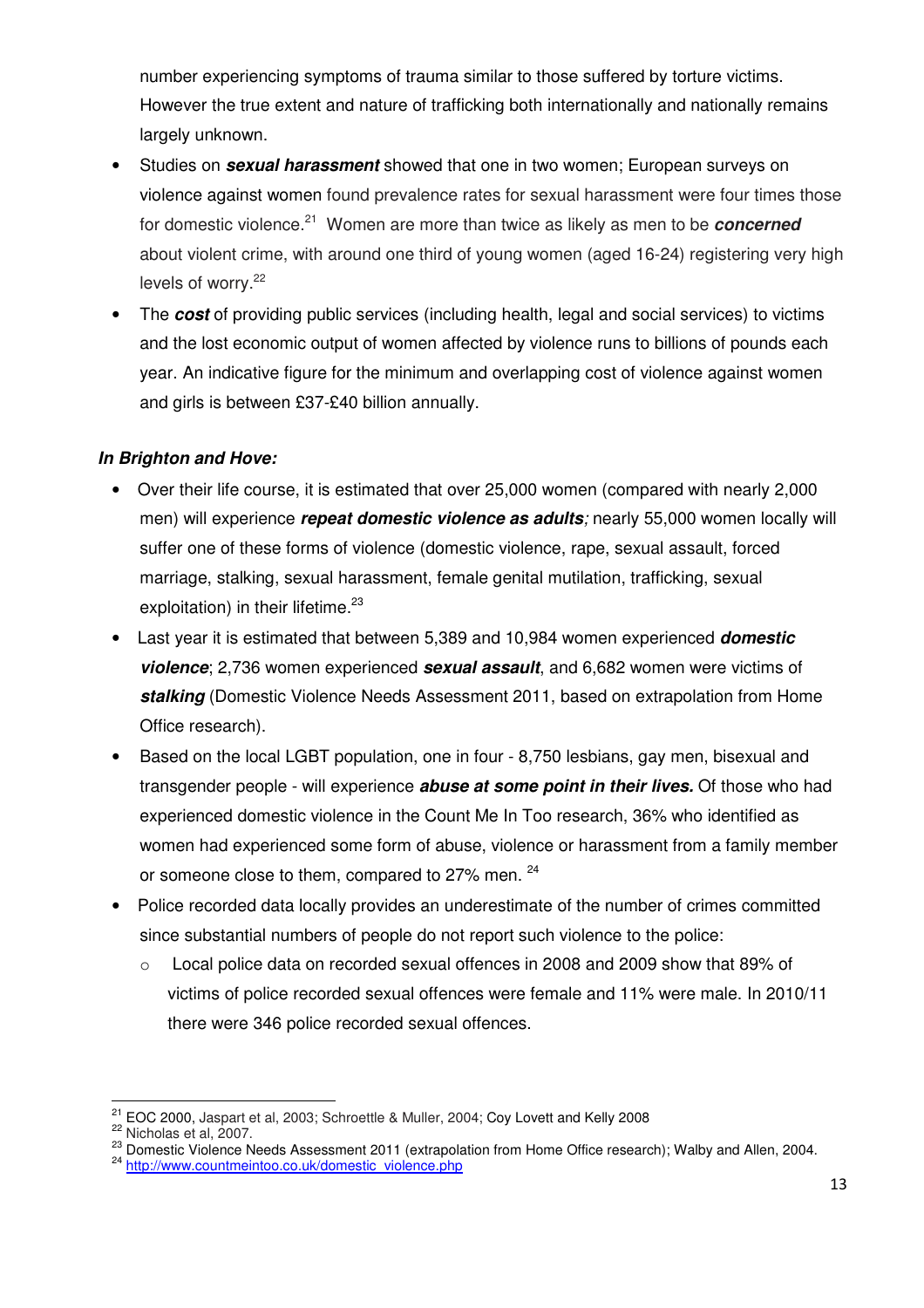- o In 2011/12 there were 323 police recorded sexual offences. In this year 87% of victims were female, 11% were male (2% were either gender unknown or against a group (which includes offences against the crown)). 25% were committed at the time when the victim was under the age of 16 (out of those where age is known). In 2011/12, of all police recorded sexual offences where the offender was identified, 96% (52/54) had male offenders.
- $\circ$  In 2011/12, 3,385 domestic violence crimes and incidents were reported to the police in Brighton & Hove, 288 fewer than in 2010/11. Of these, 1192 were crimes. 79% of police recorded domestic violence crimes were committed against women and 21% were committed against men. For those crimes where the offender was identified, 85% were male (459/540). 46% of offenders were an intimate partner, spouse or common law partner and 33% were an ex-partner.
- Of 263 domestic violence victims whose case was taken to the MARAC in 2011/12, 98% were women.
- In 2010/11, the Sussex Sexual Assault Referral Centre (SARC) supported 70 Brighton and Hove clients. Between April-December 2011, Survivors Network, the local rape crisis and support service, supported 100 local women survivors through its independent sexual violence advocacy service; 52 of whom were referred via the SARC.
- In 2010/11 RISE domestic violence services supported 1,120 survivors (12% more than 09/10), and referrals continue to increase. Between April-December 2011, RISE received 859 referrals and supported 835 local survivors; of these, 225 survivors were assessed as high risk of serious harm or homicide.
- The number of women and girls who have experienced female genital mutilation locally can only be estimated by proxy, using the percentage of maternities to women with genital mutilation. Research by FORWARD showed that in Brighton & Hove there were 112 maternities to women with FGM between 2001-2004.<sup>25</sup>
- In 2007 study into the sexual exploitation of young people across Sussex found evidence locally of sexual exploitation by family members, sexually exploitative relationships with older men or peers, and informal exchanges of sex for money, drugs, accommodation and other favours. In particular areas, exploitative relationships typically involved young women being coerced into sex by older males. <sup>26</sup>
- There is, unfortunately, inadequate data with regard to the numbers of women and girls involved in prostitution locally. People in the sex industry are amongst those who are at higher risk of victimisation of sexual violence and are less likely to report incidents. A local

<sup>&</sup>lt;sup>25</sup> FORWARD (2007) 'A Statistical Study to Estimate the Prevalence of Female Genital Mutilation in England and Wales'.

<sup>&</sup>lt;sup>26</sup> Banardos (2007), Tipping the Iceberg - A pan Sussex study of Young People at Risk of Sexual Exploitation and **Trafficking**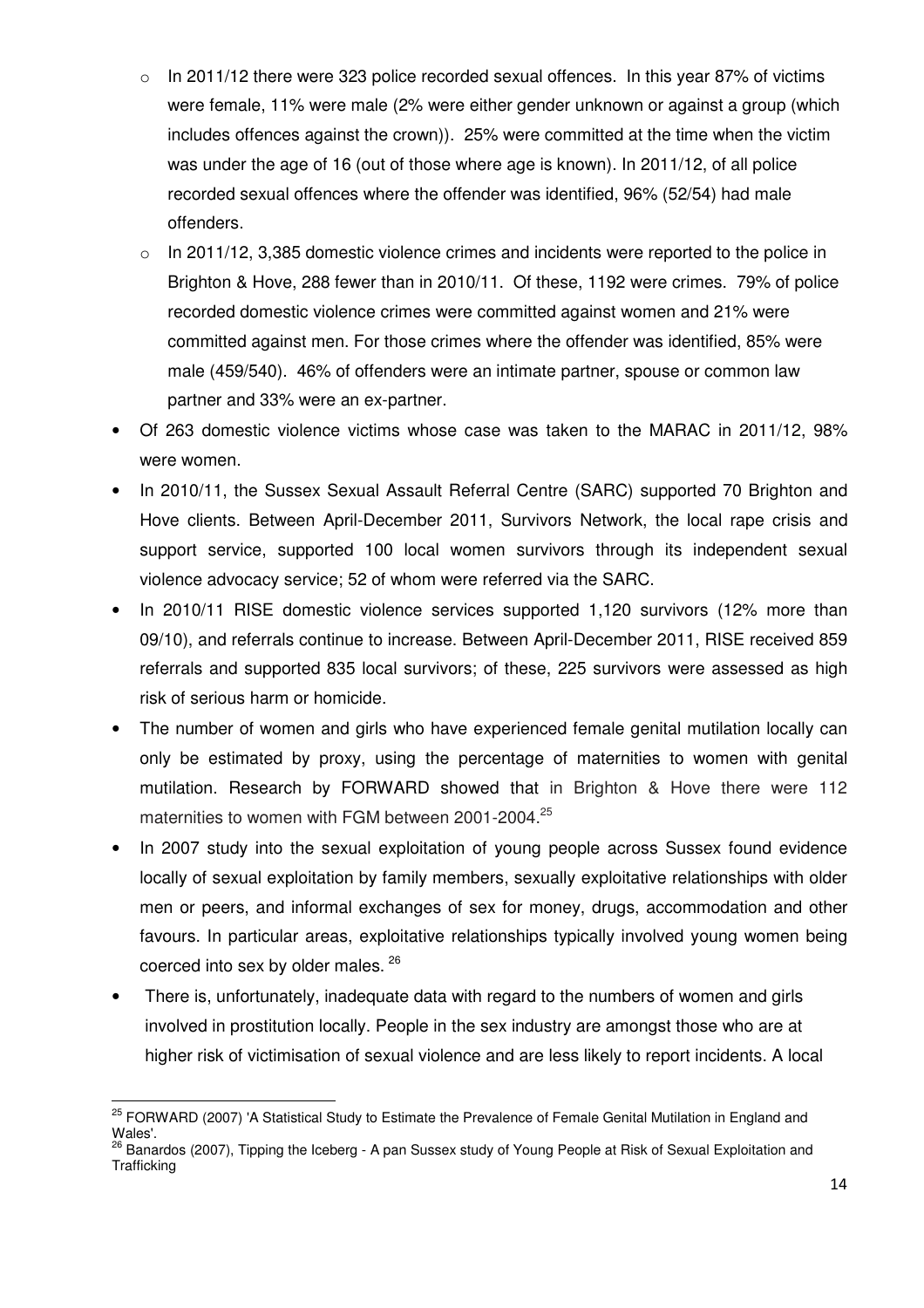survey revealed that 58% of those who were involved in the sex industry reported they had experienced violence or abuse and, of those, only 13% had reported those incidents to the police.

- Results from Brighton & Hove's Citizen Panel in 2010 showed that fear of sexual assault disproportionately affects women: 13% of women reported that they were very or fairly worried about being the victim of a sexual assault compared with 2% of men.<sup>27</sup>
- Domestic and sexual violence also presents a risk of harm to children & young people. Locally, it is estimated that 3,670 young people experience domestic violence in the household<sup>28</sup>, and domestic violence is the most common principal reason for children having a child protection plan in place: in March 2010 this was the case for 126 children (35% of children with plans).
- There is a lack of data locally about domestic and sexual violence amongst young people, amongst Black and minority communities, disabled communities and amongst older people.
- Young people may also be experiencing domestic and sexual violence in their relationships, although no data is available on this locally. A local study into the profile of local young teenage mothers highlighted that around one in three were subject to domestic violence.<sup>29</sup>
- Between January–December 2011, of domestic violence victim assessed as high-risk of harm locally and referred to the MARAC, 16% were from BME communities and 8% were identified as disabled.
- Brighton & Hove's Scrutiny Panel on Older People (2009) heard evidence on domestic violence experienced by older people and heard that signs of domestic violence amongst older people were not being well recognised amongst professionals locally, which is why data on domestic violence in older age groups is limited.

l

 $27$  Brighton and Hove Citizens Panel, Community Safety Survey, 2010

 $^{28}_{18}$  BHCC 'City, Equalities and Neighbourhood Profiles' 2010

<sup>29</sup> Bridd St., Equantic and Hove Children's and Young People's Trust, Health Visitor Caseload report, 2009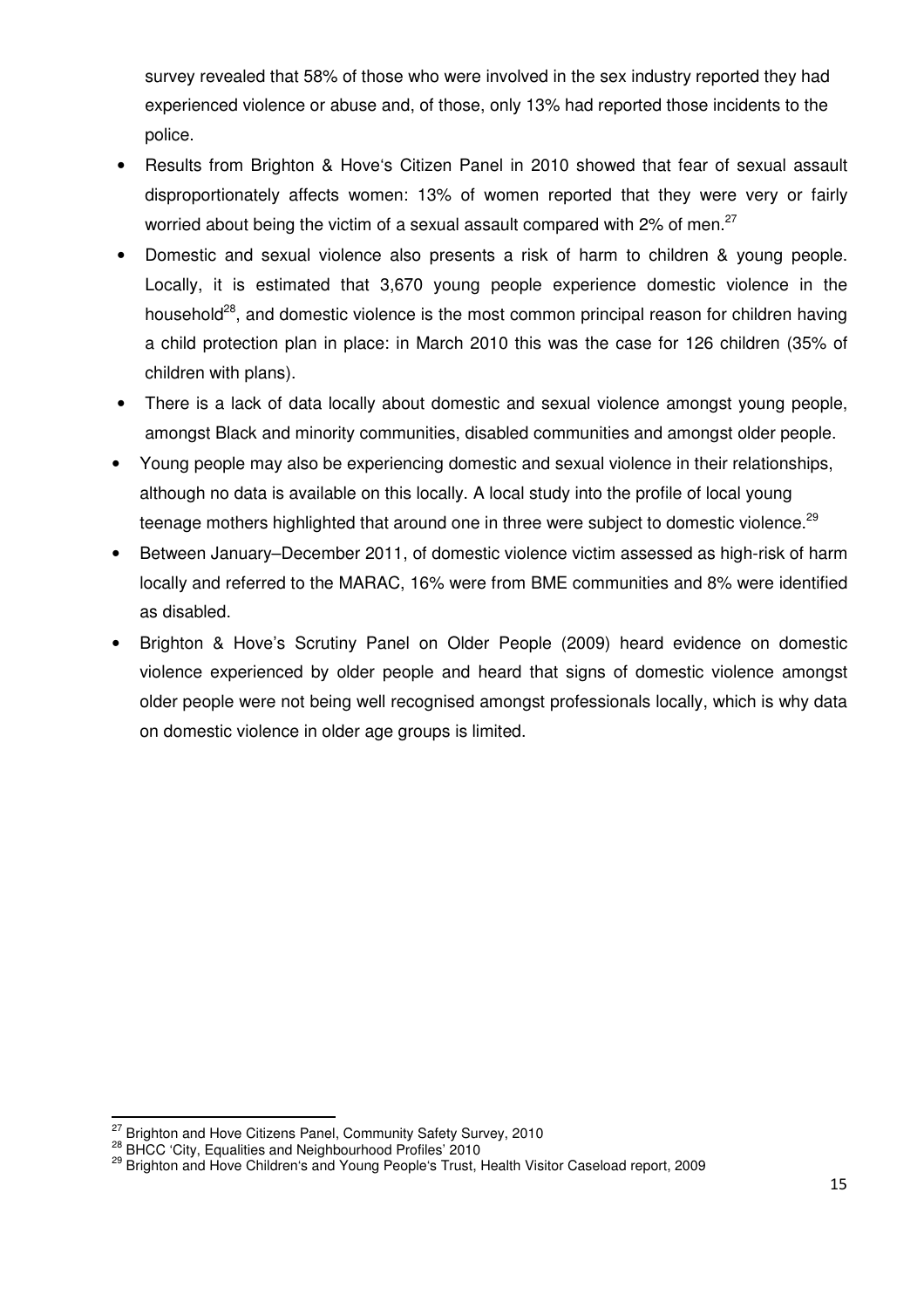# Survivors' experiences of services – local consultations

In response to the cross-government consultation to inform the first national violence against women and girls strategy<sup>30</sup>, the Women's National Commission (WNC) was commissioned by the Home Office, the Department of Health, and the Crown Prosecution Service to organise focus groups across England to collate the experiences and views of women and girls.

As part of this national consultation, 53 women and girls who were survivors of violence and recent service users in Brighton & Hove were involved in local focus groups. These included women who identified as survivors of sexual and domestic violence; lesbians, bisexual, and transgender women; Black and minority ethnic women; older and young women; homeless women; women with mental health problems, and women with problematic substance use.

Whilst the focus groups that took place in Brighton & Hove express the views of a limited number of women, the findings from local groups were consistent with national research which involved focus groups with 579 women and girls, including: Black and minority women, Traveller women; older women; girls and young women; disabled women; asylum seeking and refugee women; women trafficked into the UK; women offenders including women in prison; women in the sex industry; homeless women; women with mental health and substance misuse problems; women from rural areas; women night-shift and retail workers; women survivors of rape and sexual violence, domestic violence, forced marriage, so-called 'honour-based violence', child abuse and incest, and survivors of female genital mutilation.

Sexual and domestic violence was a common experience across many groups and few had received effective support and protection from statutory agencies they had contact with. Women in prostitution, homeless women, women in prison and at risk of offending, and women with problematic substance use, also spoke of experiencing child sexual abuse with no access to support in childhood to recover from this abuse. Disabled women spoke of child sexual abuse and rape from family members, partners and carers; Black and minority ethnic women spoke of sexual violence in relationships, and limited access to support if they did not have English as a first language. Women with insecure immigration status were particularly at risk of being forced into prostitution or faced destitution because of immigration rules which left them without recourse to 'public funds'. Many asylum seekers and refugees had experienced rape as a form of torture in their own country and, as a result of UK immigration laws which denies asylum seekers access to employment or benefits, many were forced in to destitution or prostitution as a result. Women who had been trafficked into this country and sexually exploited by family members,

<sup>&</sup>lt;sup>30</sup> HM Government (2009) Together We Can End Violence Against Women and Girls (2009)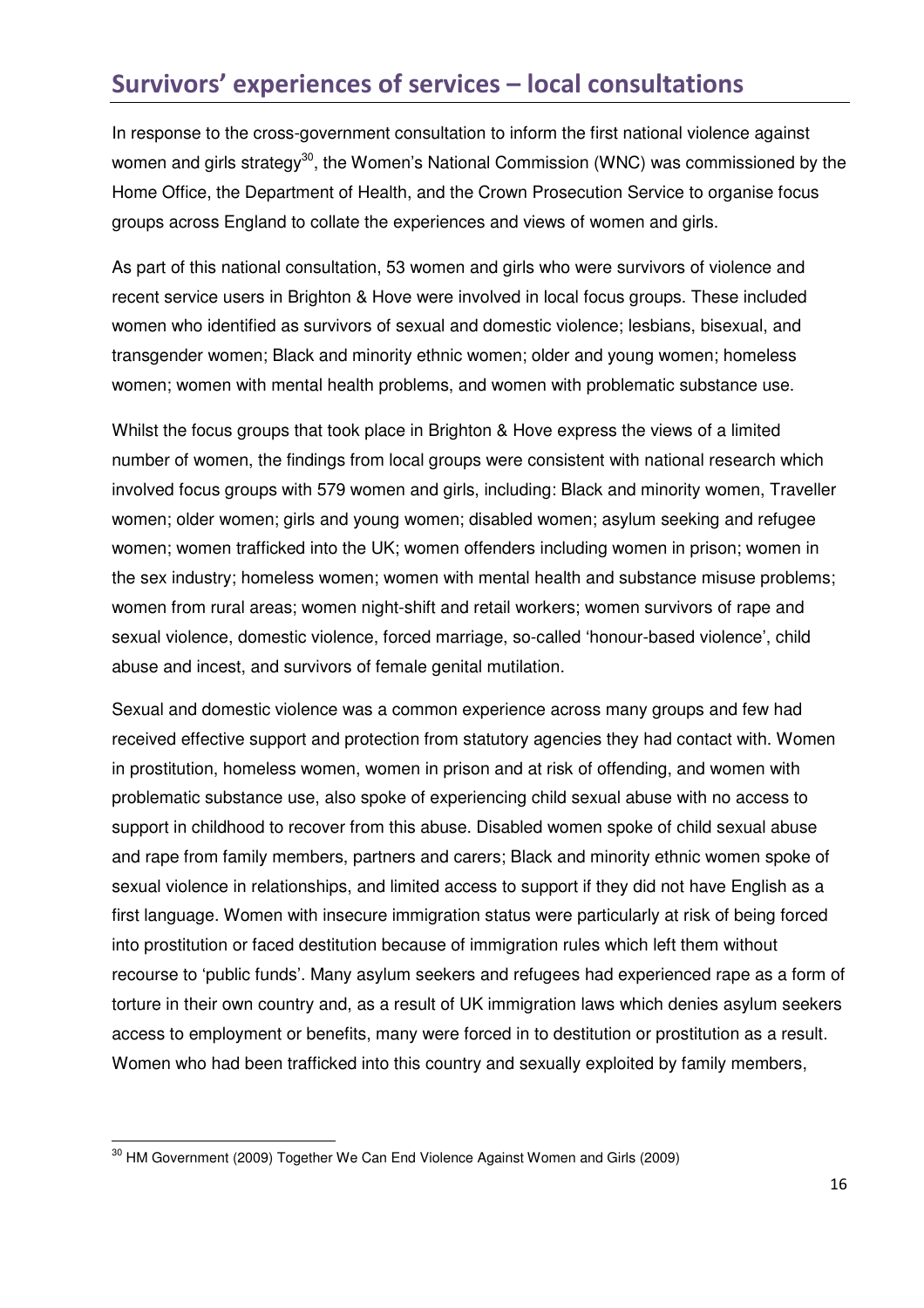partners and others had experienced rape and sexual abuse with little access to support or protection.

Although some issues which were discussed in the Brighton & Hove focus groups were specific to either women as service users, or related to women's sexuality, there were also broad themes which came out across all the local focus groups attended by local women, many of which have been replicated in the findings of focus groups nationally:

- Many of the women involved in the consultations felt that that their human rights had been violated not only because of the experience they had with violence but because of their experience of statutory services.
- Almost all women who attended focus groups had little trust or confidence in statutory services, and many agencies did not identify when violence occurred and therefore failed to respond appropriately to women's needs. Women involved in the focus groups felt excluded, isolated and rejected from services and recounted numerous examples of being told their experiences didn't count, and that many services either did not believe their experiences or blamed the women themselves for the violence they experienced.
- Few women locally knew how to get help and where to go for support. Very few women were aware of their housing rights and very few knew what would happen if they called the police after an incident of violence.
- Particular groups of women also said services 'labelled' and judged them, which they felt exacerbated the poor response they received and further hampered their help-seeking.

### **Key themes from local focus groups with women survivors of violence:**

- Need for access to information, early intervention and for women to be taken seriously when they disclose violence and abuse.
- Failure of police and criminal justice system to protect victims.
- Need for a joined up approach to local services.
- Need for improved Children's Services response and access to safe child contact.
- Need for improved adult social care responses.
- Need for improved NHS responses.
- Need for improved Housing Services response.
- Recognition of the importance of independent women's services.
- Prevention education work with children and young people.
- Publicity of positive experiences of the justice system.
- Support needs specific to BME women, disabled women and to Lesbian, Bisexual and Transgender women to be addressed.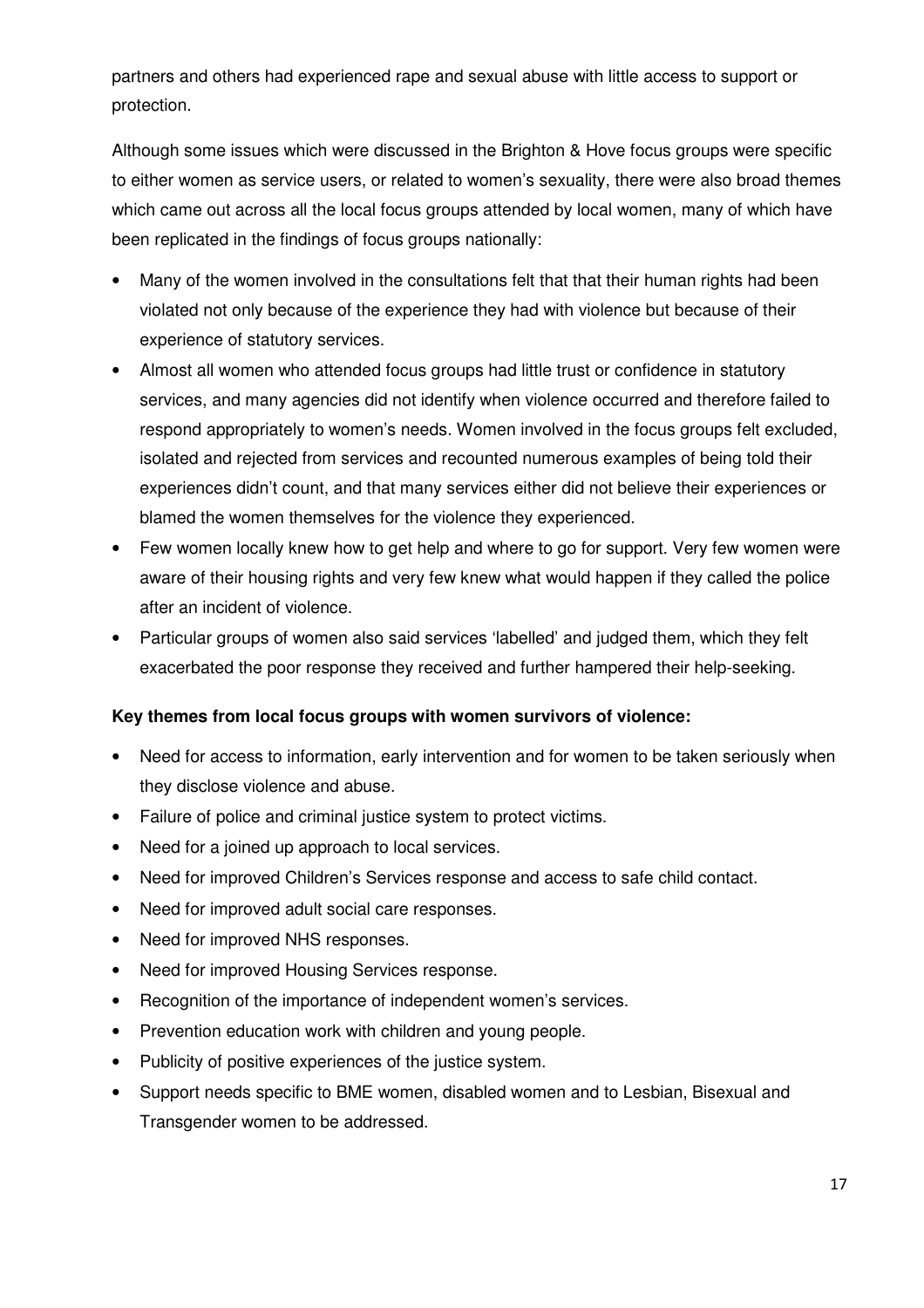### **Summary of recommendations made by women's focus groups held locally**

From the focus groups there were a clear number of recommendations made by women to help improve support services. These included:

- Training for statutory services so they are equipped to identify violence against women and girls, and respond to disclosures effectively. This should include routine enquiry across all healthcare settings, training for dentists, and for children's services so they can recognise the needs of women as well as their children.
- Remodelling services so that they are needs-led and not risk-based; with a focus on support, and empowerment.
- Having clear information for women about what happens if they report an incident to the police so they can make an informed choice about whether to report violence and abuse. Survivors also wanted improved responses from the police to harassment allegations; and bail conditions which are enforced and take into account a victim's situation.
- The choice to see female health workers, and the co-location of independent domestic and sexual violence advocacy workers at A&E, with GP and mental health services.
- Safe information sharing between statutory agencies; and effective referral of women to domestic and sexual violence support services at the point of reporting and disclosure.
- Health services to log incidences and evidence of violence if women don't want to formally report to the police, and to be more effective in providing evidence to support civil and criminal court cases, for confidentiality breaches to be avoided.
- Health services that are culturally sensitive and that can provide a service in a survivor's first language or through trained professional interpreters, access to healthcare regardless of immigration status, and violence against women to be integrated into health promotion work.
- Education in schools about violence against women and girls delivered by specialist services.
- Health services to promote and fund healthy relationships education delivered by specialist services in all schools,
- Rape alarms should be made available for all women if they need them.
- Sustainable provision of specialist domestic and sexual violence services that are independent from statutory services and provide safe, separate women-only spaces. This should include refuges and crisis services; rape crisis support; community outreach services– which increases access to support and early intervention, is available outside of crisis and criminal justice involvement, and focuses on prevention; children's therapeutic groups and support for adult survivors of child sex abuse, including women's support groups.
- Domestic and sexual violence to be addressed within a violence against women and girls framework to ensure all agencies and partnerships prevent violence against women.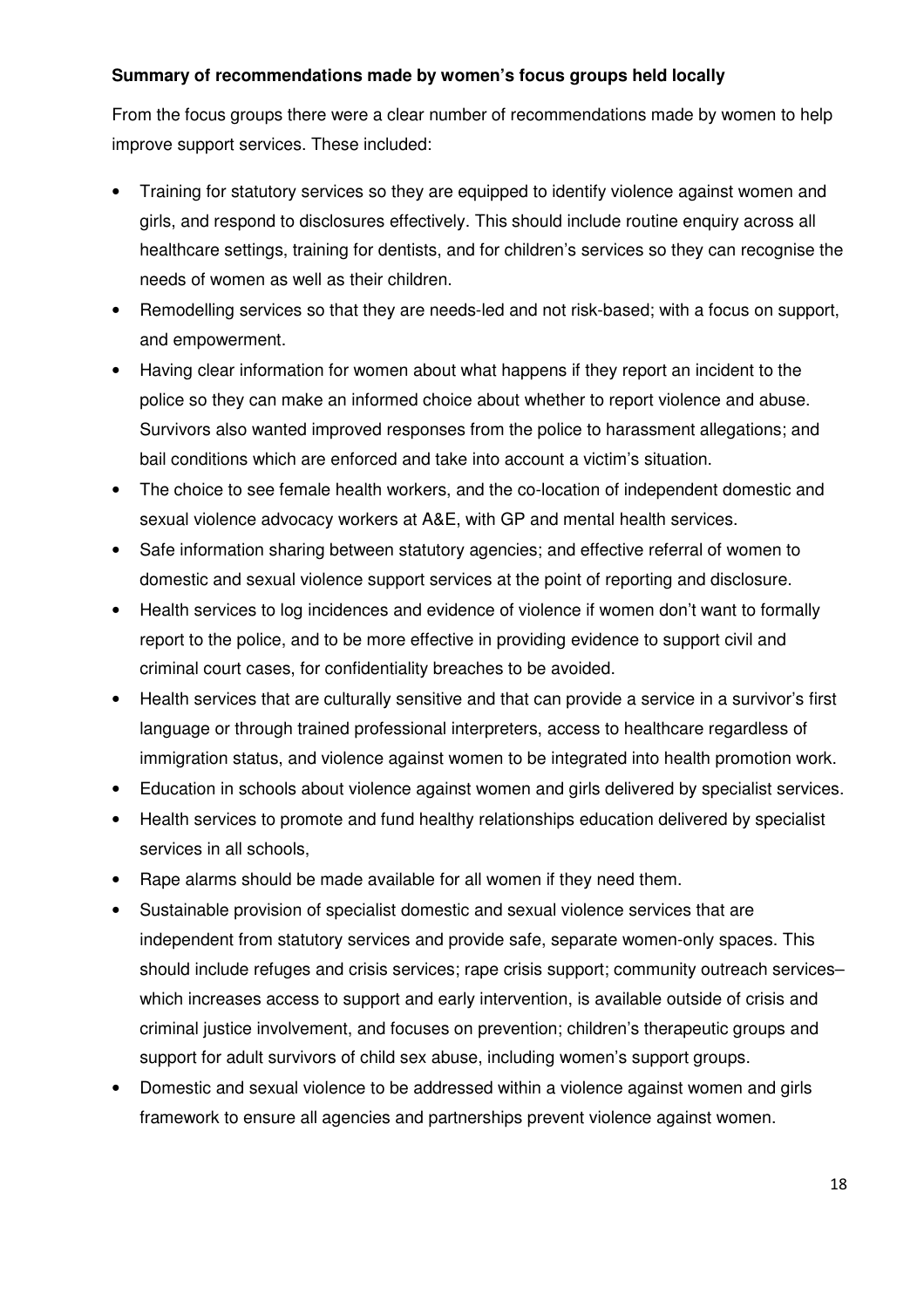### Progress

Domestic violence has been a priority within the Community Safety Partnership for over a decade, and sexual violence and abuse has been a priority for our partnership since 2008, with a predominant focus on improvements in the criminal justice system.

In June 2010, Brighton and Hove's overview and scrutiny panel highlighted gaps in the provision of support to victims of sexual violence and made a series of recommendations. Since this time, Sussex-wide joint commissioning arrangements established a Sexual Assault Referral Centre and local authorities commissioned counselling, rape crisis and Independent Sexual Violence Advisor services to provide improved outcomes for victims.

During 2010/11 domestic violence was the subject of one of three 'intelligent commissioning' pilots. By working with partners across services and communities, a comprehensive needs analysis provided a more informed understanding of the needs of residents and local communities, the demand for services, what works, and what needs to change. This informed the development of a domestic violence outcomes framework and joint commissioning strategy, which has informed the domestic violence commissioning plan for 2012/13.

The 2011 and 2012, the Joint Strategic Needs Assessment included separate sections on domestic and sexual violence. The 2011-2014 Community Safety, Crime and Disorder and Drugs Strategy includes three-year action plans on domestic violence and on sexual violence, abuse and exploitation, the sex industry and trafficking. The 2011 refresh of the Strategic Assessment of Crime and Disorder sets out the progress of delivering these action plans to date.

### **Summary of progress in 2011/12**

Throughout 2011/12, greater focus has been given to **prevention and earlier intervention:**

- Online information on council and community safety websites was updated to include violence against women and girls. The city's Amber Card, which contains information about the help available for domestic and sexual violence survivors, family and friends, has been updated, and is available online in six languages. Domestic violence resources for lesbians, gay men, bisexual and trans people continue to be distributed by the community safety team.
- The Commissioner for Culture held discussion groups with culture and arts organisations in the city to explore how commissioning for cultural activity can contribute to prevent domestic and sexual violence and abuse.
- In November 2011, Brighton & Hove 16 Days programme was established, which marked the international 16 Days to end violence against women. Action included supporting Rise national violence against women conference and *Living Library* awareness events; a theatre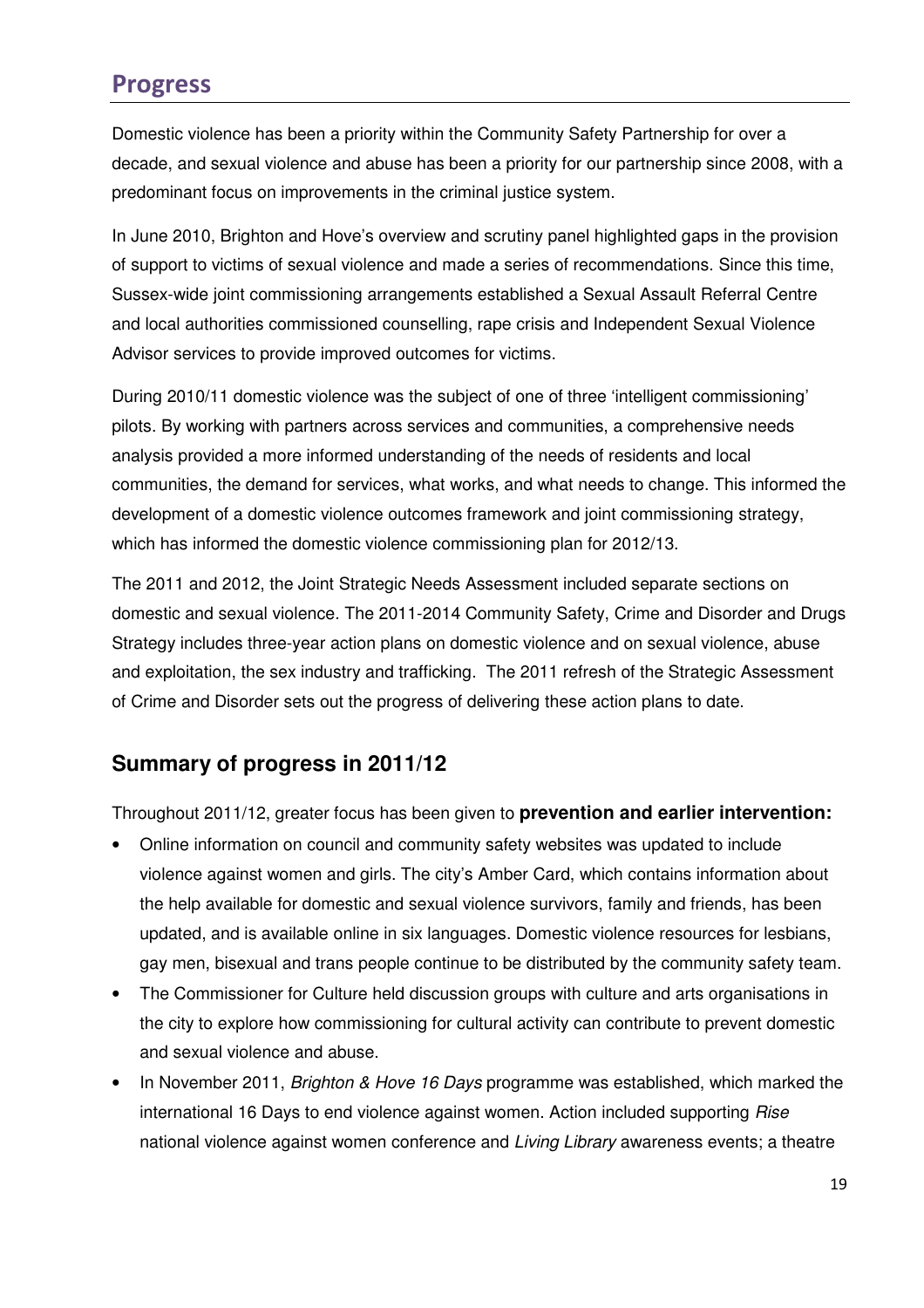production and discussion at the Dome; and a Stand-Up to End Violence Against Women organised by Charity Chuckle at the Komedia, in support of Rise and Survivors Network.

- Brighton & Hove works with the Sussex-wide Rape Prevention Steering Group and advice has been provided on best practice in relation to publicity that targets sexual violence perpetrators.
- Work has begun on developing a whole school model for addressing domestic and sexual violence, led by the Healthy Schools Team and supported by Rise from Spring 2012.
- The Communities Team has invested in a capacity building programme by supporting Black and minority women's groups to improve responses to women's safety and well-being in local communities. Further work is needed on raising awareness and meeting the support needs of Gypsy and Traveller communities, and on prioritising work on forced marriage and FGM.
- The Break4Change programme for teenage-child-to-parent abuse continues to be delivered as a multi-agency programme, led by the Communities Team, and a Daphne funding application has been made to develop, evaluate and embed this group locally.
- Work has began to develop the Domestic Violence Coordinated Community Group programme for children and young people who have experienced domestic violence, to be coordinated by Rise and delivered through a multi-agency partnership.
- Meetings with student union officers and workshops between local services and students at Sussex University have identified the need for increased awareness of the help available amongst students, improved university responses to violence against women and closer partnership working. Students Against Sexual Harassment (SASH) has been set up by students and it aims to work with Sussex University, the Student's Union and services in the city to prevent and raise awareness of sexual harassment and sexual violence.
- Basic domestic violence awareness training remains part of multi-agency safeguarding training programmes. It has been agreed to develop and deliver a modular training programme and revise procedures for public services, from 2012.
- Recommendations have been made to enable the development and delivery of the GP domestic violence early intervention programme (IRIS – Identification and Referral to Improve Safety) which is being rolled out nationally. This requires investment in an independent health advocate-educator role to develop and deliver this programme and provide pathways for victims to access ongoing support.

### **Provision of immediate and ongoing support**:

The partnership working arrangements and commissioned services already in place (and which meet national service and accreditation standards) need to be sustained to comply with the coordinated community response model for domestic and sexual violence. These include: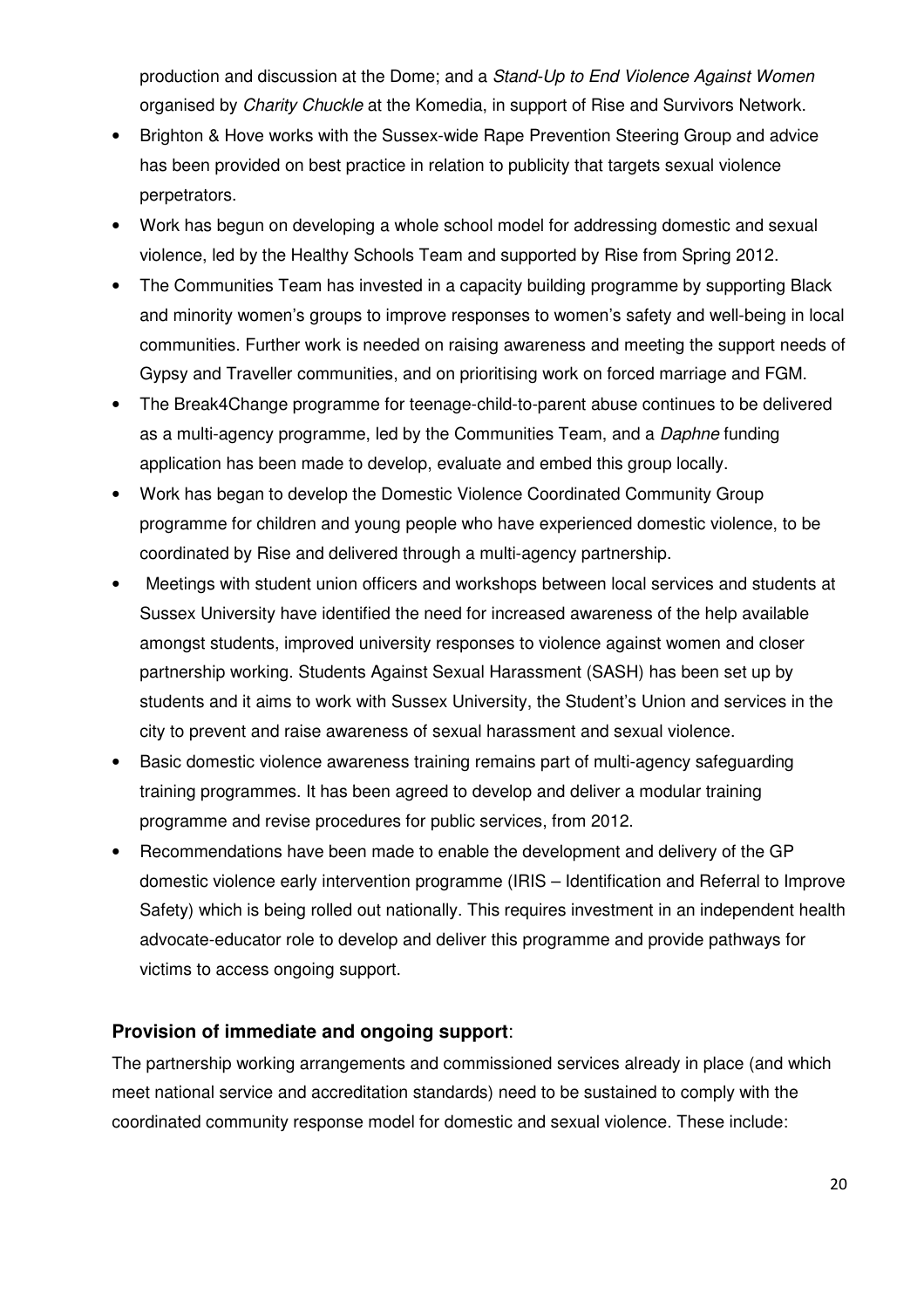- Independent domestic violence services for survivors (domestic violence helpline and crisis support services including refuge; independent advocacy for victims at high-risk of homicide or going through the criminal court system; health-based advocacy, and community outreach and family support services focussing on early intervention and harm reduction);
- Independent rape crisis, sexual violence advocacy and support for survivors (advocacy, helpline, peer support, counselling and support for survivors of child sexual abuse);
- Community-based and court-ordered perpetrator programmes with integrated partner safety support;
- Multi-agency risk assessment conference system (MARAC);
- Specialist domestic violence court (SDVC) supported by specialist police investigative officers and prosecutors;
- The sexual assault referral centre (SARC).

The Community Safety Partnership has prioritised the strengthening and development of Survivors Network, the specialist independent sexual violence service for women and girls. Local investment into Rise, the independent domestic violence service for survivors, also increased to address a capacity shortfall in community outreach and children's services. At the same time, services were reviewed and restructured to improve effective use of limited resources. Joint investment into these services needs to be sustained to ensure these services continue in 2012 – 2017 and beyond.

The health-based independent domestic violence advocacy service partnership between BSUH and Rise in A&E, midwifery and urgent treatment service has been sustained for 2012/13 and remains a priority.

In addition to the independent specialist domestic violence and sexual violence services locally provided by Rise and Survivors Network, dedicated provision to address violence against women and girls locally includes:

- Brighton Oasis Project Sex Workers Outreach Project (SWOP), which supports female sex workers. SWOP has found during this year that whilst the majority of men buying women for sex takes place indoors (brothels, flats, hotels), there is information to suggest that more men are buying sex from lone women and that street-based demand is becoming more prevalent.
- WISE sexual exploitation service for young people, was developed by Sussex Central YMCA, and has been working to assess the extent of sexual exploitation amongst young people, provide a service for 13-25 year olds at risk or experiencing sexual exploitation, and increase awareness of professionals. The work is overseen by the Local Safeguarding Children Board (LSCB) Sexual Exploitation subgroup.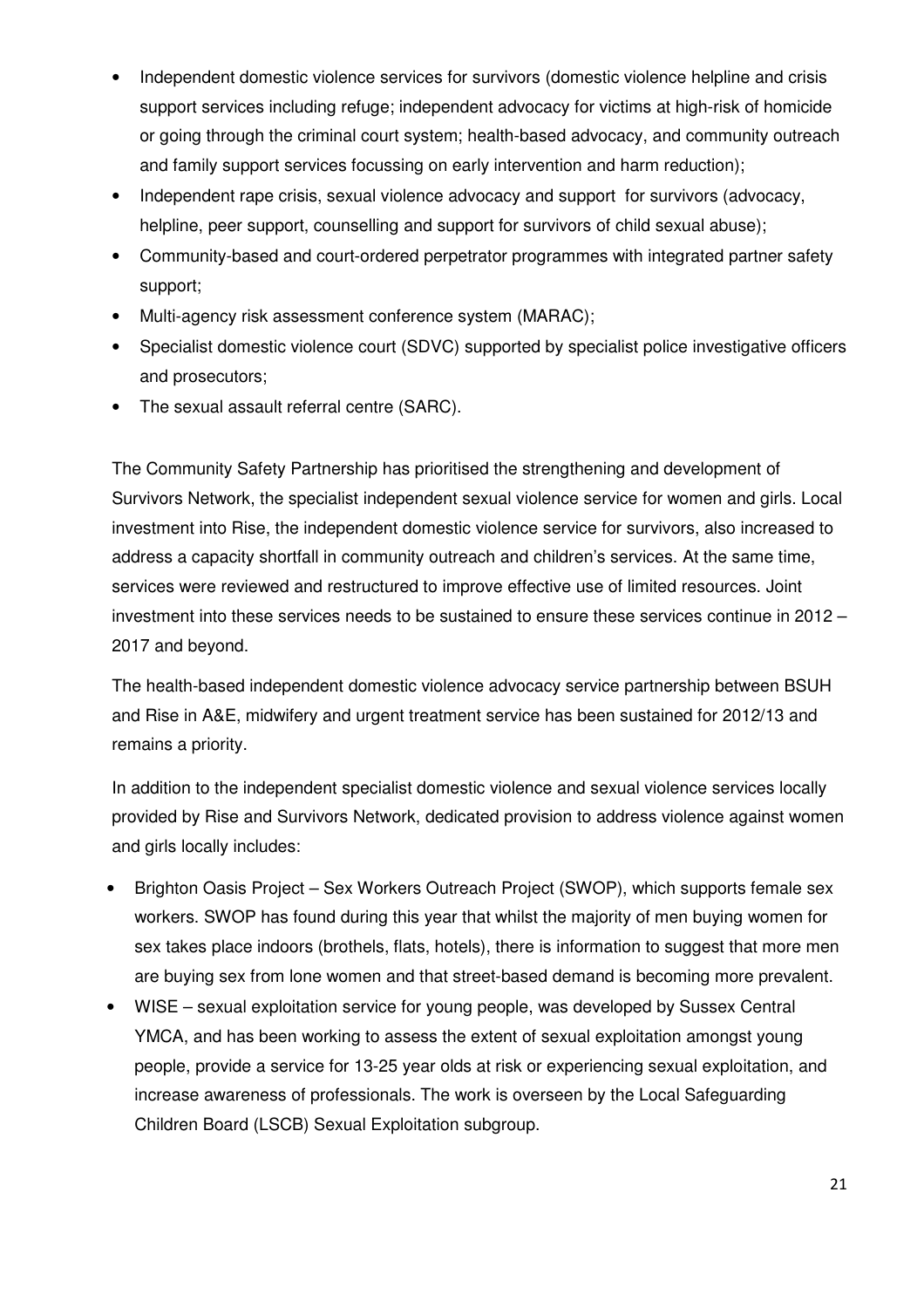- Housing Services delivery of the Sanctuary Scheme for victims of abuse.
- Surrey and Sussex Probation Trust delivery of court ordered Integrated Domestic Abuse Programme and individual interventions with offenders who are also victims and perpetrators of violence against women and girls
- Community Safety Partnership Living Without Violence Domestic Violence Perpetrator Programme and integrated Women's Safety Support
- Sussex Sexual Assault Referral Centre commissioning, which will be taken over by the national health commissioning board from 2013. The Community Safety Partnership supports the provision of local counselling support for survivors who have attended the SARC.

### **Protection and prosecution:**

The Specialist Domestic Violence Court programme has been re-accredited by the Home Office and Ministry of Justice. The Ministry of Justice continues to fund the Rise criminal justice independent advocate, who works within the city's IDVA service, and provides support to victims going through the court process.

The local MARAC has been reviewed and now meets twice a month due to increasing numbers of high-risk referrals. From 2012 the MARAC Coordinator will be full-time, and all MARAC victims will be referred to dedicated independent domestic violence advocates.

We have continued to support Sussex Police in the delivery of their Rape, Sexual Violence and Serious Sexual Offences Strategy to improve the investigation, detection and prosecution of cases, through partnership and support action.

Other dedicated provision within the criminal justice system, focussing on protection and prosecution of violence against women and girls crime types includes:

- Police Anti-Victimisation Unit which focuses on improving domestic violence investigations, Sexual Offences Liaison Officers, and dedicated police leads on domestic violence, rape and sexual offences, trafficking and prostitution
- The CPS have Specialist Prosecutors for rape and for domestic violence who work within a Violence Against Women Strategy framework for these crime types, determined nationally

Sussex Police operate a policy of toleration of off-street prostitution, and conduct occasional unannounced visits to brothels and parlours with the aim of identifying instances of trafficking (Operation Thames). During 2011/12 they have reported that whilst no instances of trafficking have been confirmed, instances have been suspected.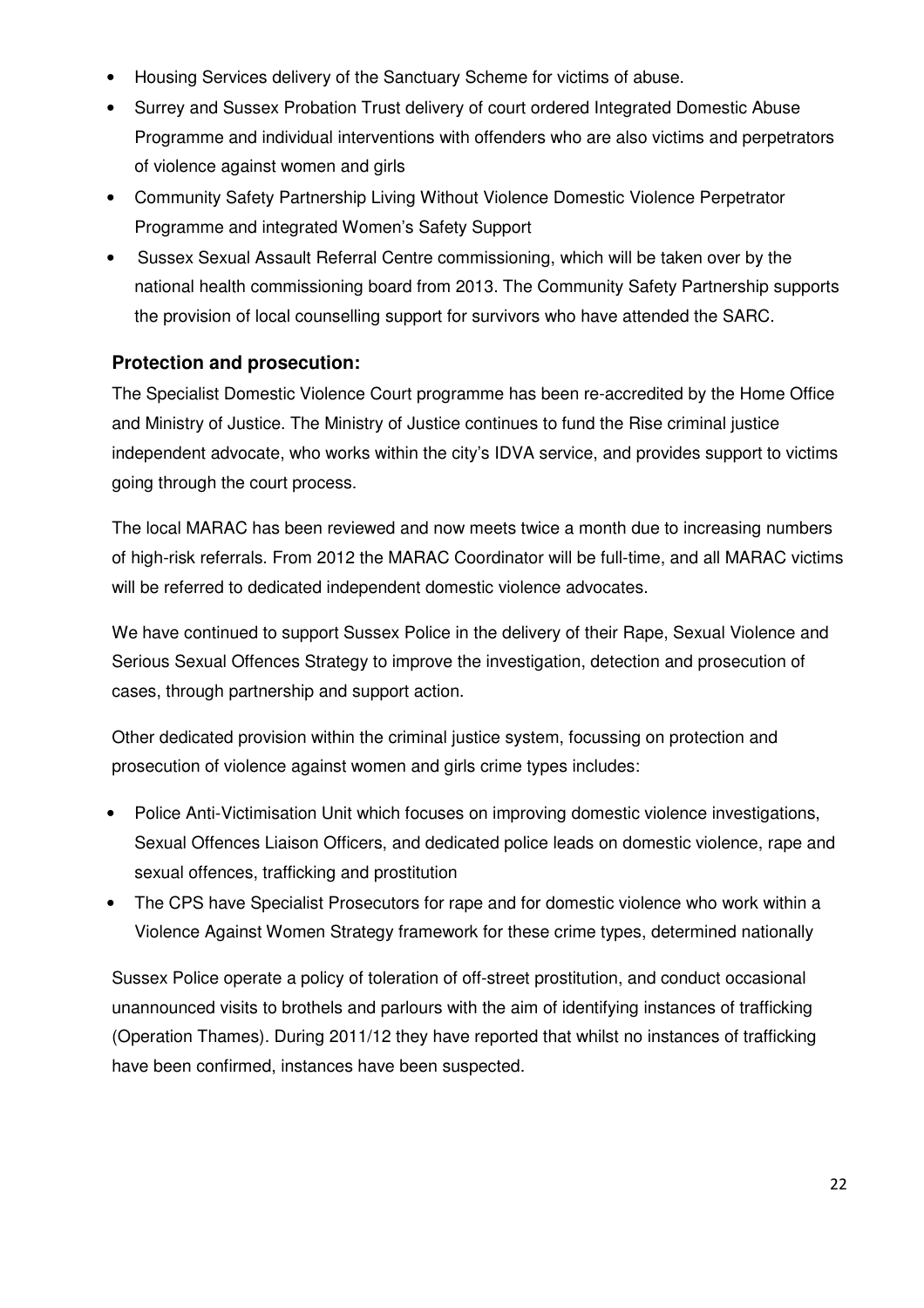### **Partnership working**:

The Community Safety Partnership continues to support the multi-agency Sexual Violence Reference Group and Domestic Violence Forum, which have met quarterly and heard from national and local speakers about national developments and models for prevention work.

In addition, other local partnerships working on violence against women and girls include:

- LGBT Domestic Violence and Abuse Working Group & Domestic Violence Housing Working Groups (sub-groups of the Domestic Violence Forum)
- Multi-agency Domestic Violence Risk Assessment Conference (MARAC)
- MARAC and SDVC Programme Operational Oversight Group
- Steering group on people in the sex industry
- Sexual exploitation sub group of Local Safeguarding Children Board

In 2011 it was agreed that domestic violence must be seen as 'core business' for city services and partnerships; and that we need to focus on reinvestment and resource pooling so that prevention and early intervention is prioritised alongside crisis and high-risk responses.

A new Joint Commissioning Group for domestic violence was established to deliver the Domestic Violence Commissioning Plan for 2012/13, which focuses on delivering the domestic violence outcomes framework. This includes city-wide strategic outcomes and service-level outcomes across three types of activity (prevention, early intervention and provision of ongoing support), for identified stakeholders (survivors, children and young people, perpetrators, and communities).

In 2011/12 the LSCB conducted a domestic violence audit which led to a series of actions to improve services. Work by the Local Safeguarding Children and Adults Boards and work on safeguarding locally needs to make violence against women and girls more explicit and connected.

In 2011/12 it was also agreed that future work to address domestic violence in the city is also integrated with strategic and operational responses to sexual violence and other forms of violence against women and girls in accordance with national priorities. In support of this, a commitment has been made by senior officers and council members to support the White Ribbon campaign and to develop a citywide violence against women strategy and action plan, to include actions to enable us to achieve 'White Ribbon city status' in 2012.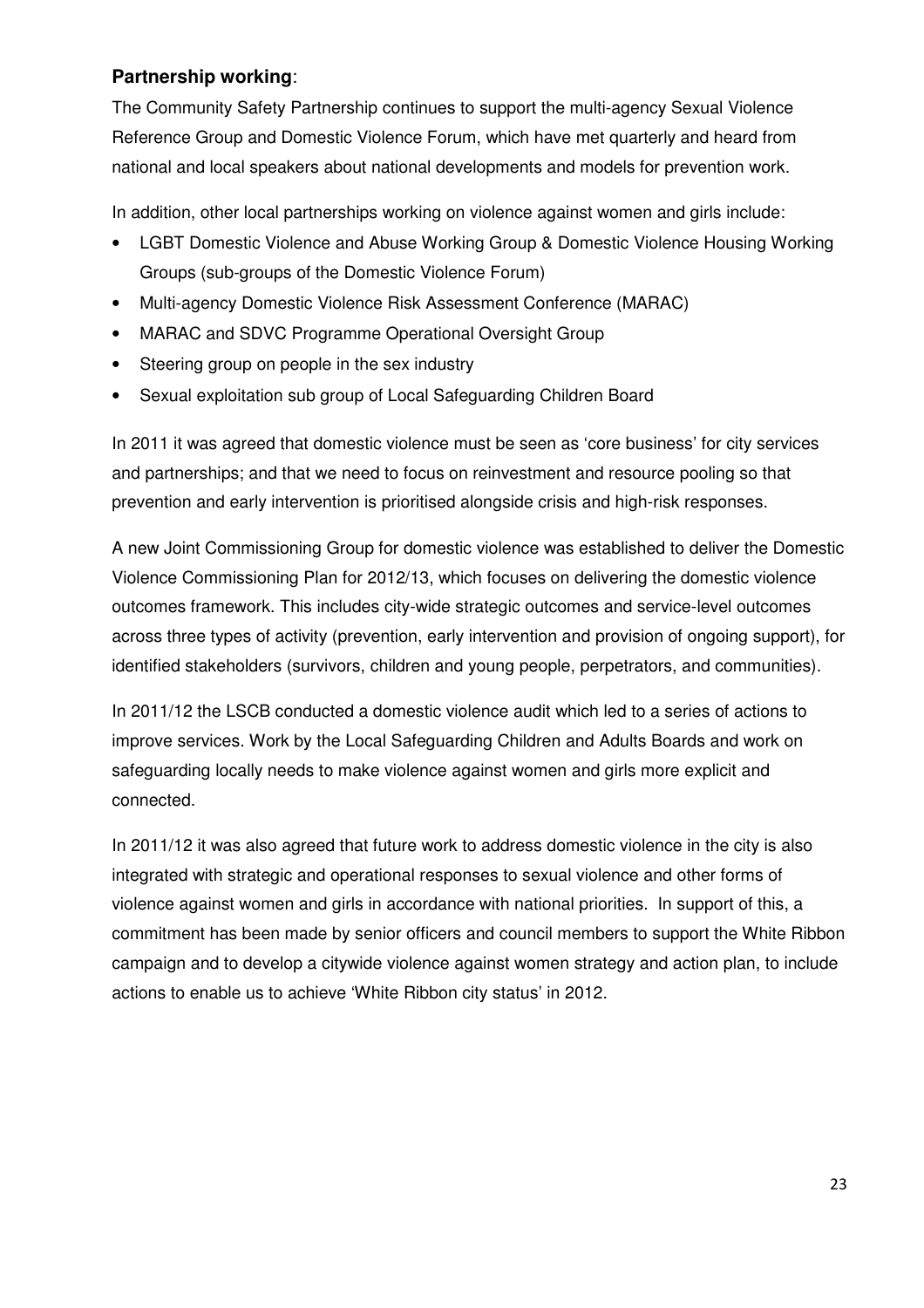# Our priorities and commitments

There is a clear financial, emotional, and moral case for addressing violence against women and girls in all its forms. Given the prevalence, impact and costs associated with violence against women and girls**,** Brighton & Hove council has agreed to work with joint commissioning partners to protect, and expand, the funding available for services to improve their responses to violence against women and girls over the life of this Strategy**.**

This Strategy is organised through cross-cutting themes applicable to all forms of violence against women and girls: **Perspective and Policy**; **Prevention and earlier intervention**; **Provision of immediate and ongoing support; Protection and Prosecution, and Partnership working**. 31

### **Perspective and Policy**

l

**This strategy is based on the foundations on the vision of ending violence against women and girls, informed by an understanding that to be effective in its prevention, violence against women and girls must be addressed within a gender-equality framework, linked to equalities and human rights, non-discrimination and due diligence standards.** 

Without a coherent perspective and policy framework, interventions are frequently reactive and determined by the availability of funds or higher-profile crime types. A strategy underpinned by the perspective detailed above will deliver: more coherent policies; a commitment to prevention; provision which is stable; protection which is effective and available to all survivors if and when they need it, and prosecution which holds perpetrators to account and which delivers safe outcome and procedural justice to victims.

Our definition of violence against women and girls, as set out above, is any act of gender-based violence that is directed at a woman because she is a woman, or acts of violence which are suffered disproportionally by women.

This includes domestic violence; rape and sexual violence; stalking; female genital mutilation; forced marriage; so-called 'honour' based violence; trafficking; sexual exploitation including through the sex industry, and sexual harassment in the workplace and public sphere. This definition locates violence against women and girls as a form of systematic discrimination, and links it to gender equality obligations, whilst also allowing for the recognition that men and boys may be victims of some of these forms of violence and for female perpetrators in delivery of responses.

 $31$  This approach is informed by national research into violence against women and girls strategies and frameworks by Coy, Lovett and Kelly (2008) Realising Rights Fulfilling Obligations, EVAW.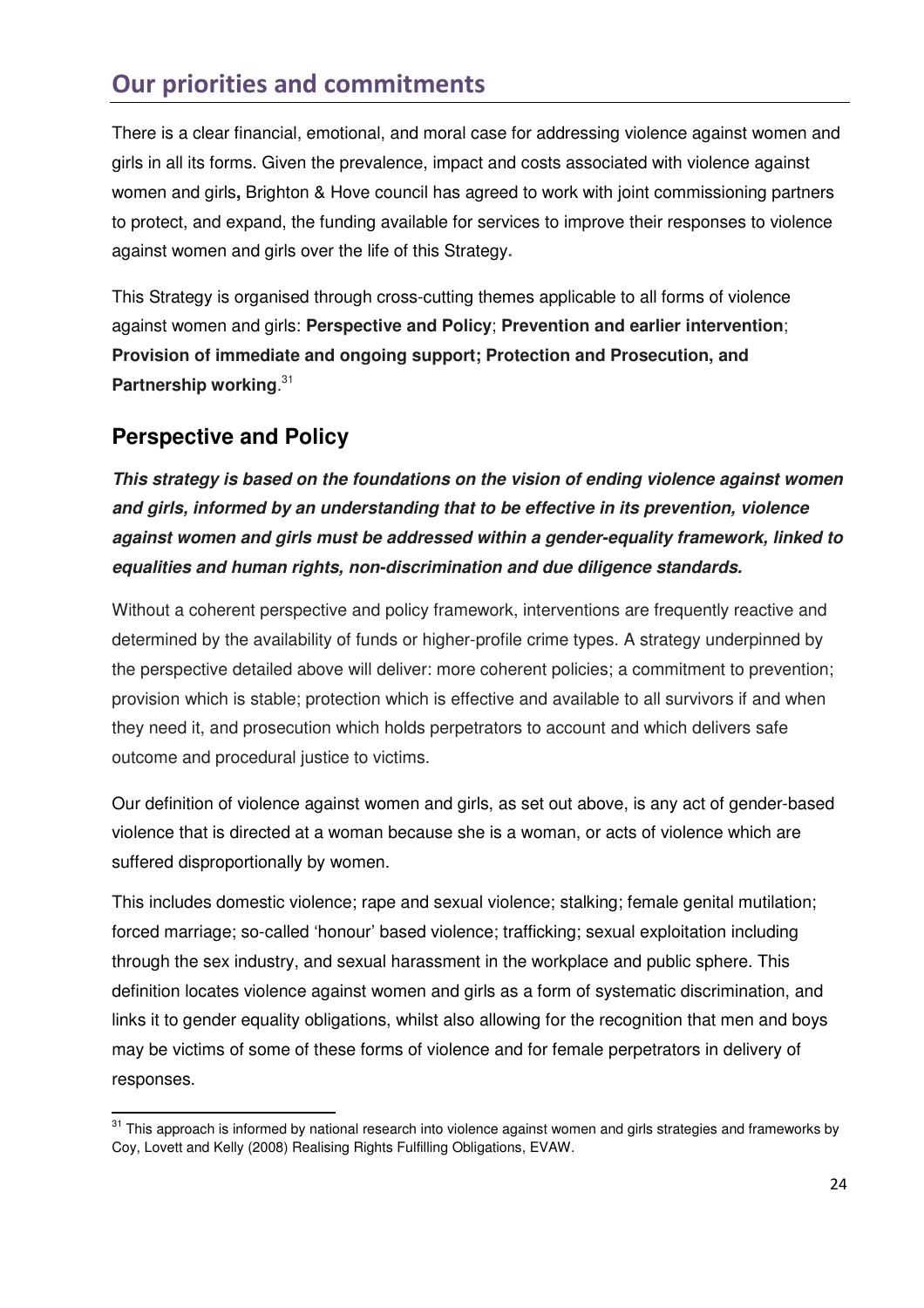### **Outcomes for all services and partnerships to deliver**

For local residents and communities to be free from violence against women and girls by:

#### **Increasing survivor safety, holding perpetrators to account, decreasing social tolerance and acceptance, and increasing people's ability to have safe, equal, violence-free relationships**.

Sub-outcomes to be achieved locally through delivery of this strategy include:

- Increased awareness and knowledge of violence against women and girls and its impact and a decrease in its tolerance and acceptance.
- Increased knowledge and skills about safe, equal and violence-free relationships.
- Increased awareness of options and rights to access services by individuals and communities
- Adults, children & young people feel safe to disclose, are listened to, believed, not judged.
- Improved physical /emotional safety, resilience, and freedom from harm for survivors.
- Increased responsibility by perpetrators and reduced risk through timely safeguarding and justice system interventions.

All services and partnerships have a clear responsibility to act with appropriate effort, care and effectiveness, to ensure a woman's right to live free from the threat and reality of violence and discrimination is upheld, and to ensure women have access to effective remedies and justice.

#### **Policy principles to inform commissioning and delivery**

The following principles should inform local joint commissioning decisions, and draw on best practice principles set out in the Domestic Violence Commissioning Plan:

- Violence against women and girls is widespread throughout every socio-economic group and therefore occurs citywide across all neighbourhoods and communities.
- Understanding that violence against women and girls is gendered, and is caused by the misuse of power and control, is central to effective intervention and prevention.
- Survivors' safety must be the over-riding priority in all services, and institutional change should be influenced through independent advocacy. Women survivors value safe, separate, women-only services; the strategic and economic value of women-only provision should be acknowledged, promoted and recognised as a source of expertise.
- Violence against women and girls is a cause and consequence of gender inequality; and although not all occurs within a context of traditional power relations, perpetrators' behaviour stems from a sense of entitlement, supported by sexist, racist, homophobic, biphobic, transphobic and other discriminatory attitudes, behaviours and systems that maintain and reproduce inequality.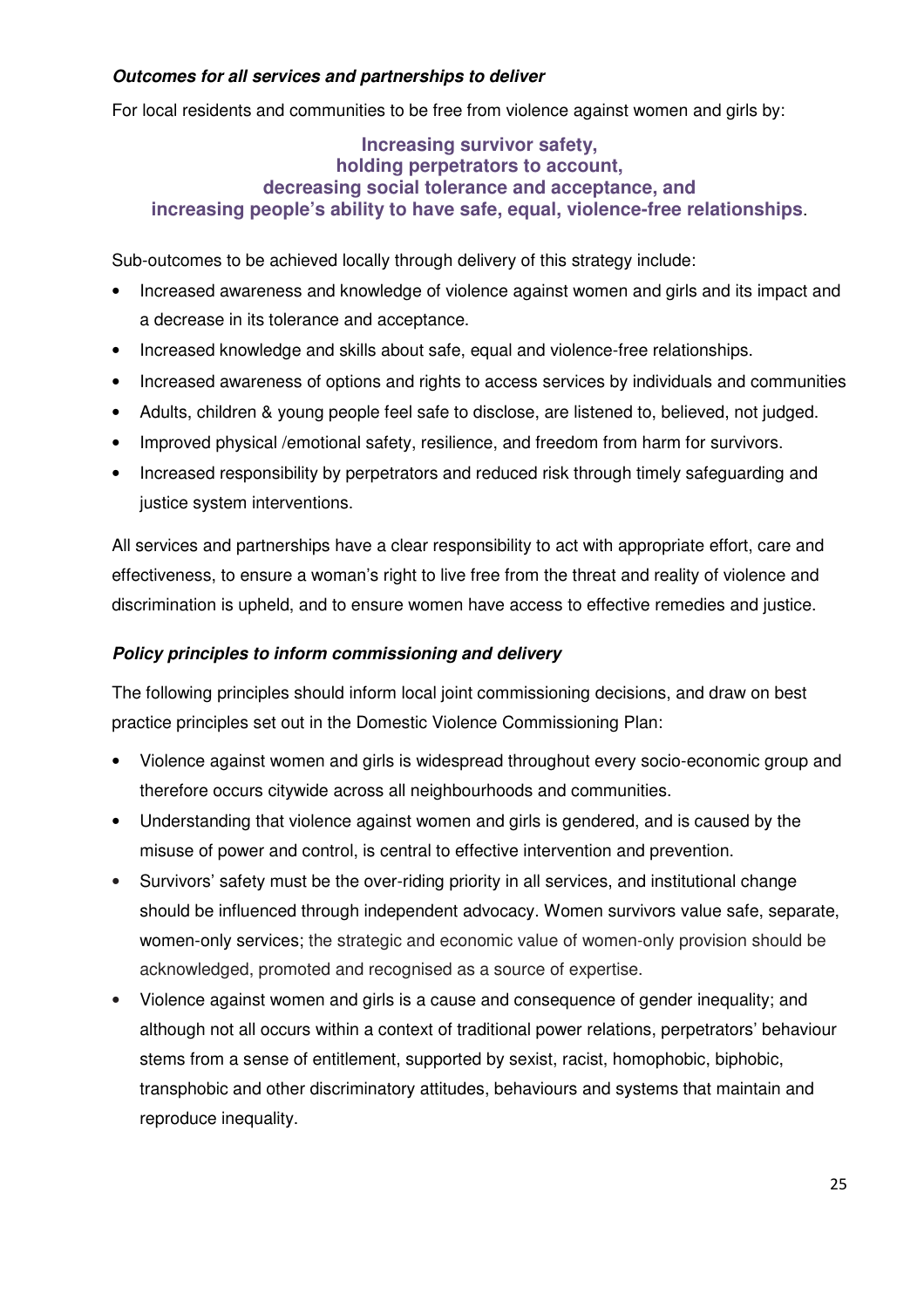- Responsibility for violence against women and girls lies with perpetrators; it is the responsibility of the perpetrator, community and state institutions, not survivors, to reduce and prevent violence against women and girls from occurring.
- Survivors do not experience violence in silos and neither should agencies respond in silos: accessible and holistic provision is needed; all forms of violence against women and girls need to be addressed by services and partnerships, in an integrated and coordinated way, with clear referral pathways between specialist services.
- How services are delivered is as important as what is delivered. An options-based approach to safety and support planning is most effective; one that supports survivors, increases their choices, builds on positive coping strategies, and enables empowerment and self-protection.
- Ensuring non-discrimination requires targeted action and support to overcome barriers to protection. Women who are known to be especially vulnerable to violence and/or who are marginalised, such as women in prostitution, women from BME communities, disabled women, women with mental health or substance abuse problems, young women in care, will require specialised approaches.
- Teenage partner violence requires a coherent approach to prevention, which recognises specific forms of violence (physical, sexual, emotional) and that the prevalence and negative impacts are significantly higher for girls.
- Violence against women and girls may co-exist with alcohol and substance abuse, and mental health problems, although these are rarely causal factors; the frequency of the coexistence of these issues means that risk assessments and interventions should always screen for and address all three issues.
- Ongoing mechanisms are needed for the involvement of survivors in the development, delivery and review of local services.
- The cost of violence against women and girls is significant and reinvestment and resource pooling is needed so that prevention and early intervention approaches are prioritised alongside crisis and high-risk responses.
- Work in partnership is needed in accordance with the coordinated community response model; however, multi-agency working cannot be undertaken at the expense of service improvements in individual agencies.
- Violence against women and girls must be seen as 'core business' for public services and partnerships, and for commissioning, strategy, policy and service improvement work in the city. Outcomes for victims-survivors, in terms of safety, well-being, empowerment and access to support, not just satisfaction, should be the measure of success across the statutory and voluntary sector.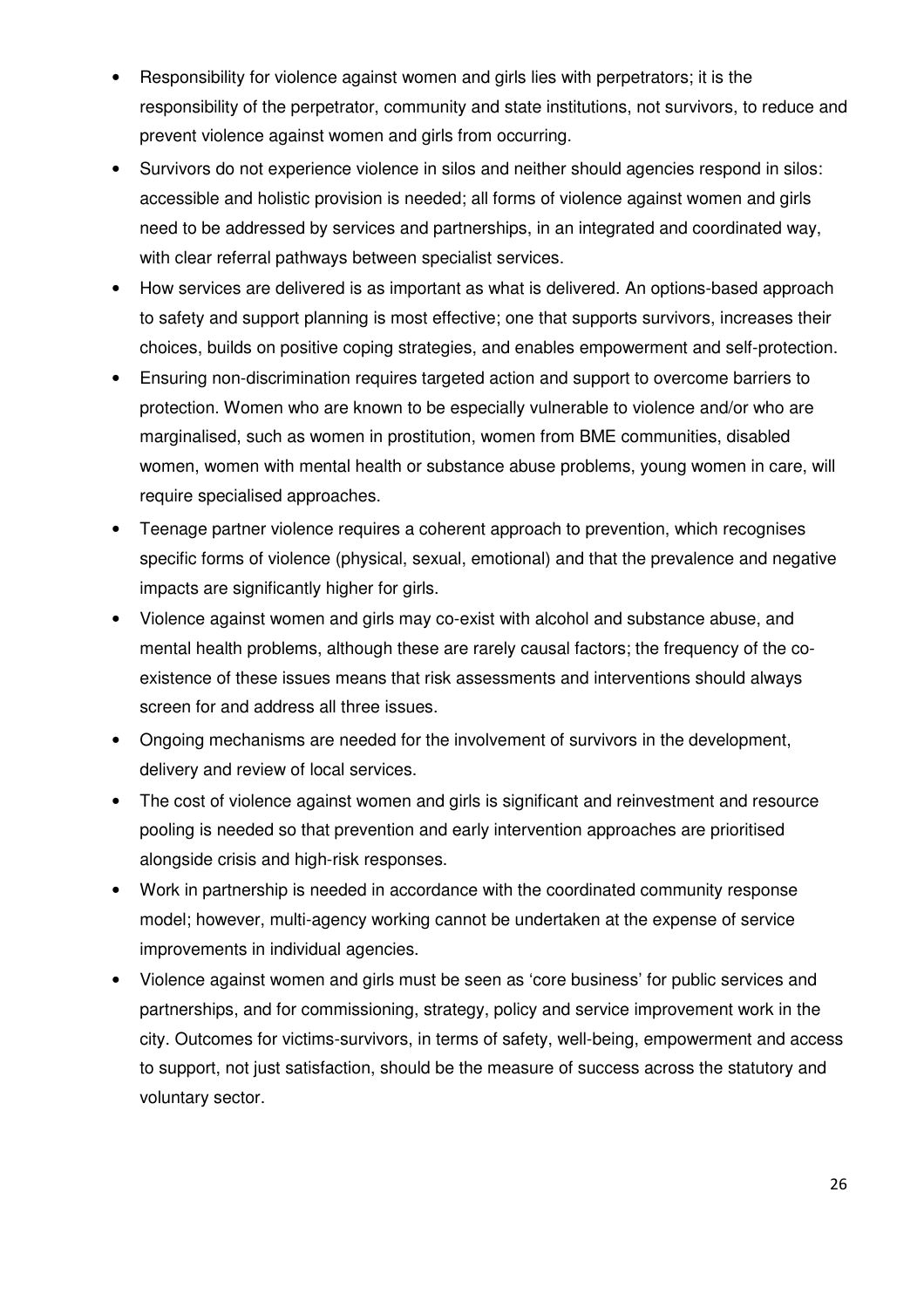Integral to the success of this strategy is the development of mechanisms for monitoring, measurement, and evaluation. This requires collection of data that measure the prevalence of violence, reporting and detection rates, the availability and use of support alongside the impacts of specific policies.

This perspective and policy framework provides the necessary foundations for integrated strategy, and places prevention at the centre of our approach rather than at the margin.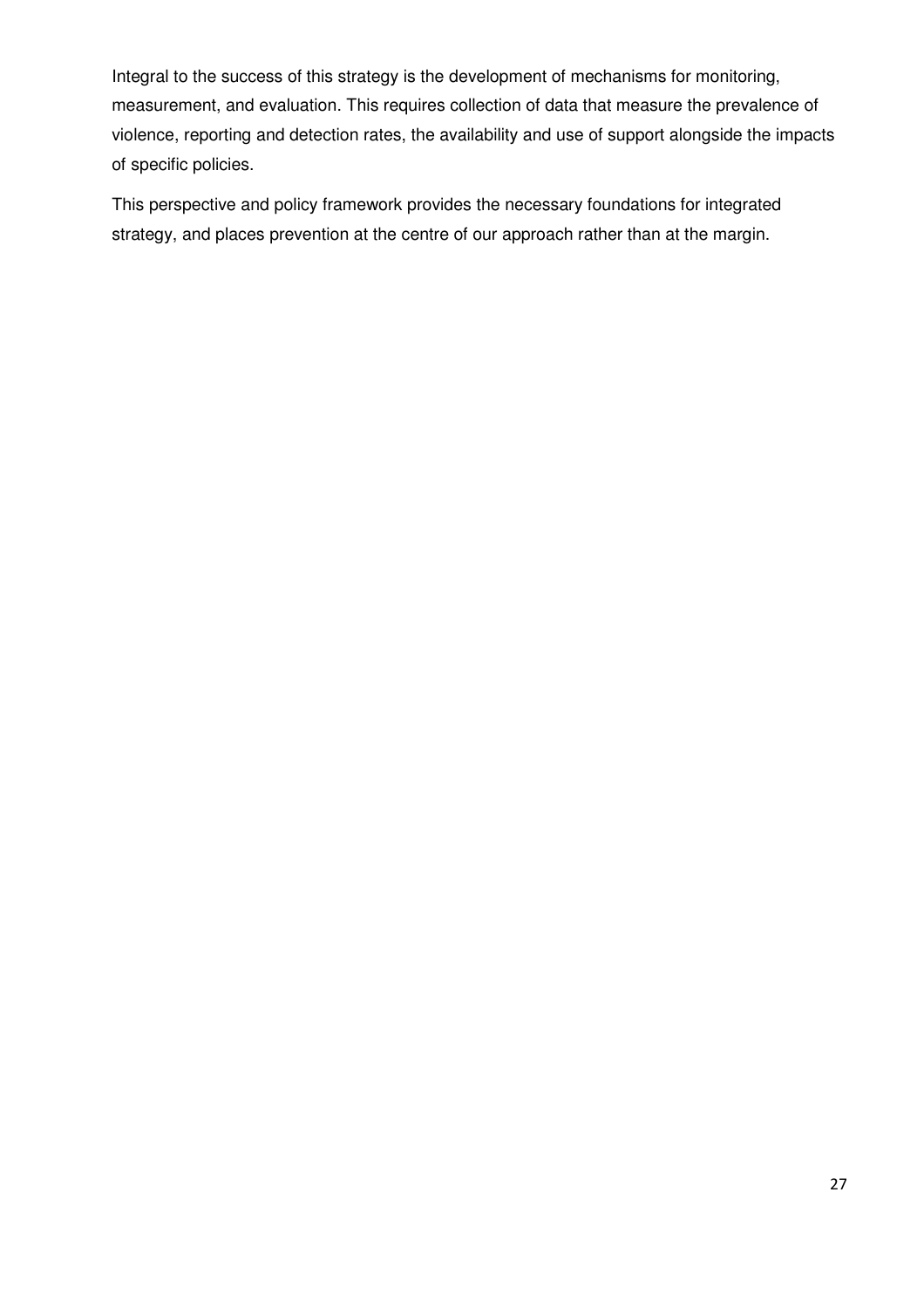### **Prevention and earlier intervention**

### **Preventing violence against women and girls from happening by challenging and changing the attitudes and behaviours which foster it, and intervening early where possible to prevent its recurrence**

Violence against women and girls is perpetuated by historical and cultural norms and practices; the promotion of socially prescribed gender roles; women's economic and political inequality, and social policy and legislation. In Brighton & Hove, our vision is to end violence against women, not simply improve reactive responses once it has happened. Prevention must be at the centre of our approach, rather than an add-on.

Prevention work involves changing attitudes and behaviour to stop violence from happening in the first place: we need to use the media, publicity and education programmes to change societal, institutional, community and individual attitudes and responses to violence against women and girls.

Prevention work involves challenging the underlying structures that perpetuate gender and other forms of inequality: we need to address inequalities in terms of race, ethnicity, class, immigration status and nationality, disability and sexuality, which also intersect with gender inequality to affect individual experiences of and vulnerabilities to violence.

Prevention work involves identifying and responding early to violence against women and girls, wherever it occurs: in the family and intimate relationships; in local communities; in the workplace or at school or college; in public spaces; in institutions, and through commercial sexual exploitation in sex industries. A long-term commitment to prevention should incorporate clear messages about the unacceptability of using power over women and girls and the necessity of transforming perpetrators' behaviour whilst at the same time challenging the broader 'conducive contexts' of inequality and misogyny which reinforce violence against women. $32$ 

A core element of this strategy is to recognise the potential in communities and develop programmes that equip all members of the public to contribute to the reduction and prevention of violence against women and girls. Some forms of violence against women are typically perpetrated by family members, and may also involve members of the wider community. Here, the role of the family and the community can be to act as a source of support and protection, but only where a wider commitment to empowerment of women and girls, gender inequality and awareness of the unacceptability of violence is encouraged and enhanced.

l

<sup>&</sup>lt;sup>32</sup> Professor Liz Kelly, in a speech at Violence Against Women Conference, Sussex University, November 2011. The concept of 'conducive contexts' was developed by Professor Liz Kelly and colleagues at CWASU, London Metropolitan University.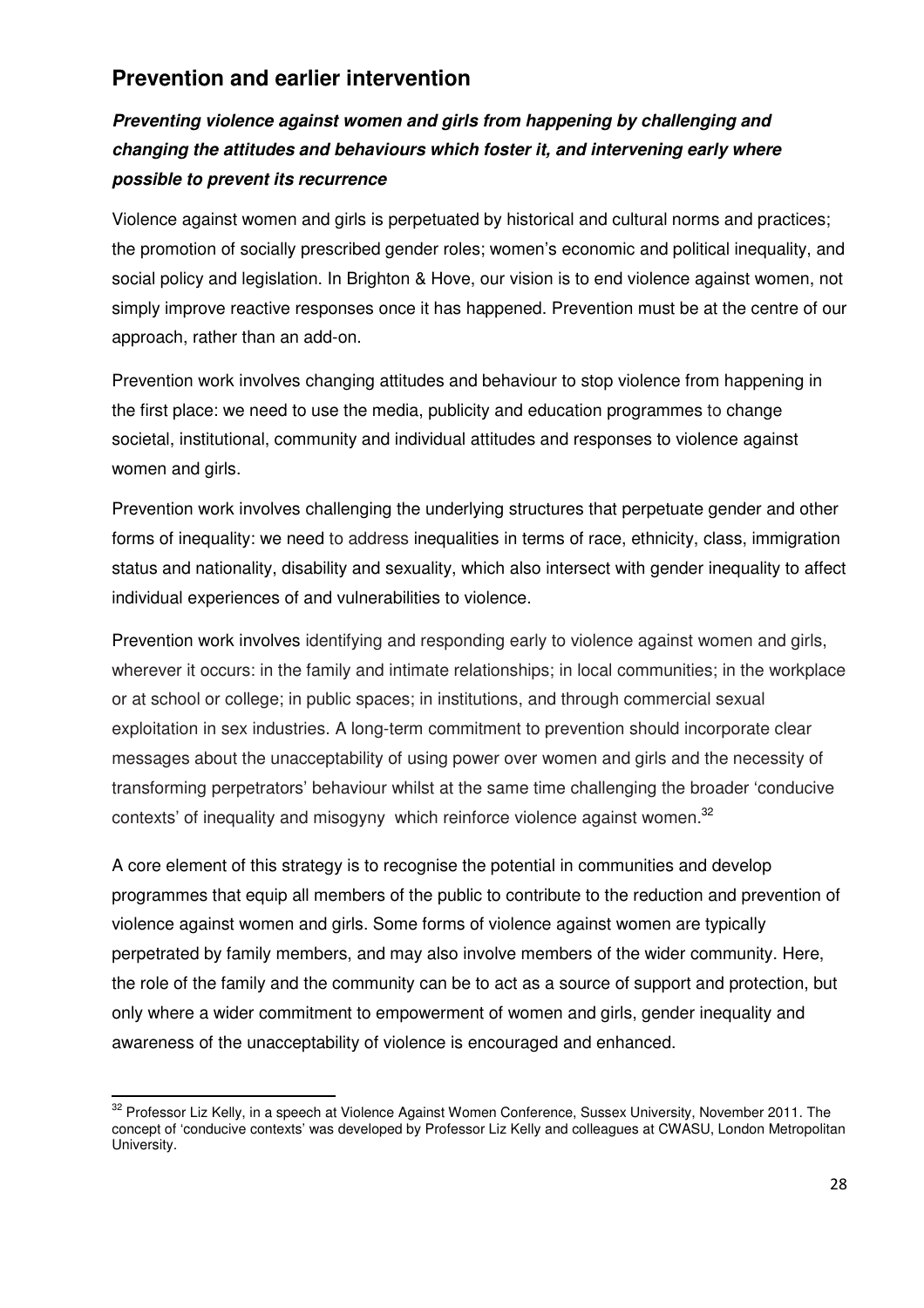Prevention work also involves increasing the confidence and resilience of women and girls: women's self defence programmes offer an integrated approach to violence prevention by combining cognitive, behavioural, psychological, social and physical dimensions to empowering women and girls; and there is compelling evidence demonstrating that such programmes lead to increased empowerment of women and girls and a reduced fear of violence.

Prevention work locally also must involve coalitions with the many men who chose non-violence, and the identification of 'ambassadors' to encourage men and boys in the community to participate in the global movement to eliminate violence against women. To support this approach, Brighton & Hove has made a commitment to achieve the White Ribbon city status in 2012.

Prevention work also involves engaging employers in their corporate social responsibility to challenge violence against women and girls. For example, licensed taxi companies and the hotel industry are considered particularly important with respect to preventing commercial sexual exploitation of women and children. Informed by the international code of conduct for the protection of children from sexual exploitation in travel and tourism $33$  we are committed to raising awareness of how the tourism industry is implicated in the sexual exploitation of women and girls, and how we can support local businesses to raise awareness of and sign up to a local code of good practice. Licensing requirements and other forms of support will be offered to enable hotels and taxi companies to adopt measures to identify and respond to sexual exploitation and other forms of violence against women and girls.

### **Brighton & Hove has made a commitment to:**

**(** \* denotes required action to achieve white ribbon status)

- Develop information and resources to raise awareness of local communities, and enhance the capacity of family and friends of survivors and perpetrators to respond effectively to violence against women and girls. This will include targeted action to promote violence against women and girls prevention messages to the local male population.\*
- Deliver a programme of capacity building with BME women's groups to raise awareness and improve community responses to domestic violence and other forms of violence against women. The lessons from this work will be used to inform capacity building Gypsy and Traveller communities, to develop women's peer education and similar programmes.
- Deliver school-based approaches to gender equality and domestic and sexual violence education, which can be expanded to deliver violence against women and girls prevention

l

<sup>33</sup> http://www.thecode.org/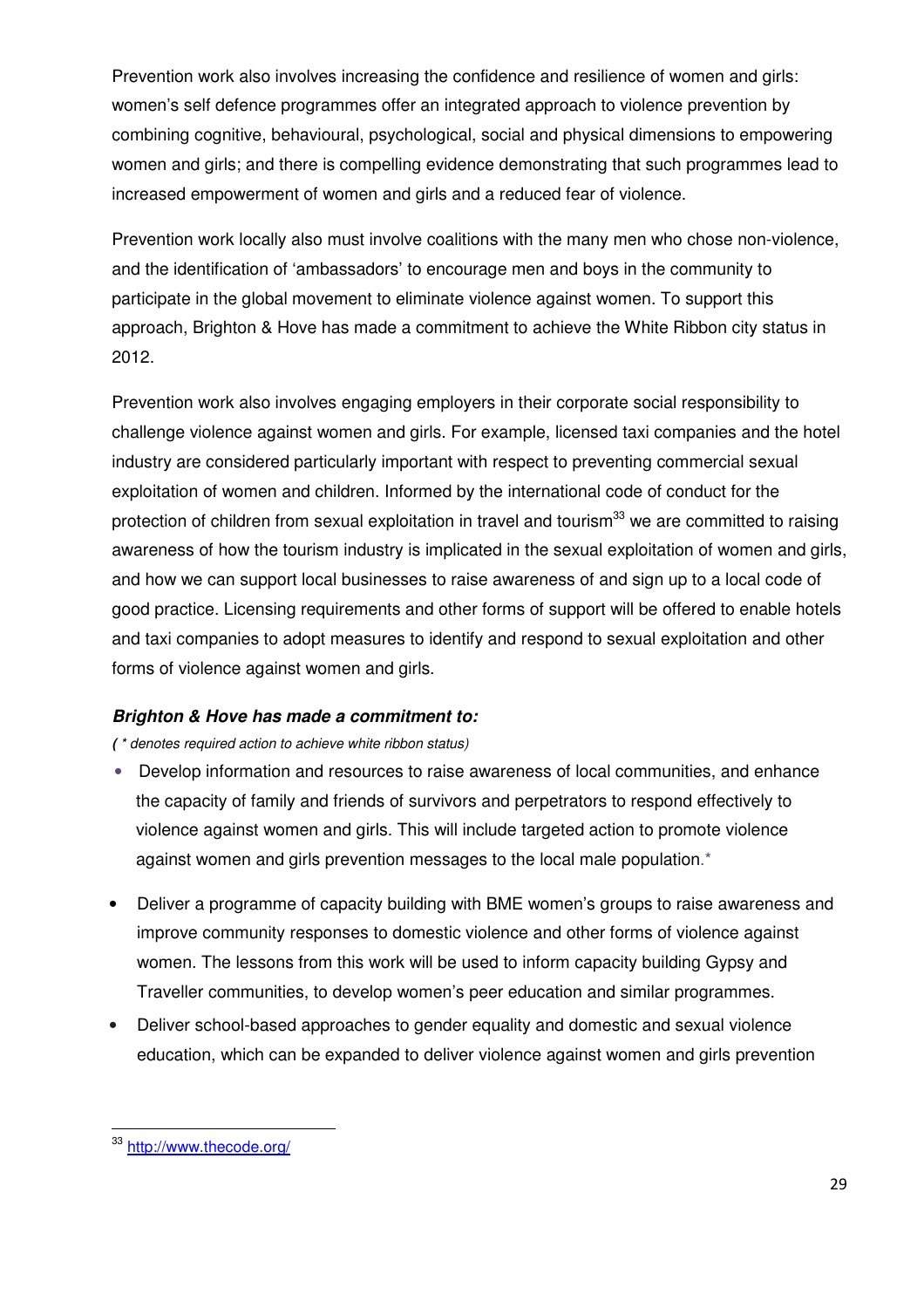education. This will include training on gender and violence against women and girls for teachers and school staff, to complement teacher training and professional development.\*

- Support local colleges and universities to effectively address violence and abuse (including domestic violence, rape and sexual violence) against students and employees, and in particular to: identify pathways for students to report violence and access help and support; provide training for key university staff and student support services; and develop methods for collating and analysing data.
- Improve resilience of girls and young women, by developing a citywide approach to the provision of women's and girls' self defence classes in schools and other community settings.
- Resource, develop and deliver a communications strategy on violence against women and girls which particularly targets perpetrators of violence. This needs to be done in parallel with increasing the capacity of local sexual violence and domestic violence services so that survivors can access independent specialist support and advocacy services.\*
- Include information on violence against women and girls relevant to survivors, children and young people, perpetrators, family and friends, on the council and other partner agencies' websites. Violence against women and girls information should also be provided to all staff working in public services and displayed in public areas, town halls and service contact points, which includes information in at least three community languages or alternative formats (Braille, tape, video, large print).\*
- Promote the national quidance for journalists on reporting violence against women, due in summer 2012, amongst local press and media organisations.
- Organise annual awareness and publicity, which includes holding annual events and exhibitions, to coincide with Brighton & Hove 16 Days (November  $25^{th}$  – December 10<sup>th</sup>).<sup>\*</sup>
- Continue to explore how culture and arts organisations, and how commissioning for cultural activity, can help contribute to prevent violence against women and girls.\*
- Develop a programme of work with sport and local businesses to raise awareness, promote anti-violence against women messages, and engage in fundraising for specialist services (for example, targeting Brighton & Hove Albion, and licensed premises).\*
- Work with partners involved in licensing in relation to Sexual Entertainment Venues, to ensure the new sexual entertainment venue licensing legislation is adhered to, and that violence against women and girls prevention and the promotion of gender equality is a key consideration in the granting of any new licences in the city.\*
- Develop a White Ribbon Ambassadors programme: Ambassadors are respected men from a range of sectors who are willing to encourage men and boys in the community to participate in the global movement to eliminate violence against women.\*
- Develop and deliver a modular training programme for professionals on domestic and sexual violence that should be extended to all forms of violence against women and girls. This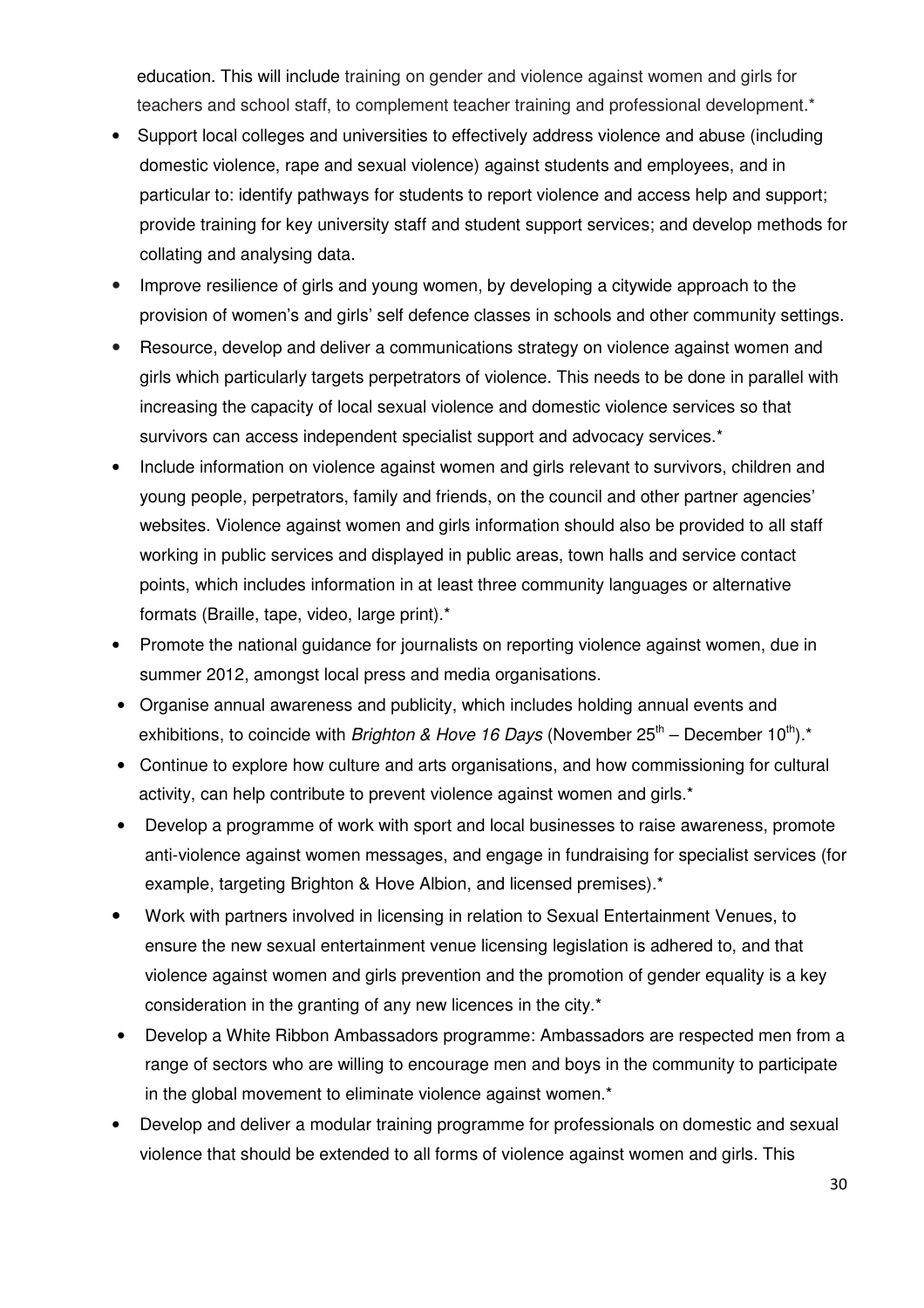should include promoting the take up of the national GPs e-learning on violence against women and girls;\* and ensure that dental clinicians locally receive training on domestic and sexual violence issues.

- Update domestic violence service delivery procedures and workplace policies, in accordance with national occupational standards and service standards. This will involve also working with colleagues to ensure we have policies and procedures in place to respond sensitively and appropriately to victims of sexual violence and other forms of violence against women and girls, building on good practice policies developed for domestic violence.\*
- Deliver the domestic violence Identification & Referral to Improve Safety (IRIS) early intervention training, support and referral programme with GPs, the key aspects of which are the delivery of training and education to GP surgeries, clinical enquiry by GPs, the development of care pathways and an enhanced referral pathway to specialist domestic violence services.\*
- Incorporate best practice domestic violence workplace procedures into the new City Council People Strategy for 2012/13, alongside the promotion and delivery of domestic violence workplace policies by council and by partner agencies, and ensuring policies connect to the broader context of violence against women and girls crime types.
- Support third sector specialist services to develop early intervention and community approaches to address stalking and harassment.
- Ensure fully accessible services so that survivors and perpetrators face minimal barriers to seeking help and to accessing the support they need. This includes the safe use of interpreting services by public services; supporting specialist services to enable access to interpreting services; and local arrangements to ensure that survivors and their children with insecure or temporary immigration status are supported while they access safety and the violence is prevented.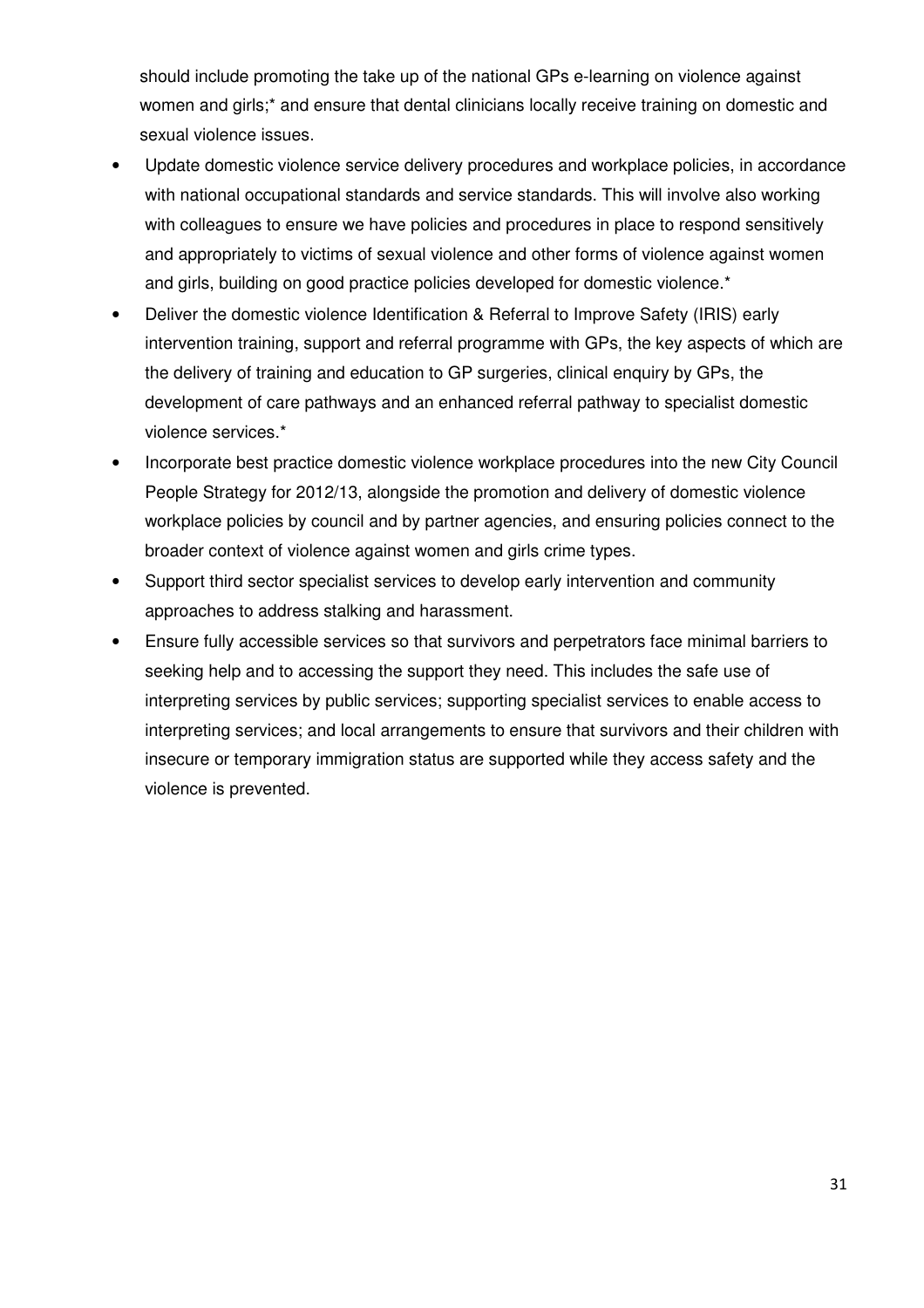### **Provision of immediate and ongoing support**

### **Providing high-quality support for survivors where violence does occur and ensuring services prioritise the safety of survivors and their children as their first and over-riding priority**

In addition to obligations to prevent violence, local authorities and other public services have a duty to take appropriate and effective action concerning acts of violence against women, including provision of redress and support services.

Public services, community and voluntary sector organisations, and independent specialist violence against women and girls services, all have a key role to play in the provision of a range of support options. Such support needs to enable survivors of violence against women and girls to access a place of safety, advocacy and support immediately and in the longer term to undo the harms of violence, and to seek justice through an effective criminal justice system when it is needed.

Brighton & Hove is committed to providing and supporting an effective network of specialist violence against women and girls services that provide safety, advocacy and support to those who are experiencing, or have experienced, gender based violence.

We recognises the unique role that independent women's services play in the provision of support and advocacy for survivors: the most consistent findings in successive evaluations show that women and girls who use specialist women's support services report being safest and are the most satisfied by interventions. Specialised independent violence against women organisations are acknowledged to be a key source of expertise locally, and the strategic and economic value of women-only provision is also recognised and will continue to be promoted.

This strategy is committed to ensuring that all women have routes to safety that are not determined by their personal circumstances, through provision of a range of services and creating options through welfare provision, access to an independent income and employment. Women are three and a half times more likely to be subject to domestic violence, two and half times more likely to experience sexual violence and more vulnerable to stalking if they cannot find £100 at short notice.<sup>34</sup> This illustrates connections between violence against women and wider gender equality and also reveals how women subject to financial abuse, women who have lower employment rates and pay levels, and women with no recourse to public funds are especially vulnerable to violence since they are most unlikely to have independent income.

The provision of services needs to be coordinated within commissioning and funding streams. Through joint commissioning, commissioners will ensure consistency and quality of service

<sup>34</sup> Walby & Allen, 2004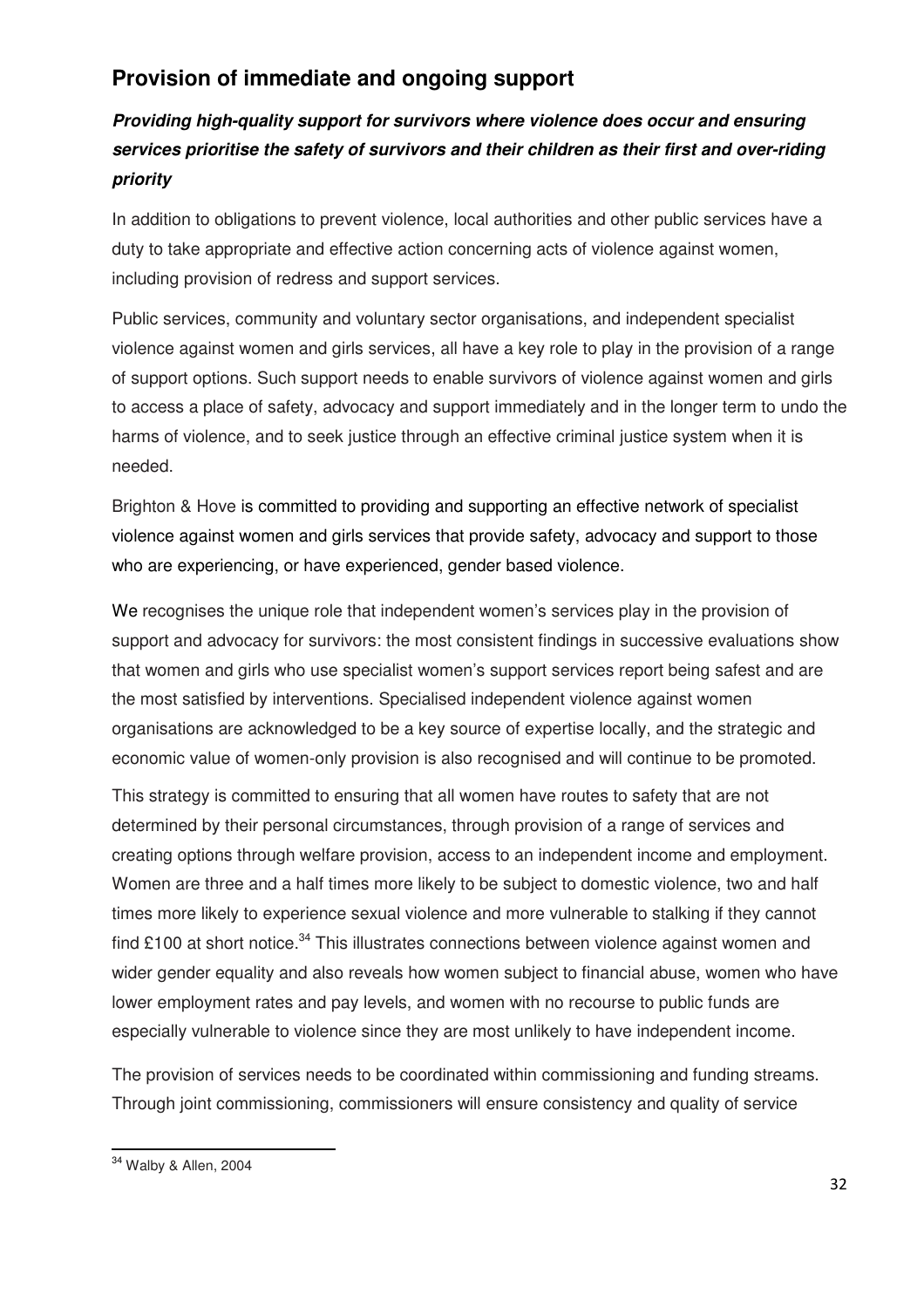provision as well as opportunities for development work to be implemented. Outcomes for survivors, in terms of safety, access to support, well-being and empowerment should be the measure of success across the statutory and voluntary sector.

#### **Brighton** & **Hove has made a commitment to:**

- Continue to support and enable the capacity of services to meet demand in the local independent specialist rape crisis support service, the independent specialist domestic violence service (refuge service; helpline and crisis support; community outreach and family service; independent domestic violence advocacy service, and targeted advocacy in healthcare settings and for LGBT survivors); specialist support provided for women and girls involved in the sex industry, and in services that support young people around sexual exploitation.
- Support and enable our existing specialist independent domestic and sexual violence services to ensure they can meet demand to address all forms of domestic and sexual violence and diverse communities' needs (older women, BME and disabled groups in particular). It is important that services we commission provide safe, non-judgemental secular support services for all women subjected to violence and abuse.
- Ensure we further develop and support the partnership approach between Survivors Network rape crisis services, specialist and general counselling services, and the Sussex Sexual Assault Referral Centre.
- Build the capacity of the Inspire project domestic and sexual violence pathway to enable improved access to specialist support from independent domestic and sexual violence services, in adherence to national standards.
- Ensure increased capacity of accredited community-based interventions with domestic violence perpetrators and associated partner support outside the justice system. The Living Without Violence community programme needs to be able to play a key role in earlier intervention and to maintain accredited by Respect in 2012.
- Ensure public services adhere to minimum standards (for children/family services; adult social care; housing; NHS services; probation; police; drug and alcohol services; legal advice services; CAFCASS; family/civil courts; community and voluntary services, and safeguarding and offender management arrangements) to enable any agency to identify violence against women and girls and respond appropriately on identification or disclosure. The capacity and effectiveness of specialist domestic and sexual violence services are dependent on the effectiveness of these agencies' response to violence against women and girls. In 2012 we aim to deliver targeted service improvements across children's services, adult services, housing services and health services to improve their responses to violence against women and girls.\*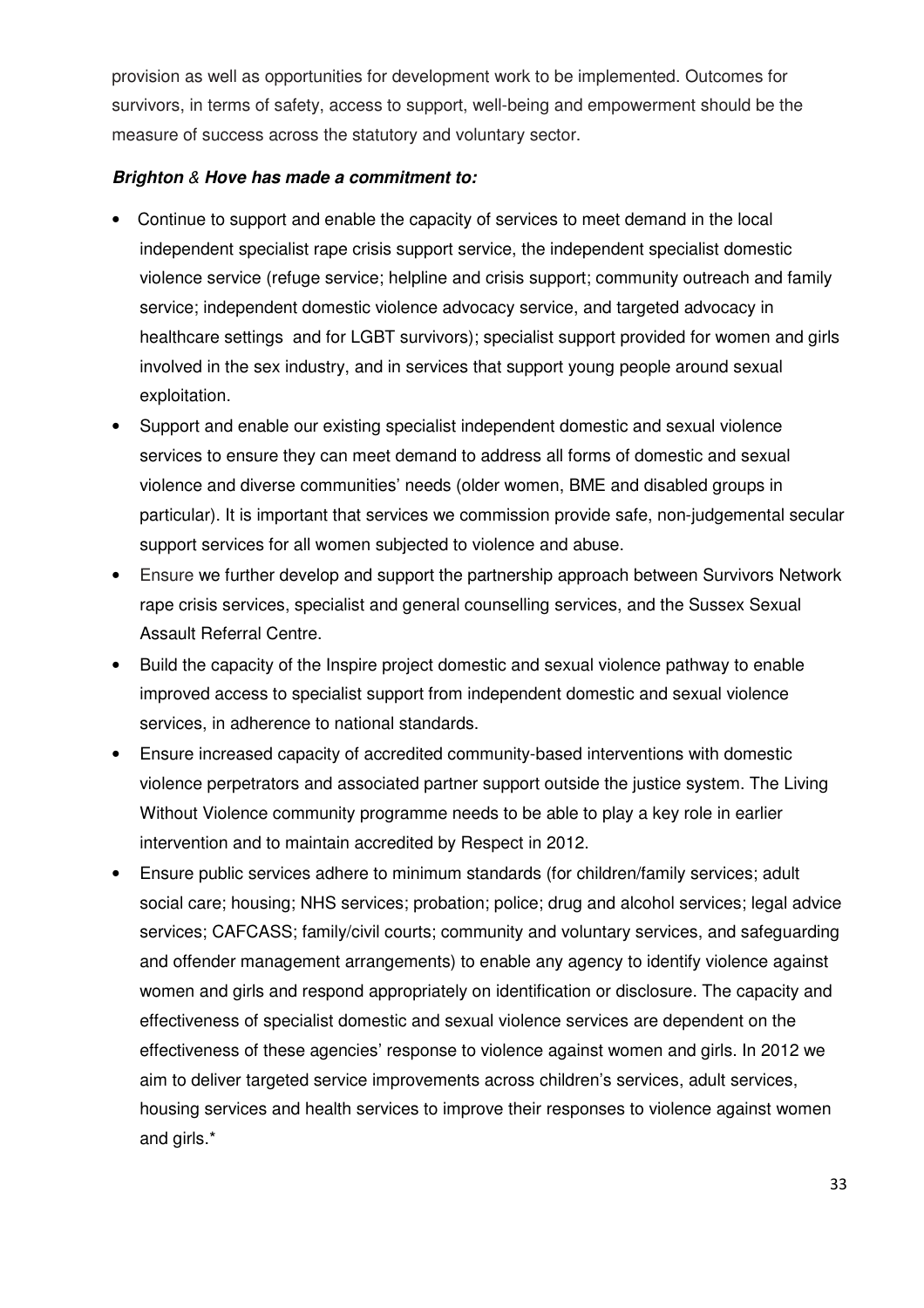- Improve access to support services, as national and local developments are likely to increase barriers for some groups of survivors to access safety and support (for example, for survivors with additional language and interpreting needs, with no recourse to 'public funds', and for survivors needing access to safe housing locally).
- Demonstrate compliance with forced marriage statutory guidelines and female genital mutilation multi-agency guidelines by adults and children's safeguarding partnerships. In doing so we will conduct a local audit on how the statutory forced marriage guidance and FGM multi-agency guidelines and the new guidance relating to stalking are implemented locally and taking action to address any gaps. The next scheduled review of the city's Safeguarding Children and Safeguarding Adults procedures will also include a focus on domestic violence, forced marriage and FGM.\*
- Ensure work with children and young people includes identification, recording and responding to sexual abuse, domestic violence, forced marriage and 'honour'-based violence, FGM, sexual exploitation or harassment and trafficking in their initial assessments.
- Deliver the nationally evaluated multi-agency DV Coordinated Community Group programme for children and young people and concurrent group for mothers who have experienced domestic violence
- Ensure access to support and counselling to children who witness violent behaviour in their families so that they can build resilience and create healthy and respectful relationships in the future.\*
- Develop and deliver safe, supervised child contact facilities for domestic violence survivors, children and young people and their non-resident parents.
- Improve responses to domestic and sexual violence amongst Gypsy and Traveller communities; to include: ensuring any new site development addresses the safety needs of women and children in its design, development and management; a dedicated Gypsy & Traveller domestic and sexual violence advocacy post co-located in local specialist services; consulting with Gypsy and Traveller women about their health, support and safety needs; and publicising information on rape and sexual violence amongst Gypsy and Traveller communities including targeting perpetrators about criminal justice penalties
- Develop and deliver independent domestic violence advocacy support for survivors using the family justice system.
- Develop the support available for women and girls in the sex industry and at risk of commercial sexual exploitation to ensure access to support is available for exiting the sex industry where women chose to do this.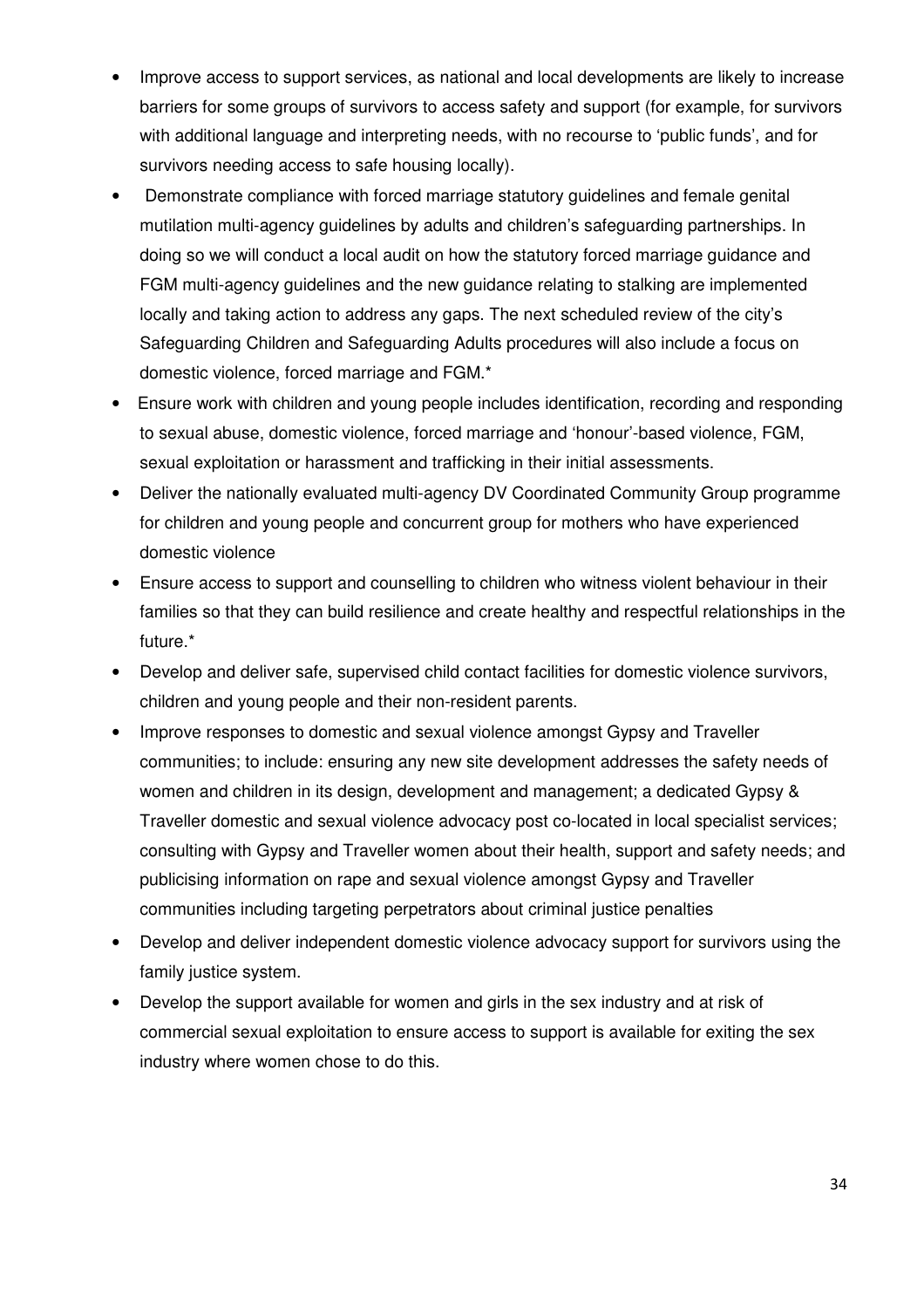- Identify and deliver effective measures for enabling women, who identify being involved in the sex industry through lack of economic choice or due to substance misuse or other issues, to safely exit the sex industry if that is their choice.
- Integrate violence against women and girls outcomes into local delivery models and joint commissioning programmes; for example for families facing multiple disadvantage, or 'troubled families' who will suffer problems associated with domestic and sexual violence.
- Continue to deliver the programme on teenage child-to-parent abuse (Break4Change) through multi-agency partnership with specialist domestic violence services.
- Increase awareness about all aspects of trafficking across Sussex; and improving ways of identifying and supporting victims of trafficking for sexual exploitation and prostitution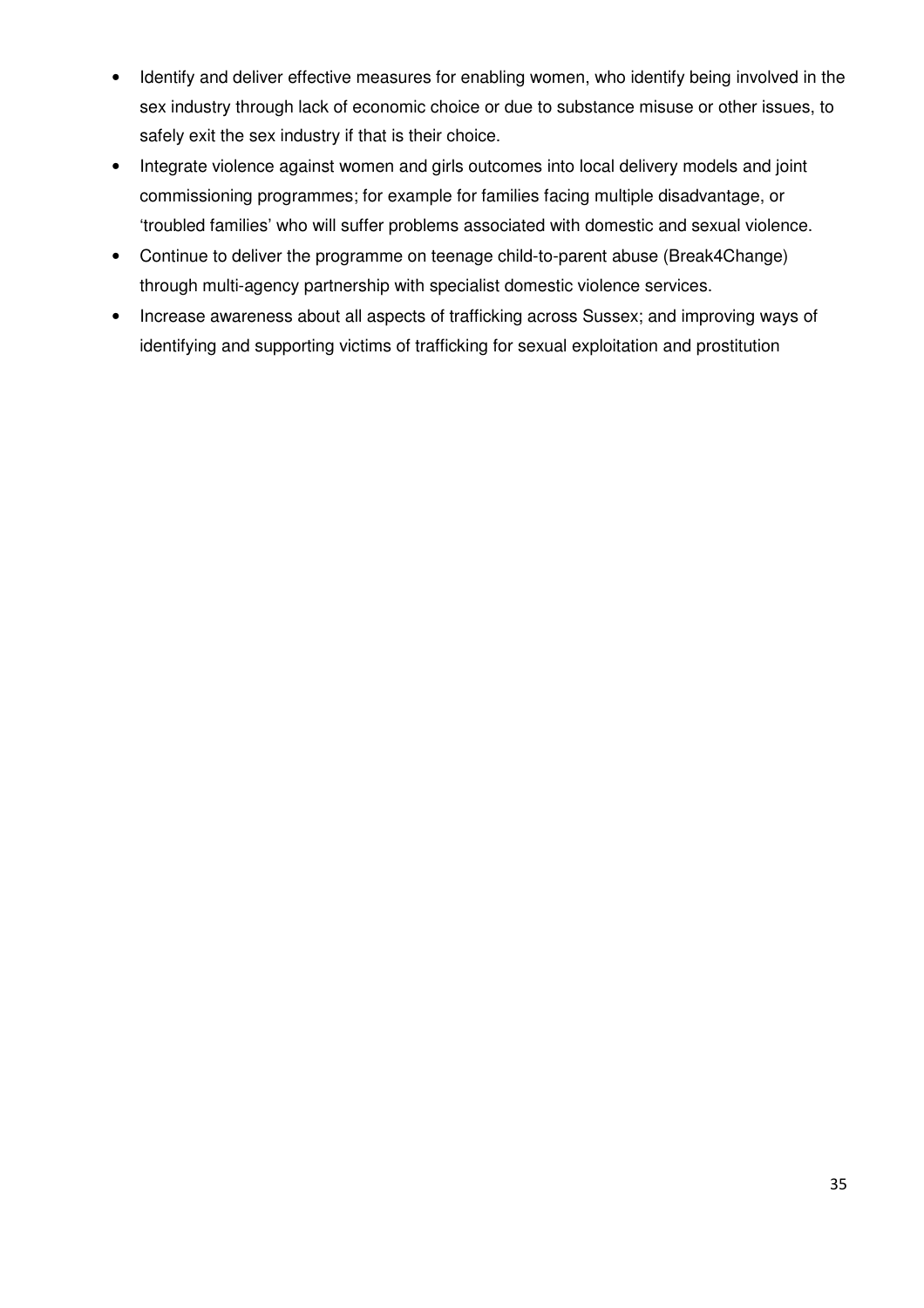### **Protection and prosecution**

### **Taking action to reduce the risk to victims of these crimes, and ensuring that perpetrators are held accountable, brought to justice and provided with opportunities for change in a way that maximises safety**

Protection is not just about immediate physical safety but also a deeper sense of safety and security, and in order for survivors to realise their right to live free from violence, accessible protective measures must be available across all forms of violence against women and girls.

This strategy recognises that the provision of high quality violence against women support services detailed above is a core form of protection. Such services provide the foundation for all protective measures, since they keep survivors safe in the moment (through crisis intervention) and in the aftermath of violence (through ongoing practical and emotional support).

Effective protection is also dependent on access to civil law measures designed to address violence against women and girls, through various protection orders and arrangements in respect of access to children. The accessibility and effectiveness of these remedies are crucial, given that so few survivors choose to pursue a criminal prosecution.

This strategy also recognises that if protecting women from violence is to be realised, public safety issues must also be addressed, whether this be through environmental design or addressing public space harassment or representations of women that reinforce their sexual availability and commodification.

Parallel approaches to protection and prosecution will be developed, for example prioritising the protection and promotion of the rights of women and girls while they are still involved in the sex industry, or in conditions of sex trafficking or sexual exploitation, whilst penalising traffickers, pimps, procurers and promoters of prostitution, and simultaneously supporting women who chose to exit the sex industry.

Brighton & Hove is committed to ensuring that victims who are at risk of serious harm or homicide are provided with an effective multi-agency response; that perpetrators are managed effectively in the community in order to reduce future harm, and that there is an effective criminal justice system response that contributes to increased victim confidence.

This strategy aims to increase reporting and bring more offenders to justice, but with the recognition that nationally, success in these areas remains limited, and there are some forms of violence against women and girls where reporting is still very limited and prosecution nonexistent. Multi Agency Public Protection Arrangements (MAPPA) and Integrated Offender Management programmes need to integrate an analysis of perpetrators of violence against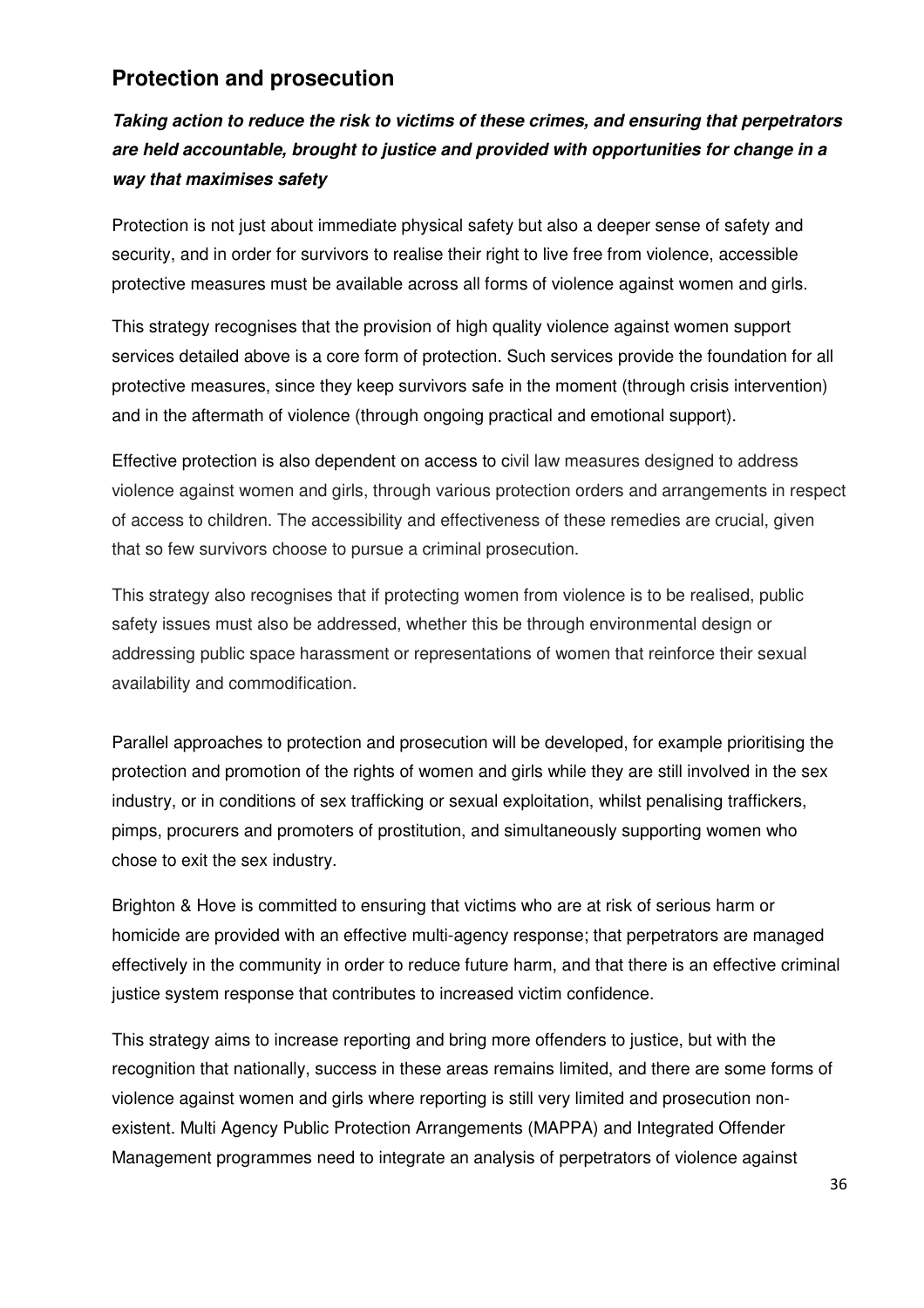women and girls into their management of dangerous individuals, whilst simultaneously creating deeper and longer term change through prevention work. This Strategy is also clear that there will be an increased focus on tackling the demand side of commercial sexual exploitation and we will ensure the buyers of women and girls for sex are aware of this approach.

We recognise that given the current high attrition rates for violence against women and girls offences, and under-reporting of these crimes by victims, perpetrator programmes and interventions that rely on criminal justice mandated entry will reach a tiny minority of perpetrators.

This strategy is committed to delivering community based programmes and interventions that are nationally accredited by Respect, that work to increase victim safety, informed by a gendered analysis of violence and abuse, and which allows for voluntary entry. At present, these only exist for male domestic violence perpetrators. Similarly, intervention with sex offenders, either with adults in the criminal justice system or through interventions with young people, needs to be founded on an analysis of the operation of gendered power.

This strategy also recognises that if we are calling on agencies to hold perpetrators to account by managing and reducing the risk they pose, and on perpetrators to change their behaviour, we must ensure that appropriate services are available which support this. Health and social care professionals also play a key role in challenging and holding perpetrators to account, through individual and family interventions.

#### **Brighton & Hove has made a commitment to:**

- Continue to deliver high-quality independent advocacy services for domestic and sexual violence survivors, in recognition of their key role as a provider of protection.
- Take action to address any inequalities in terms of access to protection, for example due to the impact of legal aid reforms or changes to the ways in which women who are endangered because of insecure immigration status.
- Develop a more integrated response across criminal and civil/family courts by providing access to independent advocacy for victims using civil remedies to access protection, and ensuring these do not contradict protective measures within the criminal justice system.
- Deliver accredited domestic violence perpetrator programmes that are accessible not only for abusers mandated to attend by the courts as part of their probation order or with a recommendation from the family court, but also as self-referrals.\*
- Prioritise increased reporting of violence against women and girls and reduced attrition in all cases alongside the availability of options that increases safety, security, well-being and addresses the harms of violence.
- Identify offending associated with the sex industry (such as kerb crawling, paying for sex with someone forced or coerced; paying for sex with minors, and sexual or physical assaults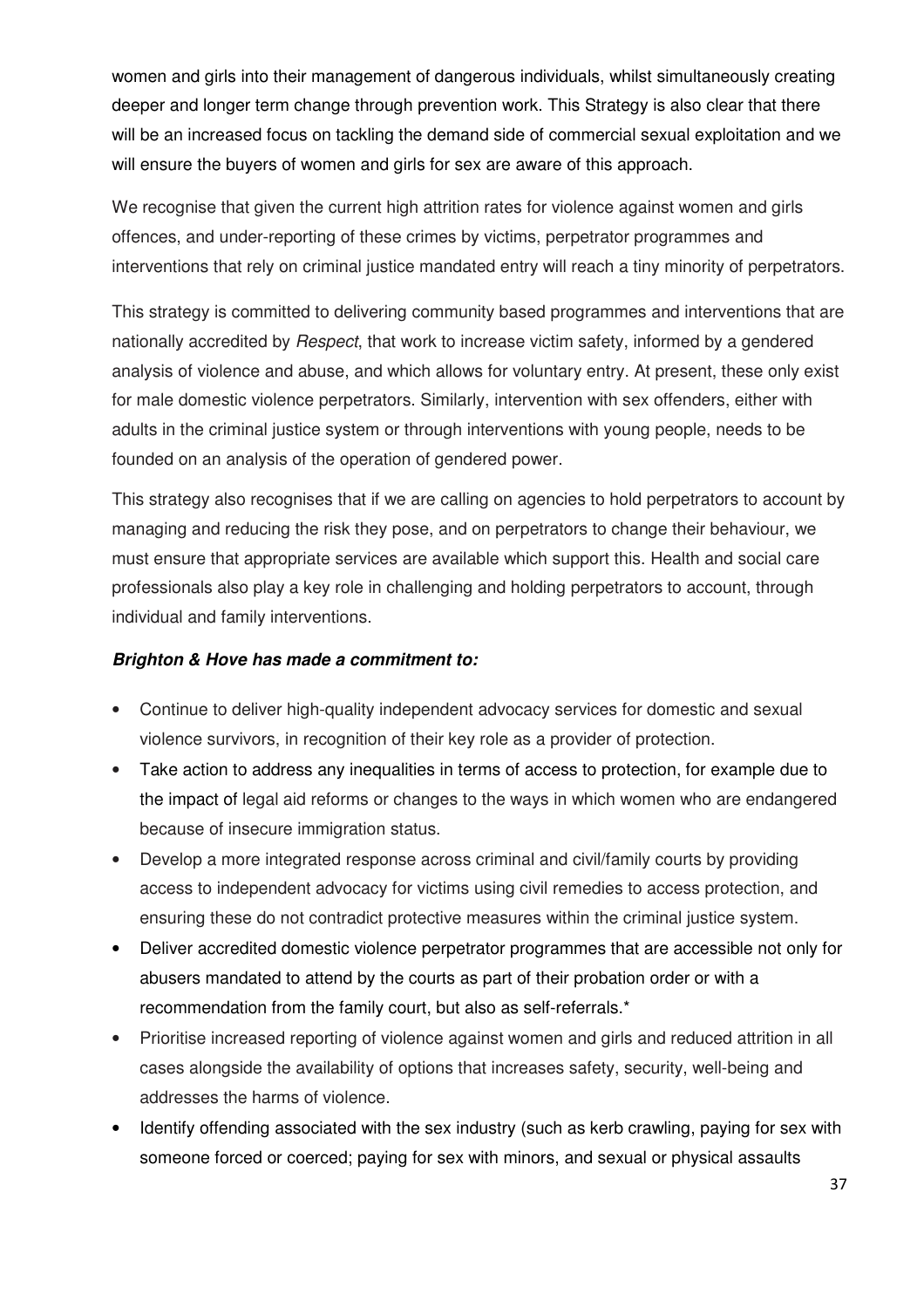against women and girls involved in the sex industry) and increase the opportunity to bring offenders to justice for these crimes. This includes taking action to close sex-industry establishment and prosecuting brothel owners or managers if they are identified as being involved in criminal activity.\*

- Take a more proactive approach to ensuring the protection and safety of women and girls involved in the sex industry, through coordinated action to address violence or exploitation against women and girls involved in the sex industry and supporting their safe exit if that is their choice.\*
- Increase protection of women and girls individually, and collectively as a group, which also involves challenging and minimising the demand produced by men who buy sex which increases the market for commercial sexual exploitation and trafficking, harms women and girls as a group and inhibits progress towards gender equality.\*
- Ensure any action to reduce the buying of sex is simultaneously carried out alongside prioritising support and safety measures for individual women and girls to continue to access support services which maximise their safety and protection, and alongside action against offenders to reduce the risk of further offences against women and girls.
- Work with colleagues in Licensing in relation to the new legislative powers available to Local Authorities that surround the licensing of Sexual Entertainment Venues in the city, such as lap-dancing clubs, in order to limit the numbers, and work towards a zero tolerance, of sexual entertainment and sex-industry establishments.\*
- Monitor the changing patterns of men purchasing women for sex, as a result of challenging the demand produced by men who buy sex which increases commercial sexual exploitation and trafficking for sexual exploitation, and take action to mitigate any increasing risks individual women and girls may face as a result.
- Increase protection for survivors facing ritual abuse, by establishing recording mechanisms to assess local prevalence and areas of particular concern; ensuring that missing people teams and care leaving teams are trained on ritual abuse and early identification and warning signs; and that information sharing systems are developed so that intelligence can be shared without further compromising the safety of survivors.
- Work with partner agencies on improving their ability to identify and respond to women in Brighton & Hove who have been trafficked or who need support to exit the sex industry.
- Ensuring criminal justice system data collection and collation systems meet obligations for monitoring under the equality duties.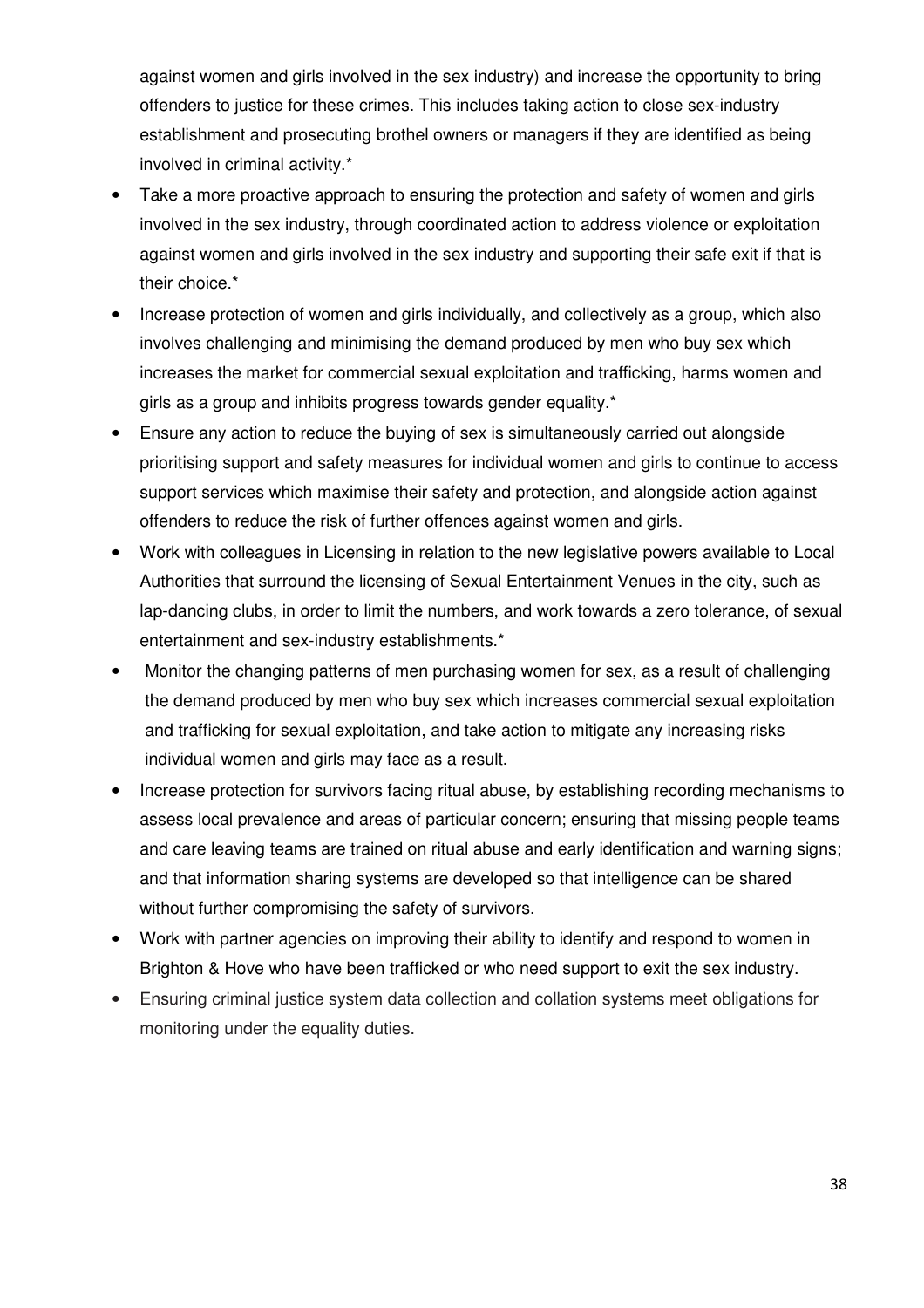### **Partnership working**

### **Work in partnership to deliver co-ordinated action across all services and partnerships, informed by consistent and coordinated policies, systems and leadership, to obtain the best outcome for victims and their families**

Violence against women and girls prevention is central to agendas on public health; reducing crime and the harm caused by serious violent crime; safeguarding children and adults with support needs; promoting education, learning and skills development; and promoting equality.

Those with the power to transform the cultures that perpetuate violence against women and girls must work together. This strategy encourages partners to work together to achieve positive outcomes.

### **Brighton & Hove has made a commitment to:**

- Introduce a citywide Violence Against Women and Girls Strategy Manager and Commissioner from 2012.\*
- Restructure the domestic and sexual violence partnership and commissioning arrangements to effectively incorporate the violence against women and girls work programme. This will involve:
	- o establishing a citywide multi-agency violence against women and girls Strategy Group to oversee delivery of this strategy;\*
	- $\circ$  establishing appropriate operational and provider forums across the areas of prevention, provision and protection to lead the improvements in public services and delivery of the action plan.\*
	- o ensure clear responsibility for the joint violence against women and girls commissioning\* by reviewing the remit and effectiveness of the Domestic Violence Commissioners Group and other relevant partnership commissioning arrangements
	- o reviewing the remit and effectiveness of the Domestic Violence Forum and working groups, the Sexual Violence Reference Group and Sex Workers Steering Group, and ensuring partnership arrangements focus on the sex industry and challenging demand for commercial sexual exploitation and trafficking. \*
	- $\circ$  resourcing a process for survivor involvement in the commissioning and delivery process locally, that engages survivors across violence against women and girls crime types in the development, delivery and review of the strategy and action plan.\*
- Ensure violence against women and girls commissioning and delivery is mainstreamed into the work of existing local partnerships. Outcomes for victim-survivors, in terms of safety, well-being, empowerment and access to support should be the measure of success across the statutory and voluntary sectors.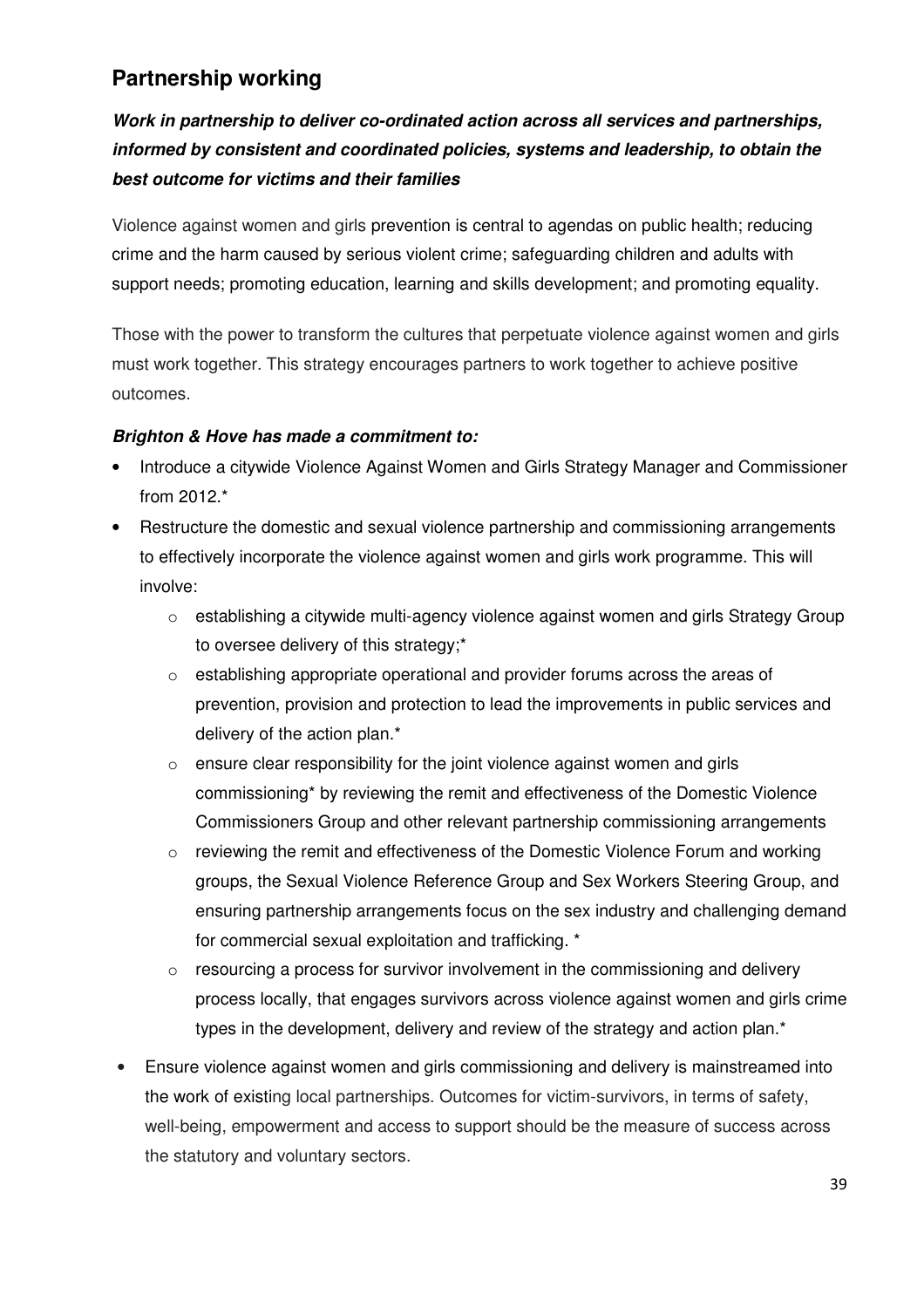- Resource the collection of disaggregated data on all forms of violence against women from partner agencies, to inform the review of the strategy and action plan. Data systems to be developed and coordinated to collect disaggregated stats; and to include collection of 'new' data for example, on forced marriage, FGM, sexual exploitation, prostitution and trafficking.\*
- Address the health, social and economic consequences of violence against women and girls by reframing mainstream priorities, policies and work programmes so that a gendered analysis takes place and violence against women and girls is integrated into existing work (for example in areas of youth crime, safeguarding, homelessness, poverty, equality, unemployment, substance misuse, and health and well-being).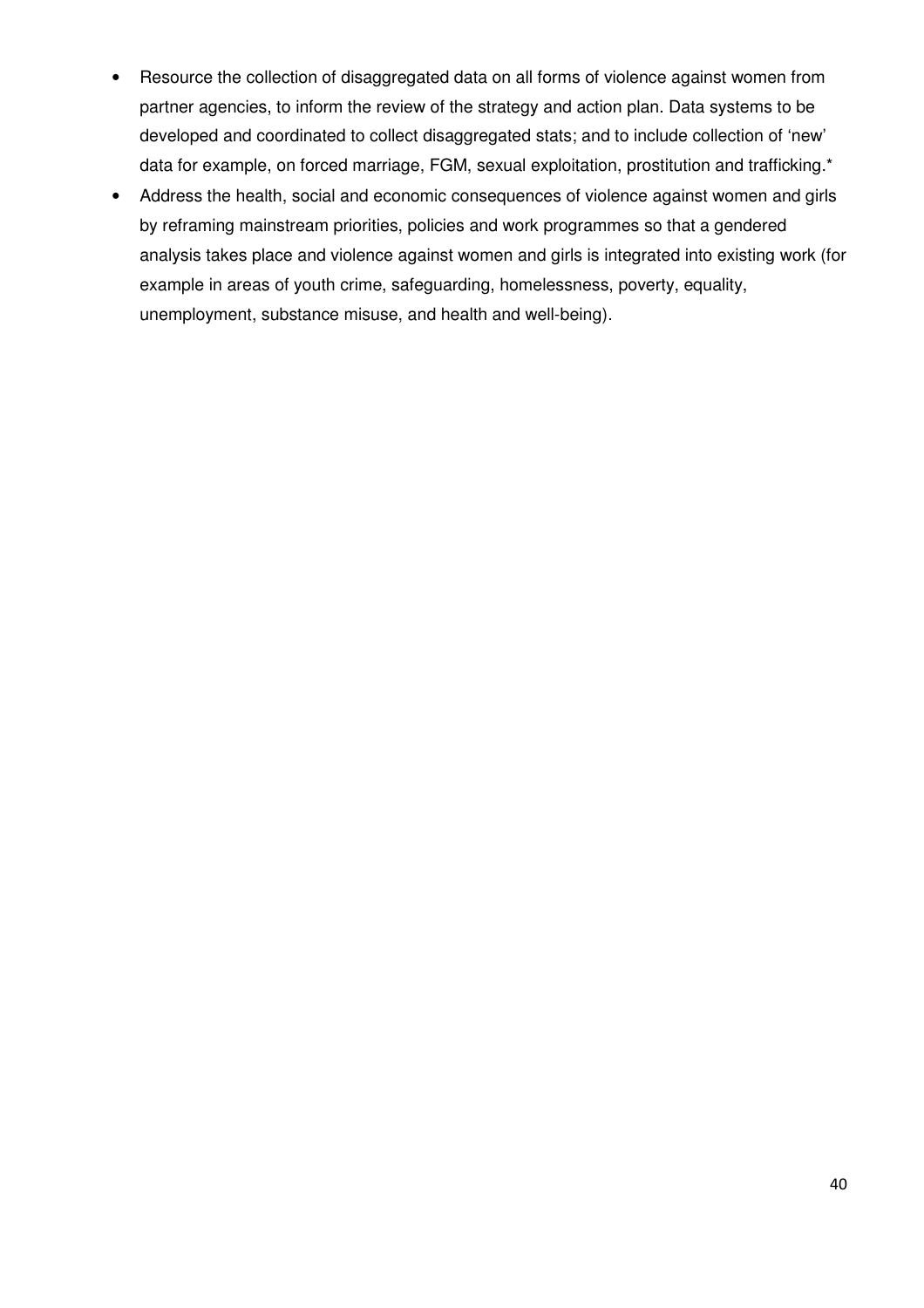# **Delivering the strategy and monitoring progress**

This strategy signals the commitment locally to meeting the challenges ahead and sets out an integrated and collective strategic approach to addressing this important community safety issue.

The city outcome for all services and partnerships is for local residents and communities to be free from violence against women and girls by:

**Increasing survivor safety, holding perpetrators to account, decreasing social tolerance and acceptance, and increasing people's ability to have safe, equal, violence-free relationships**

The subsequent annual delivery plan will provide a mechanism for implementing the strategy and will include an assessment framework pinpointing areas requiring greater emphasis.

In order to ensure our approach is truly integrated we have converted the Domestic Violence Coordinator post into a Violence Against Women and Girls Strategy Manager and Commissioner. This post will be located with the Community Safety division of the council, and will coordinate the day to day delivery of this Strategy, providing citywide leadership for, and coordination of, the approach outlined in this Strategy, in terms of:

- Perspective and policy
- Prevention and earlier intervention
- Provision of services
- Protection and Prosecution
- Partnership working

Despite this being a difficult financial climates in the public sector, we have committed to protecting and expanding the funding for these services over the life of this strategy.

The Action Plan will detail the services we commit to making available and actions that we commit to delivering over the next five years, how we will measure success as well as some of the more detailed work required in order to ensure we meet our strategic priorities.

A new citywide Violence Against Women Strategic Group, consisting of chief officers across the city will meet quarterly to review progress on its delivery, and report on progress to the Local Strategic Partnership and Council Leadership. Agencies will be held publicly accountable for their part in delivering this strategy.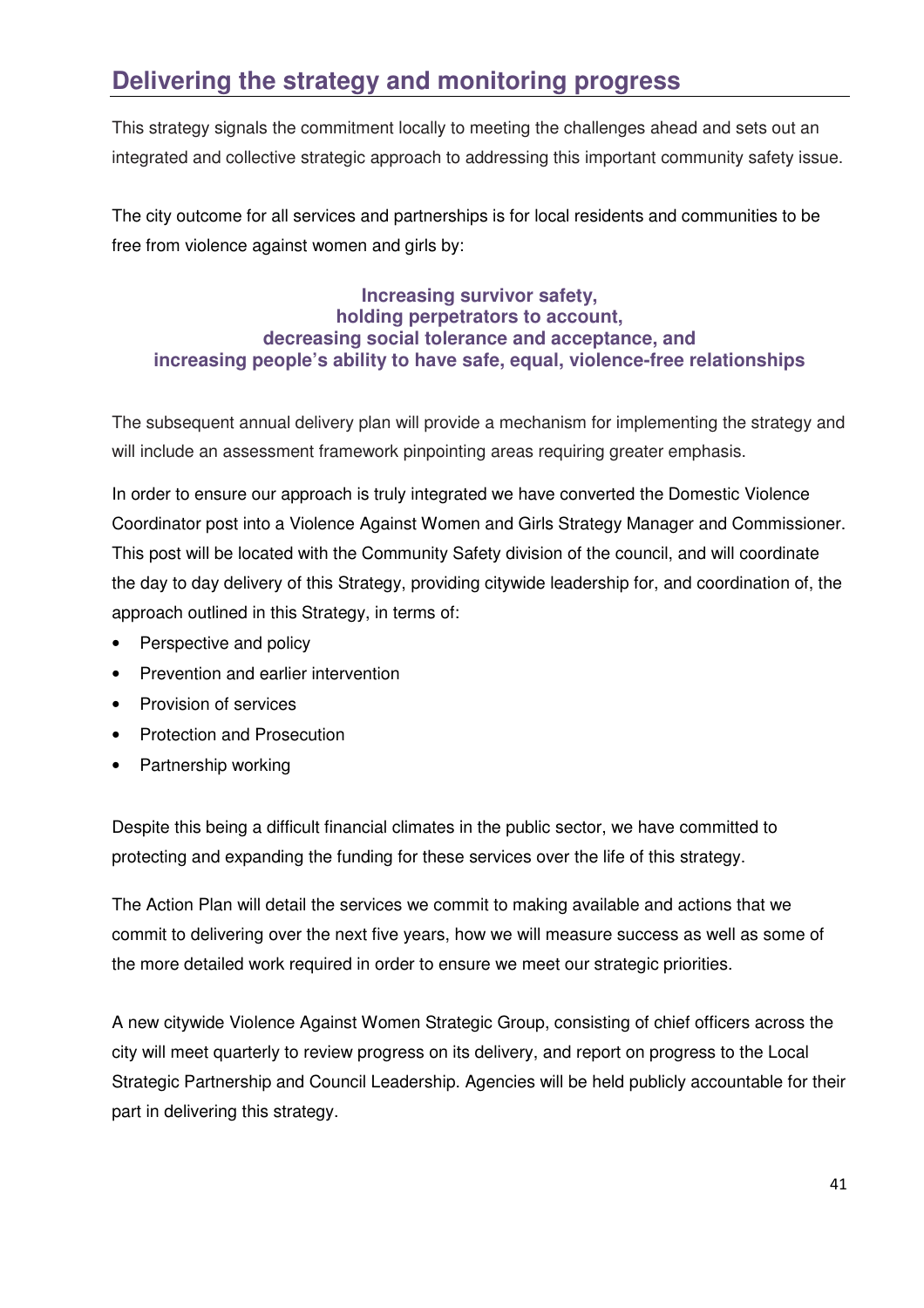### Appendix 1: Definitions I

This strategy understands violence against women and girls to include actions which harm or cause suffering or indignity to women and children, where those carrying out the actions are mainly men and where women and children are predominantly the victims. The different forms of violence against women - including emotional, psychological, sexual and physical abuse, coercion and constraints - are interlinked and they have their roots in gender inequality.

#### **Domestic violence**

 – a pattern of coercive control, by one person using emotional, financial, physical and/or sexually abusive behaviours to ensure power and control over another with whom they have, or have had, an intimate or family relationship. The main characteristic of domestic violence is that the behaviour is intentional and is calculated to induce fear, and involves the misuse of power to control how the victim thinks, feels and behaves

The definition of domestic violence for monitoring purposes, nationally and locally is:

Any incident of threatening behaviour, violence or abuse [psychological, physical, sexual, financial or emotional] between adults who are or have been intimate partners or family members, regardless of gender or sexuality. This includes issues of concern to Black and minority ethnic (BME) communities such as so- called 'honour based violence', female genital mutilation (FGM) and forced marriage. An adult is defined as any person aged 18 years or over. Family members are defined as mother, father, son, daughter, brother, sister, and grandparents, whether directly related, in-laws or stepfamily.

Physical violence may include, for example, punching; slapping; hitting; biting; pinching; kicking; pulling hair out; pushing; shoving; burning or strangling. Sexual abuse may include the use of force, threats or intimidation to engage in sexual activity; abusers may taunt or use degrading treatment related to sexuality, force the use of pornography, or force their partners to have sex with other people. Psychological and emotional violence includes harassment; destructive criticism; threats; verbal abuse; isolation; destroying possessions; humiliation and degradation and a range of other abusive behaviours. Financial abuse is one of the most prominent forms of control tactics, which involves three distinct but overlapping factors which can have a negative impact on a survivor's economic well-being. These include the perpetrator using male privilege to exploit existing economic disadvantage; causing survivors to incur costs as a result of domestic violence, and using economic abuse to deliberately threaten their economic security.

### **Rape, sexual violence and abuse**

– an act of violence and domination using sexual acts including penetration as weapons. Legally, the Sexual Offences Act 2003 extends the definition of rape to include the penetration by a penis of the vagina, anus or mouth of another person. It can be committed against men or women but since it involves penile penetration it can only be committed by men. The Act also changes the law about consent and belief in consent: a person consents if he or she *agrees by choice*, and has the freedom and capacity to make that choice.

Sexual assault is an act of physical, psychological and emotional violation, in the form of a sexual act, which is inflicted on someone without consent. It can involve forcing or manipulating someone to witness or participate in any sexual acts. It ranges from adults exposing their genitals ('flashing') through to repeated brutal sexual torture, and in the most extreme cases death. Child sexual abuse involves sexual activity with children by adults, and coercive sexual activity between children themselves. It involves an abuse of power and an abuse of trust to persuade or force a child to take part in sexual activities, or encouraging a child to behave in sexually inappropriate ways.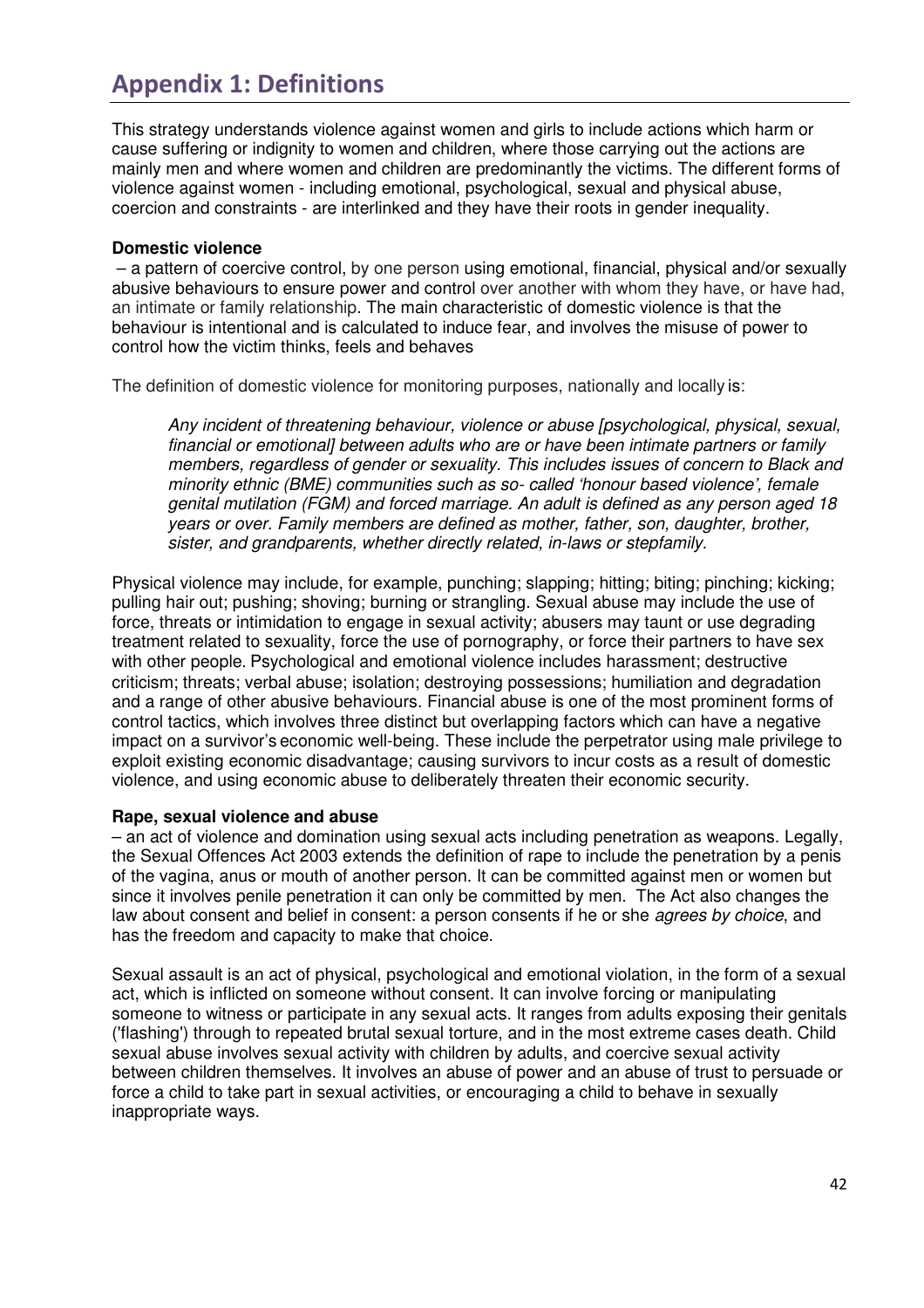Sexual violence may also involve ritual abuse, which usually starts in early childhood and usually involves more than one person as abusers, and is defined as organised sexual and other forms of abuse, using rituals (with or without a belief system) and patterns of learning and development to sustain the abuse and silence the abused.

Perpetrators range from adults to children and young people, and can include relatives, intimate partners and strangers, although most are known in some way. It can happen anywhere – in the family/household, workplace, public spaces, social settings, during war/conflict situations.

#### **Stalking**

– repeated (on at least two occasions) harassment or other behaviours causing fear, alarm or distress. It can include repeated or threatening phone calls, texts or letters, cards or 'presents'; damaging property; following someone and turning up at their home or workplace; faking someone's identity to contact others; targeting friends, family and neighbours.

#### **Forced marriage**

– a marriage in which one or both spouses do not, or in the case of some adults with learning or physical disabilities, cannot, consent to the marriage and duress is involved, which can include physical, psychological, financial, sexual and emotional pressure. Forced marriage affects people from many communities and cultures, - for example, people from Black, minority ethnic and refuge communities; lesbian, gay, bisexual and transgender people; and disabled people. It involves a

#### **So-called 'honour' based violence**

– a term used to describe different forms of violence, mainly but not exclusively against women, including assault, imprisonment and murder, which is used to control behaviour within families and communities to protect perceived cultural and religious beliefs and/or honour. Victims are punished for actually, or allegedly, undermining what the family or community believes to be the correct code of behaviour. In transgressing this correct code of behaviour, the person shows that they have not been properly controlled to conform by their family and this is to the "shame" or "dishonour" of the family. The concept of 'honour' is a motive for violence, or a constraining factor preventing women from leaving abusive situations, rather than a specific form of violence. It cuts across all cultures, nationalities, faith groups and communities, and transcends national and international boundaries.

For legal and monitoring purpose, the CPS and ACPO have a common definition of honour based violence: a crime or incident, which has or may have been committed to protect or defend the honour of the family and/or community.

#### **Female genital mutilation (FGM)**

– involves the complete or partial removal or alteration of external female genitalia for nonmedical reasons. FGM is classified into four types: Type 1 – Clitoridectomy: partial or total removal of the clitoris and, in very rare cases, only the prepuce; Type 2 – Excision: partial or total removal of the clitoris and the labia minora, with or without excision of the labia majora; Type 3 – Infibulation: narrowing of the vaginal opening through the creation of a covering seal. The seal is formed by cutting and repositioning the inner, or outer, labia, with or without removal of the clitoris; and Type 4 – Other: all other harmful procedures to the female genitalia for non-medical purposes, for example, pricking, piercing, incising, scraping and cauterising the genital area. The practice is medically unnecessary, extremely painful and has serious health consequences, both at the time when the mutilation is carried out and in later life.

It is mostly carried out on young girls at some time between infancy and the age of 15 or before marriage, and occasionally on pregnant women and on widows. Unlike male circumcision, which is legal in many countries, it is now illegal across much of the globe including in England under the Female Genital Mutilation Act 2003, and its extensive harmful health consequences are widely recognised.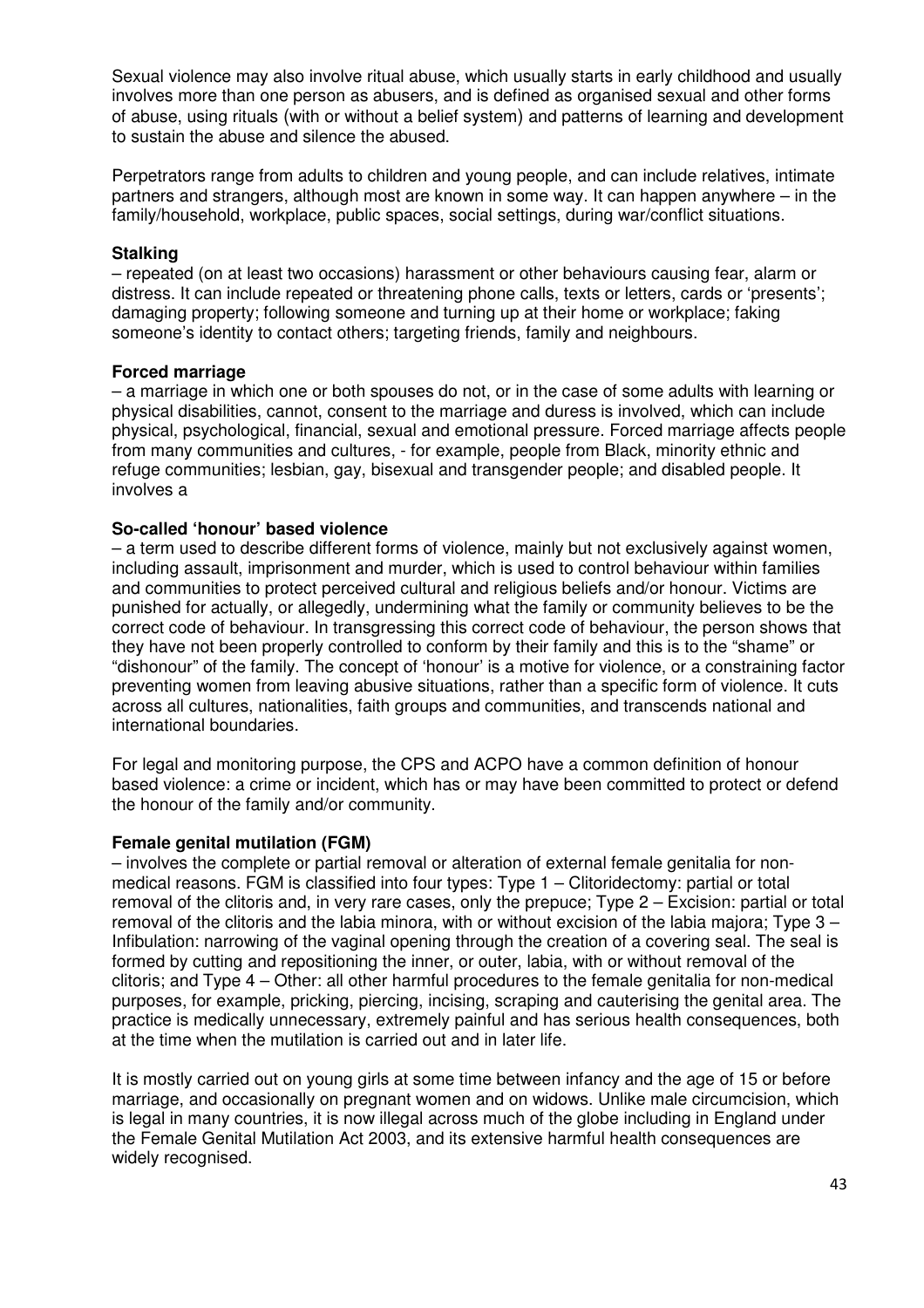#### **Trafficking**

– can occur across international borders and within countries (internal trafficking). It involves the action of the recruitment, transportation, harbouring or receipt of persons, by means of the threat or use of force or other forms of coercion, of abduction, of fraud, of deception, of the abuse of power or of a position of vulnerability or of the giving or receiving of payments or benefits to achieve the consent of a person having control over another person; for the purposes of exploitation. Exploitation shall include, at a minimum, the exploitation of the prostitution of others or other forms of sexual exploitation, forced labour or services, slavery or practices similar to slavery, servitude or the removal of organs" ( The Council of Europe Convention on Action Against Trafficking in Human beings)

A victim is defined as any person who is subject to trafficking by any of the means specified in the Convention. The consent of a victim to the exploitation is irrelevant where any of the means set forth by the definition (coercion, fraud, deception) have been used. Victims of trafficking must be recognised as such to avoid police and public authorities treating them as illegal migrants or criminals. Failure to identify a trafficking victim correctly could mean that a victim is denied their fundamental rights. During the identification process the person cannot be removed from the territory. There are special provisions for child victims under 18, who are particularly vulnerable.

#### **Sexual exploitation, including through prostitution and the sex industry**

– a practice by which a person achieves sexual gratification, financial gain or advancement through the abuse or exploitation of a person's sexuality by abrogating that person's human right to dignity, equality, autonomy, and physical and mental well-being. Activities such as pornography, prostitution, stripping, lap dancing, pole dancing and table dancing are forms of commercial sexual exploitation. A sexual activity becomes sexual exploitation if it breaches a person's human right to dignity, equality, respect and physical and mental wellbeing. It becomes commercial sexual exploitation when another person, or group of people, achieves financial gain or advancement through the activity.

These activities have been shown to be harmful for some individual women involved and have a negative impact on the position of all women through the objectification of women's bodies. Sexual exploitation eroticizes women's inequality and is also a vehicle for racism, which disproportionately victimising minority women. Commercial sexual exploitation commodifies women and girls and supports a culture that views women as objects who are more a 'sum of body parts' than a whole being, and eroticises men's violence and their perceived 'right to buy' whatever acts they have sexualised. This happens irrespective of whether individual women claim success or empowerment from the activity. It is essential to separate sexual activity from exploitative sexual activity.

The sexual exploitation of children and young people under 18 involves exploitative situations, contexts and relationships where young people (or a third person or persons) receive 'something' (e.g. food, accommodation, drugs, alcohol, cigarettes, affection, gifts, money) as a result of performing, and/or others performing on them, sexual activities. Child sexual exploitation can occur through use of technology without the child's immediate recognition, for example the persuasion to post sexual images on the internet/mobile phones with no immediate payment or gain. In all cases those exploiting the child/young person have power over them by virtue of their age, gender, intellect, physical strength and/or economic or other resources.

The commercial sexual exploitation of children consists of criminal practices that demean, degrade and threaten the physical and psychosocial integrity of children. There are three primary and interrelated forms of commercial sexual exploitation of children: prostitution, pornography and trafficking for sexual purposes. Other forms of commercial sexual exploitation of children include child sex tourism, child marriages and forced marriages.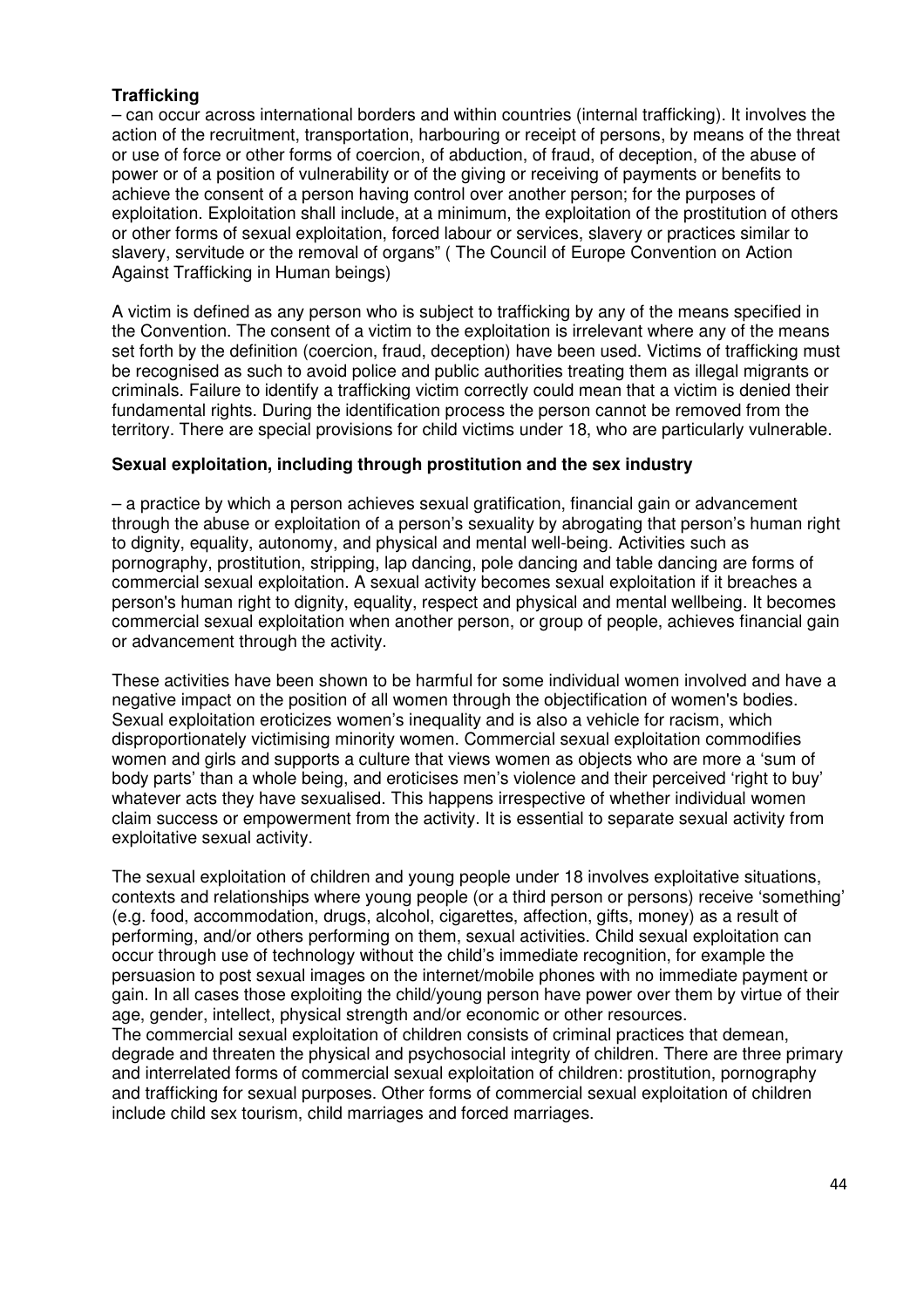#### **Sexual harassment in the workplace and public sphere**

- Sexual harassment constitutes an abuse of power that involves any unwelcome behaviour of a sexual nature. It may occur in a context of domestic and/or sexual violence and abuse, and can also occur in the workplace or in the public sphere.

Sexual harassment may be verbal (comments about appearance, requests for sexual favours) non-verbal (display of sexually explicit material) or physical (touching, pinching, assault, rape). Sexual harassment at work can also involve conduct based on sex affecting a person's dignity of women and men at work, which include physical, verbal and non verbal conduct. Conduct is unacceptable if it is unwanted, unreasonable and offensive to the recipient.

Street sexual harassment occurs by those who feel a sense of entitlement that women are available for their use and abuse. At its core it is a power dynamic that constantly reminds historically subordinated groups (women and LGBTQ people, for example) of their vulnerability to assault in public spaces. Further, it reinforces the ubiquitous sexual objectification of these groups in everyday life.